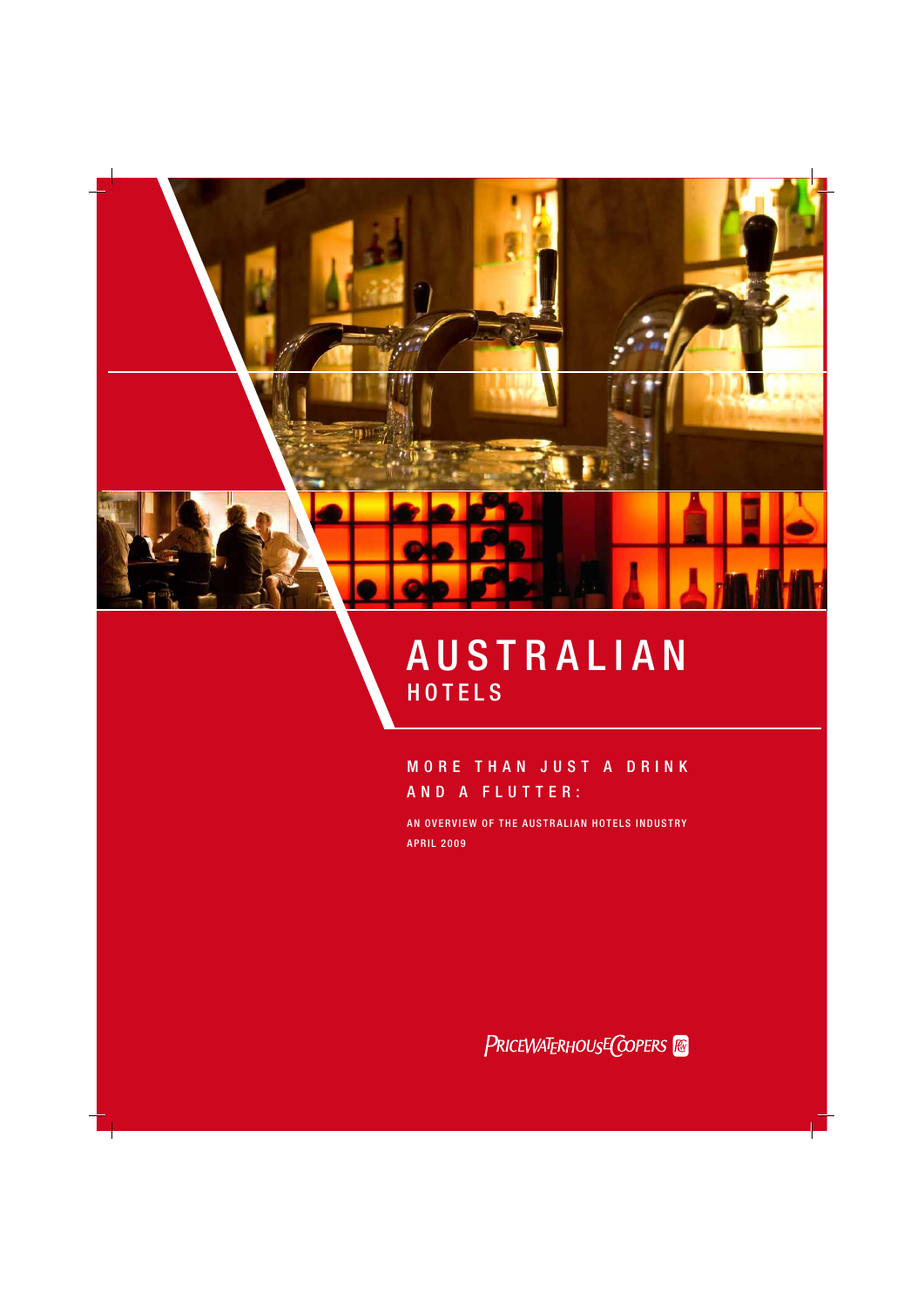#### A U S T R A L I A N HOTELS

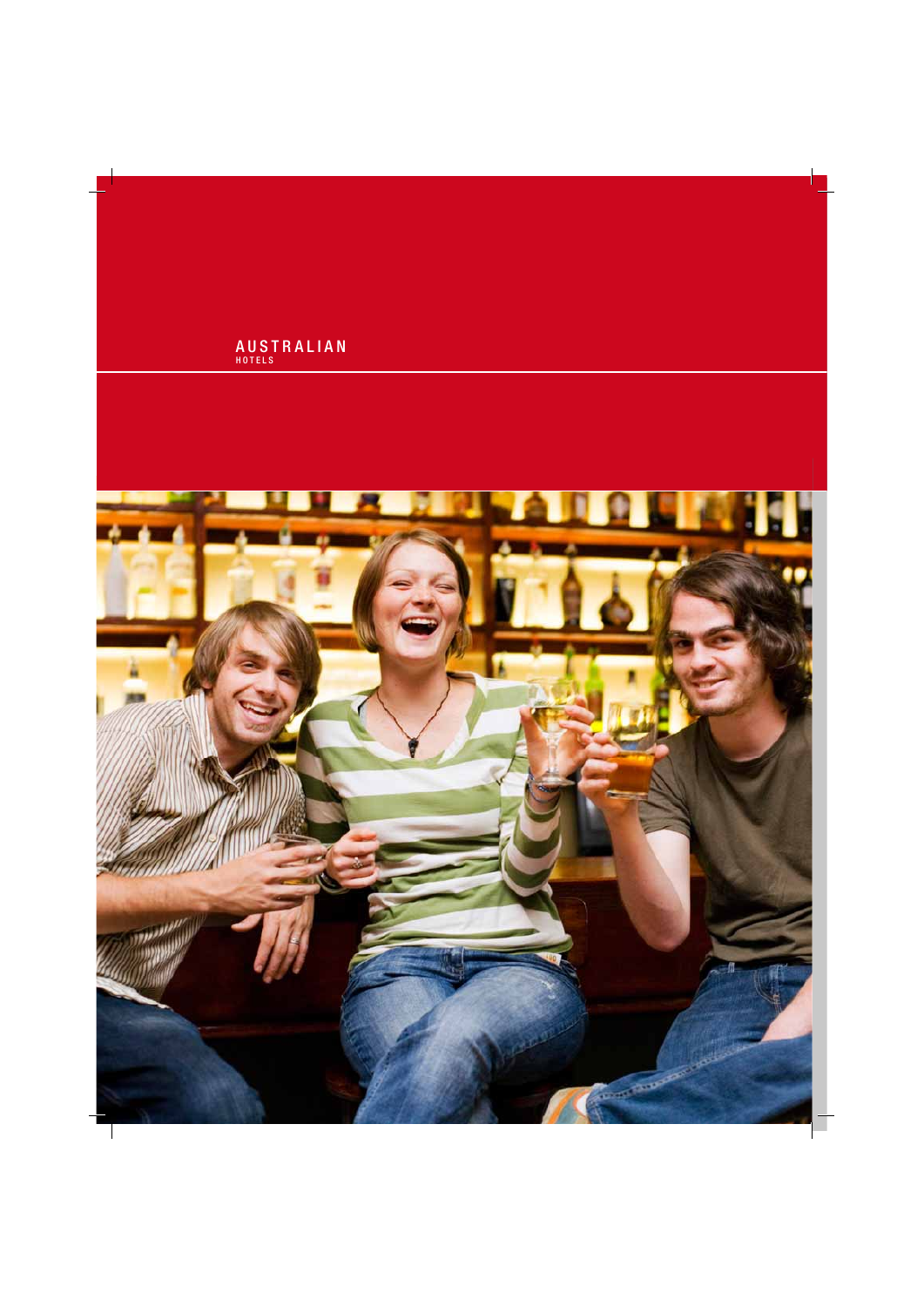

## THE AUSTRALIAN HOTELS INDUSTRY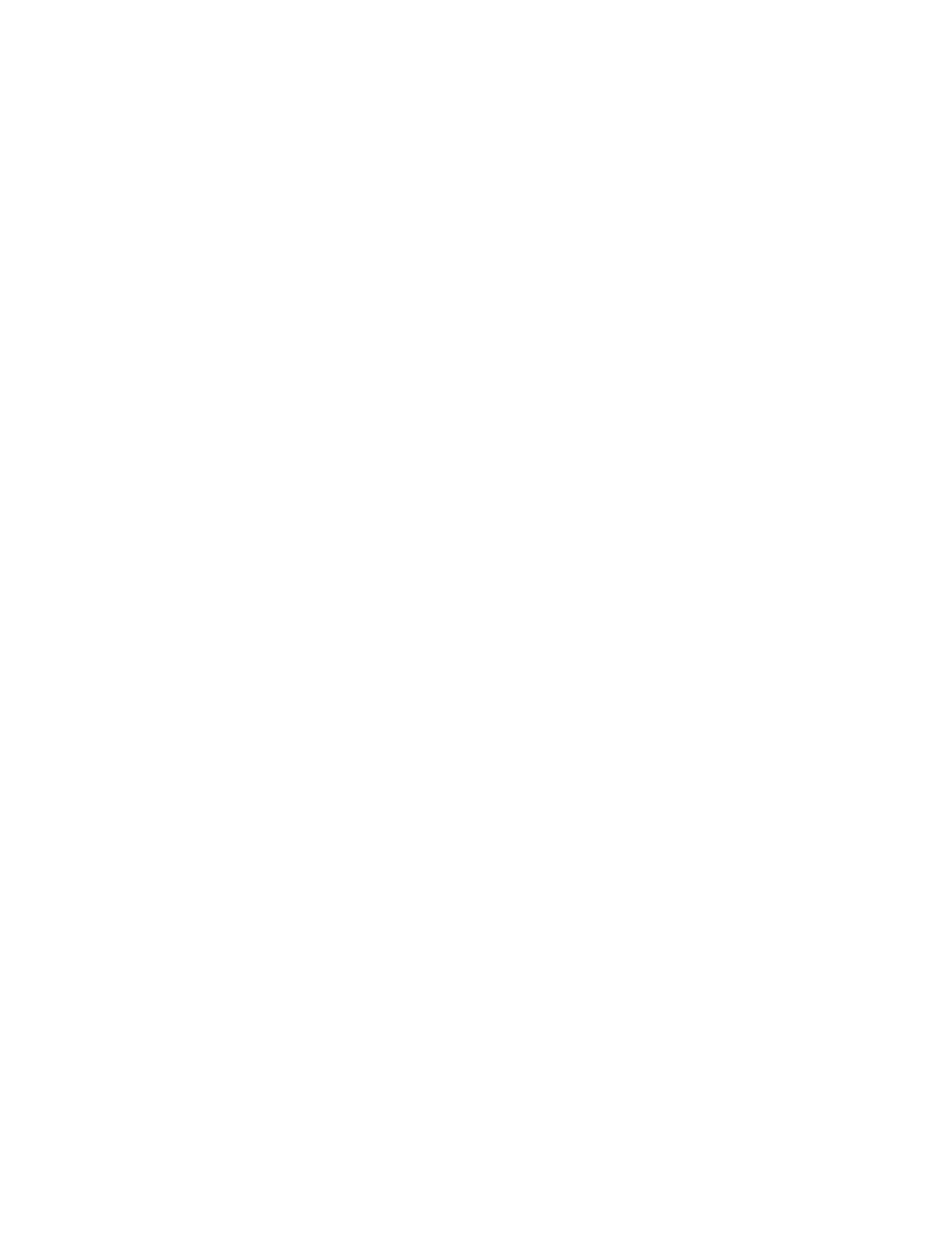

### Disclaimer

This Report has been prepared by PricewaterhouseCoopers (PwC) at the request of Australian Hotels Association (AHA) in our capacity as advisors in accordance with the Terms of Reference and the Terms and Conditions contained in the Consultant Agreement between AHA and PwC.

The information, statements, statistics and commentary (together the "Information") contained in this report have been prepared by PwC from publicly available material and from discussions held with stakeholders. The Consultants may in their absolute discretion, but without being under any obligation to do so, update, amend or supplement this document.

PwC have based this report on information received or obtained, on the basis that such information is accurate and, where it is represented by management as such, complete. The Information contained in this report has not been subject to an Audit. The information must not be copied, reproduced, distributed, or used, in whole or in part, for any purpose other than detailed in our Consultant Agreement without the written permission of the AHA and PwC.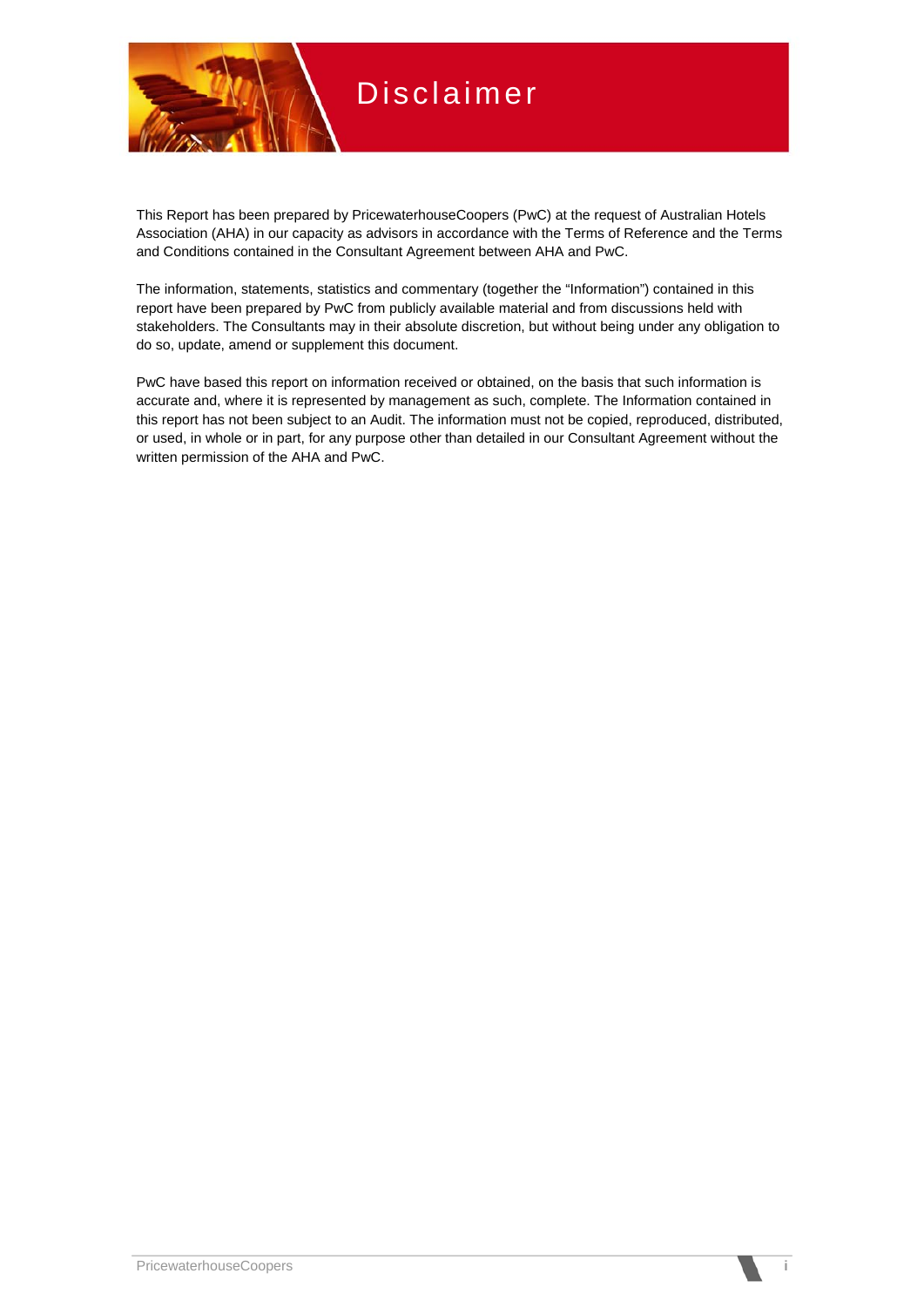

## **Abbreviations**

| <b>ABS</b>    | <b>Australian Bureau of Statistics</b>         |
|---------------|------------------------------------------------|
| <b>ACT</b>    | <b>Australian Capital Territory</b>            |
| <b>AHA</b>    | Australian Hotels Association                  |
| <b>ATM</b>    | Automatic teller machine                       |
| <b>CGE</b>    | Computable general equilibrium                 |
| <b>CGR</b>    | Centre for Gambling Research                   |
| <b>EFTPOS</b> | Electronic funds transmission at point of sale |
| <b>EGM</b>    | <b>Electronic Gaming Machine</b>               |
| <b>FTE</b>    | Full time equivalent                           |
| <b>GDP</b>    | Gross domestic product                         |
| <b>GST</b>    | Goods and services tax                         |
| <b>HDI</b>    | Household disposable income                    |
| <b>NSW</b>    | <b>New South Wales</b>                         |
| <b>NT</b>     | Northern Territory                             |
| <b>PC</b>     | <b>Productivity Commission</b>                 |
| QLD           | Queensland                                     |
| <b>SA</b>     | South Australia                                |
| <b>TAS</b>    | Tasmania                                       |
| <b>VIC</b>    | Victoria                                       |
| <b>WA</b>     | Western Australia                              |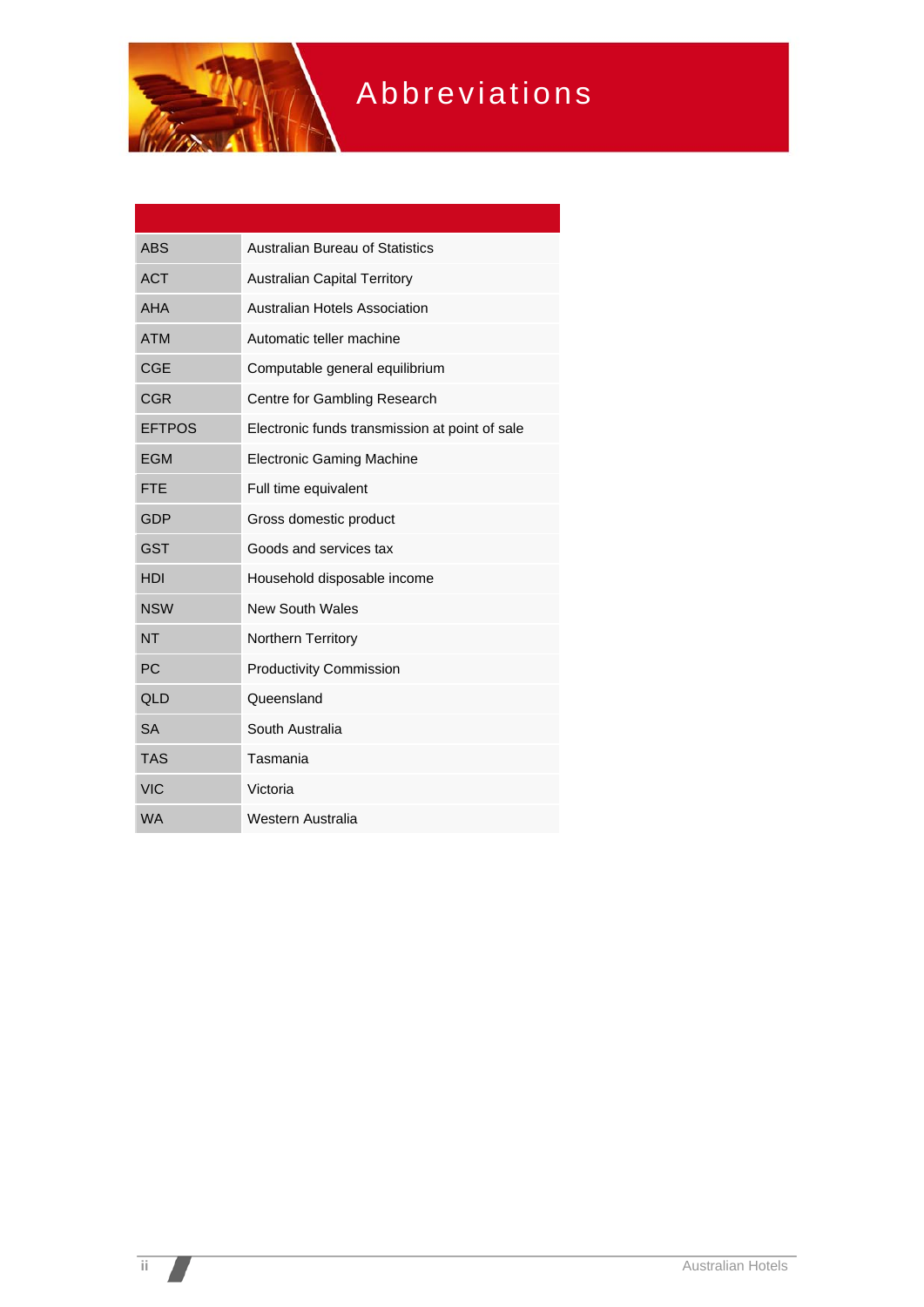

The Australian hotels industry is a significant contributor to the Australian economy and plays a pivotal role in providing entertainment to millions of patrons.

#### Industry size and structure

- There may be as many as 6,807 hotels in Australia. Extrapolating from PwC's survey findings regarding average employment per hotel would generate an overall industry employment figure of 188,000.
- Other methodologies for estimating industry employment produce lower estimates.
- In addition, a high proportion of hotels have local suppliers, contributing to employment and income in their communities
- Varying state regulations applying to liquor licensing and gaming machines affect the structure of the industry in each state.
- There is little consolidation in the industry and most hotels are relatively small businesses, employing between 0 and 30 people.
- Average food prices were found to be higher in hotels without gaming machines compared to hotels with gaming machines suggesting there may be some cross-subsidisation.
- Hotels earn the majority of their income from the sale of alcoholic beverages. In hotels with gambling facilities, revenue earned from gambling activities typically amount to around 30% of total income.
- We estimate the hotel industry's annual expenditure on security is equal to \$515.6 million
- In terms of profitability, gaming makes a significant contribution to the viability of Australian hotels
- Since the introduction of EGM's hotels have increased capital expenditure, increased community sponsorship and expanded and improved their food and meal offerings

#### Role of hotels in the community

- Key activities and events hosted by pubs include trivia nights, live music and community and sporting group meetings
- Hotels with electronic gaming machines are more likely to have other entertainment facilities, including pool tables, pay TV, conference/meeting facilities and entertainment venues
- Hotels provide sponsorship to a range of groups, primarily sporting and community groups, and annual contributions are estimated to be \$75 million. Hotels with EGMs are more likely to provide community sponsorship
- Average spending on training by the hotel industry is estimated to be \$71.8 million on formal and informal training
- Individual hotels Australia wide indicated that they serve an average of 1000 meals per week

#### Industry trends and outlook

- The number of hotels has declined over the last 10 years, and the industry is consolidating
- Income growth in the industry has been minimal over the last 25 years, indicating that the industry is mature
- Hotels anticipate that employment levels are likely to remain the same over the next three years
- Gambling expenditure as a proportion of household disposable income has been in decline since 1999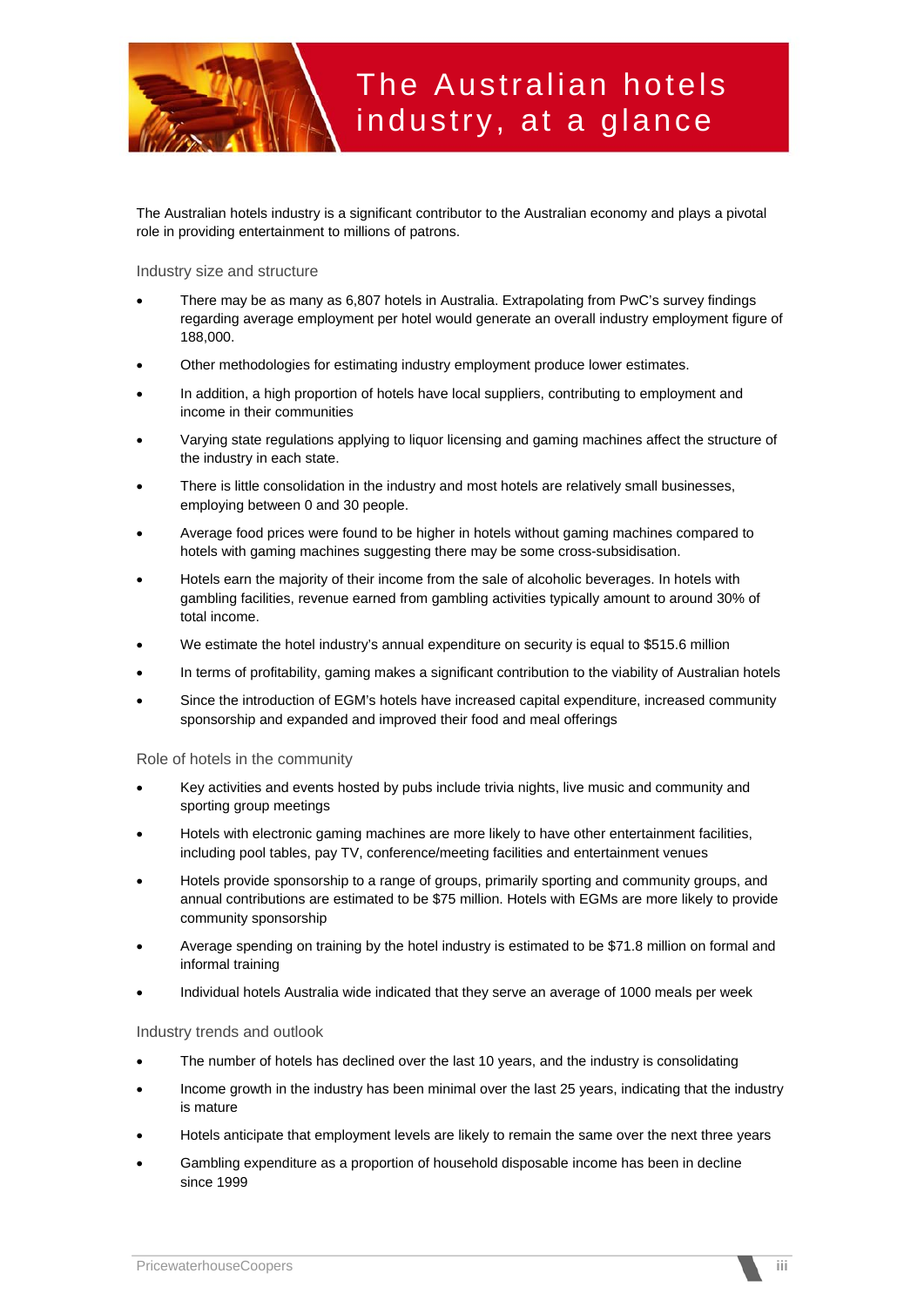Future policy issues

- There is a weak and uncertain link between ATM withdrawals and gaming expenditure.
- The impact of the removal of ATMs would be most felt in relation to community sponsorship, capital expenditure and employment
- Hotels estimate that the introduction in smart cards would lead to significant reductions in income. The most common responses to this development involve reduced employment and a reduction in community sponsorship and support.

#### Hotels, gaming and economic welfare

- Removal of poker machines from hotels would lead to significant short term disruption to the economy with the loss of around 15,000 jobs.
- Generalised employment multipliers understate the contribution of hotel gaming to employment, since the removal of gaming from hotels would have an indirect employment effect through increases in state taxes such as payroll tax.
- The hotel sector generates a substantial net benefit to the economy: total spending in hotels is estimated to be \$12 to \$13 billion per annum.
- In the absence of the hotel sector, household consumption would contract by an estimated \$3.5 billion in the short term even allowing for some reallocation of spending and resources to other sectors.
- The removal of ATMs from hotels with gaming facilities is likely to lead to a reduction in overall customer satisfaction and economic well-being welfare, due to the impact on recreational gamblers and purchasers of food and beverages.
- Since the Productivity Commission's 1999 report, there is some evidence that the incidence of problem gambling has declined. This would imply some increase in the overall net benefits extent of safe enjoyment from gambling machines.
- The higher level of hotel gaming taxation also suggests that the net overall benefit from hotel gaming is likely to be higher than the Productivity Commission's 1999 estimate.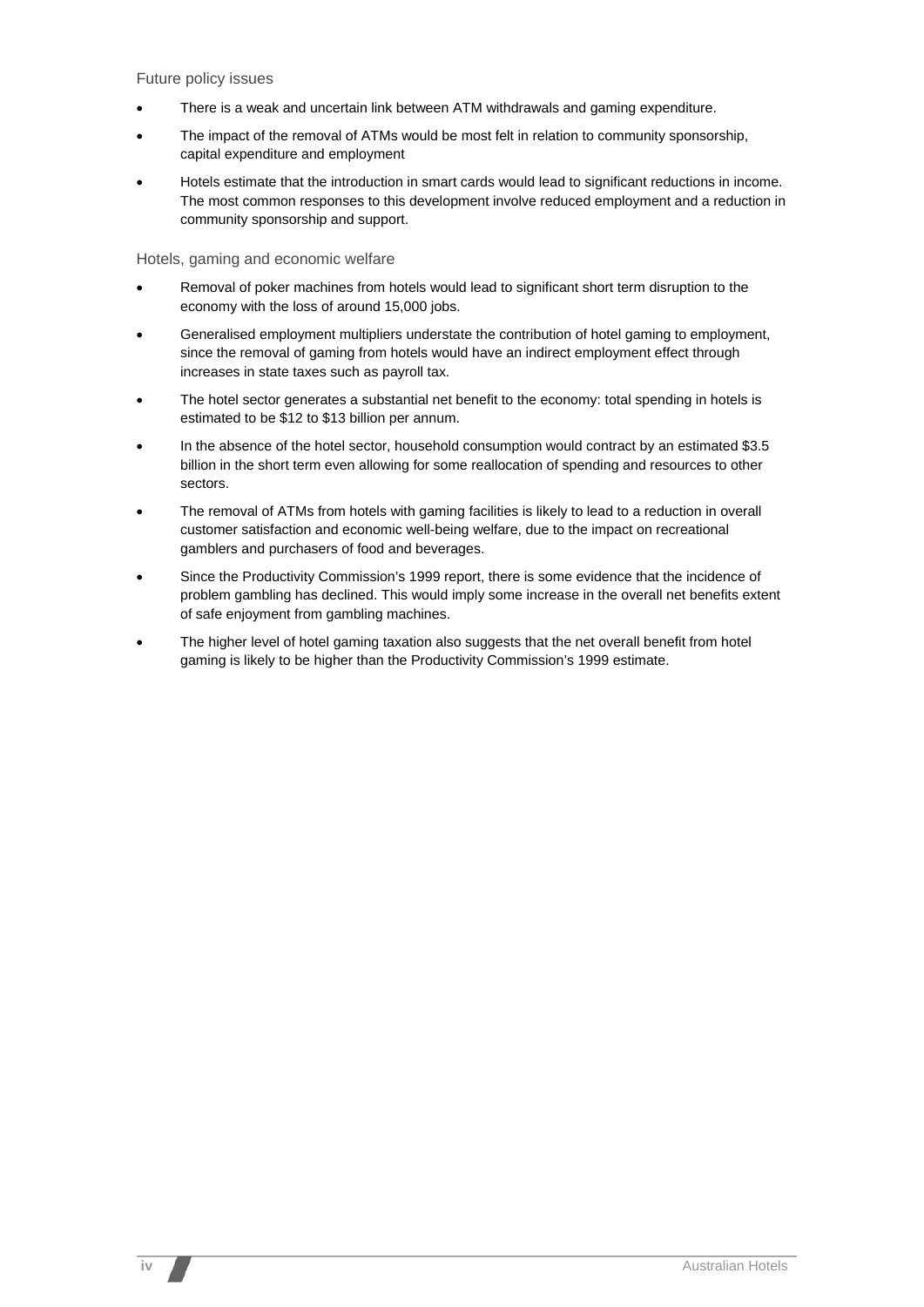

|                                             | <b>Disclaimer</b>                   | i  |  |
|---------------------------------------------|-------------------------------------|----|--|
| Abbreviations                               |                                     |    |  |
| The Australian hotels industry, at a glance |                                     |    |  |
| 1                                           | Introduction                        | 1  |  |
| 2                                           | Size and structure                  | 5  |  |
| 3                                           | Role of hotels in the community     | 25 |  |
| $\overline{4}$                              | Industry trends and outlook         | 41 |  |
| 5                                           | Future policy issues                | 47 |  |
| 6                                           | Hotels, gaming and economic welfare | 57 |  |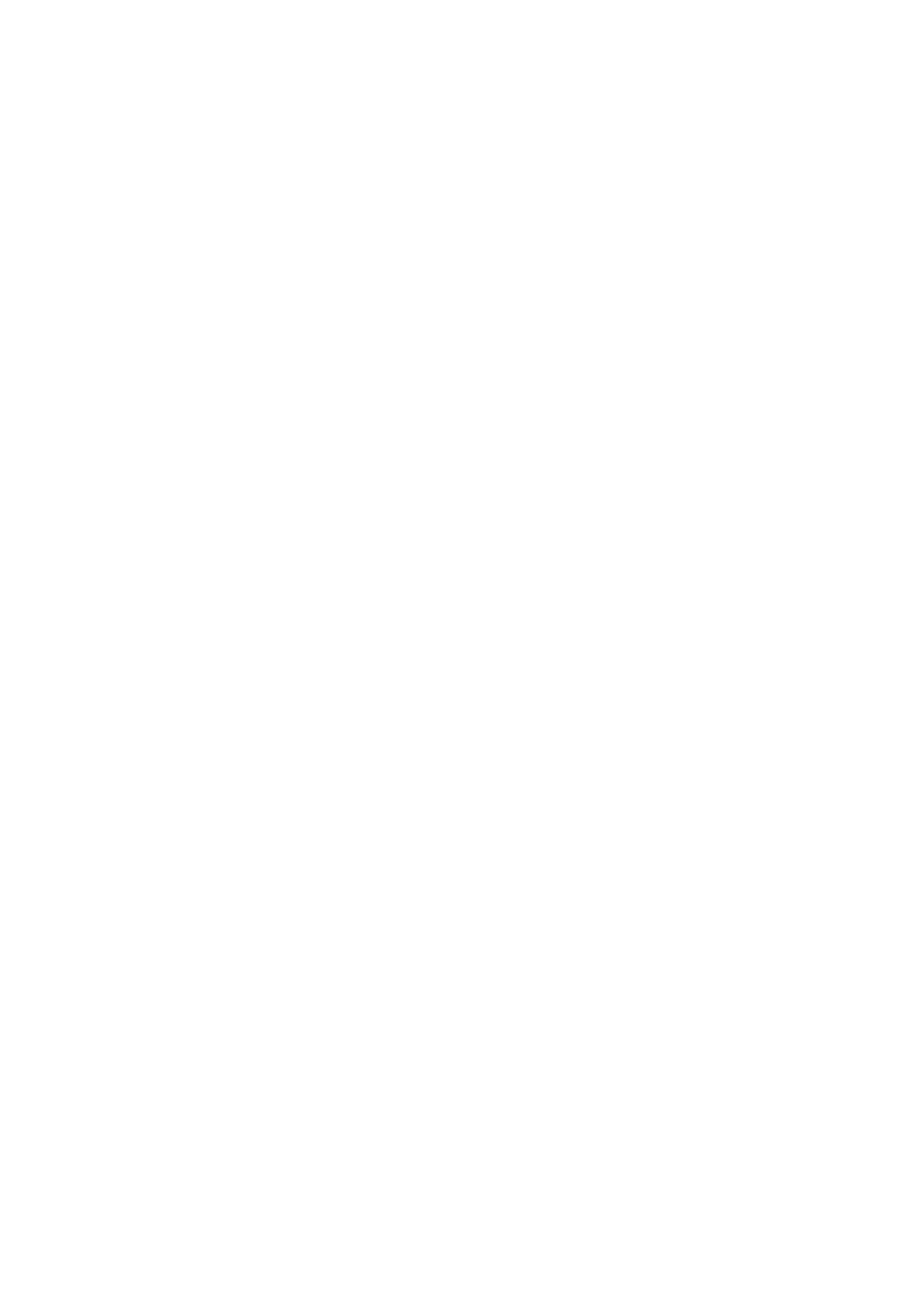

# $01$ **INTRODUCTION**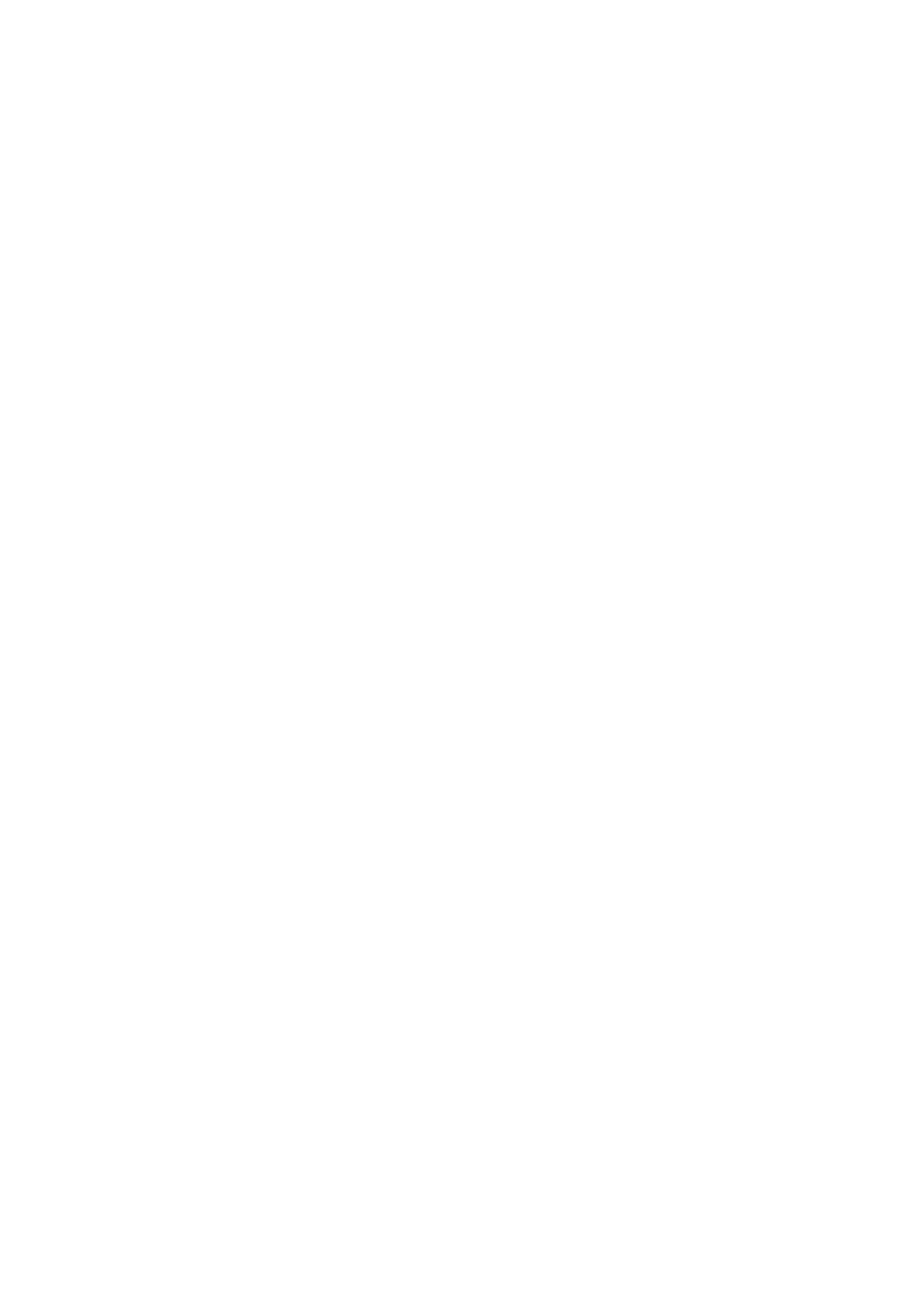

#### **1.1 Scope of this review**

PricewaterhouseCoopers was engaged by the Australian Hotels Association (AHA) to prepare a report into the hotel industry in Australia.

In developing a picture of the Australian hotel industry, particular focus has been placed on assessing the industry's size, scope and composition and the extent of some its key activities. This includes the training of staff, support for community organisations and the hosting of various community events. This information aims to provide a deeper and richer sense of the contribution which the hotel industry makes to the Australian economy and to community life.

Another key area of attention has been the role played by gambling activities, in particular the significance of electronic gaming machines to the financial and broader performance of the hotel industry

This discussion leads on to some analysis of future challenges, including the impact of potential policy measures on the hotel industry.

#### **1.2 Methodology**

In preparing this report, PwC has sourced a wide range of information. Four main sources or techniques have been used:

- analysis of existing data to provide insight into the historical and contextual grounding of the current state of the industry
- a hotel survey to obtain data in relation to hotel activities, costs and revenues
- modelling to test the economic contribution made by the gaming activities within hotels and
- an analysis of academic and other literature

This multi-pronged approach was necessitated by the fact that currently no single definitive data source exists which would answer all relevant questions.

For the purposes of Australian Bureau of Statistics reporting, the hotel industry falls within the Accommodation, Cafes and Restaurants' sector. The ABS publishes information about the specific industries within this broad grouping only periodically. For the club, pubs, taverns and bars industry, the latest survey was conducted in 2006. As discussed below, it is likely that the ABS has understated the size and scope of the industry. Where possible, other sources have been used to test the ABS results.

In addition, there are several variables for which the ABS and other sources do not provide information. As a result, PwC and the AHA agreed to conduct a survey of AHA members, asking a series of questions on a range of attributes, activities, revenue and expenses at individual hotels.

1244 hotels responded to the survey. To ensure the robustness of the analysis, we undertook a data verification exercise whereby we removed respondents from the sample where:

- their responses did not include total revenue indicated for the year ended 30 June 2008 (FY2008)
- their FY2008 total income appeared to have been entered incorrectly (ie it was significantly different from the sum of their different sources of income such as beverages, food, accommodation, gaming and other).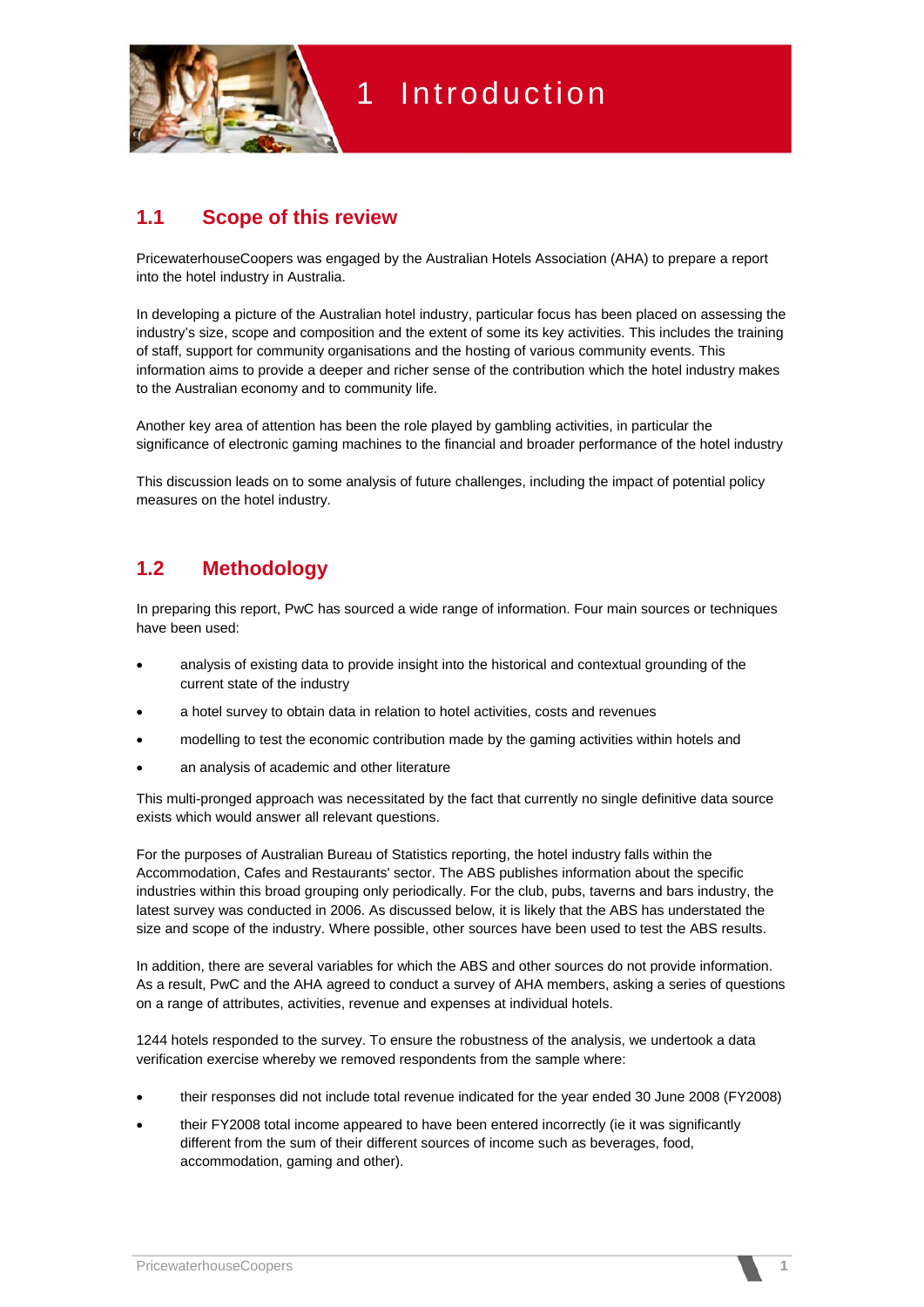

- the number of full time equivalent (FTE) employees appeared to have been entered in error (ie greater than 500, or did not reconcile with other employee data, such as total number of employees)
- they indicated that they had 100 or more accommodation rooms.

In respect to this last point, 72 hotels were identified as being primarily accommodation hotels, as distinct from traditional 'pub' hotels, which are the subject of this review. Even though these hotels will also have licensed premises and possibly gaming facilities, their activities, cost structures and primary sources of revenue were identified as being significantly different to the majority of hotels in our sample, and were excluded.

After removing these hotels from the sample, we were left with a total sample of 1,077 hotels, representing a broad spectrum of the industry across all states, metropolitan and regional areas and incorporating both gaming and non-gaming hotels. It is worth noting that in comparison with the other states and territories our sample of ACT hotels was very small. Therefore many of the numeric results flowing from the survey in relation to ACT hotels should be treated with caution. This is particularly the case where total figures are extrapolated from survey results.

|              | <b>Metro</b> | Regional | <b>EGMs</b> | No EGMs | <b>Total</b> |
|--------------|--------------|----------|-------------|---------|--------------|
| <b>NSW</b>   | 227          | 180      | 256         | 151     | 407          |
| <b>VIC</b>   | 118          | 72       | 101         | 89      | 190          |
| QLD          | 109          | 146      | 222         | 33      | 255          |
| <b>WA</b>    | 22           | 20       |             | 42      | 42           |
| <b>SA</b>    | 66           | 19       | 63          | 22      | 85           |
| <b>TAS</b>   | 37           | 23       | 21          | 39      | 60           |
| <b>ACT</b>   | 6            |          | 1           | 5       | 6            |
| <b>NT</b>    | 22           | 10       | 15          | 17      | 32           |
| <b>Total</b> | 607          | 470      | 679         | 398     | 1,077        |

**Table 1 Characteristics of sample hotels** 

*Source: PwC survey responses* 

#### **1.3 Structure of this report**

The findings from our analysis, are structured into the following four chapters.

Chapter 2 provides an overview of the size and structure of the hotel industry. Drawing on publicly available data and survey responses, size and structural issues in the hotel industry are analysed, as well as publicly available estimates of the total industry employment. This chapter also investigates the economics of the hotel industry, looking at key drivers of profitability.

Chapter 3 focuses on the roles of hotels in the community. The majority of data used in this chapter, has been drawn from responses to our survey. Survey respondents were asked to identify the different types of events hosted at their hotels, as well as providing information on any sponsorships and donations to groups, clubs and organisations within their local communities.

Chapter 4 looks at some of the recent trends affecting the Australian hotels industry and the implications on the outlook for the industry. The issues focussed on in this chapter include trends in employment, industry revenue, industry growth and the role of gaming.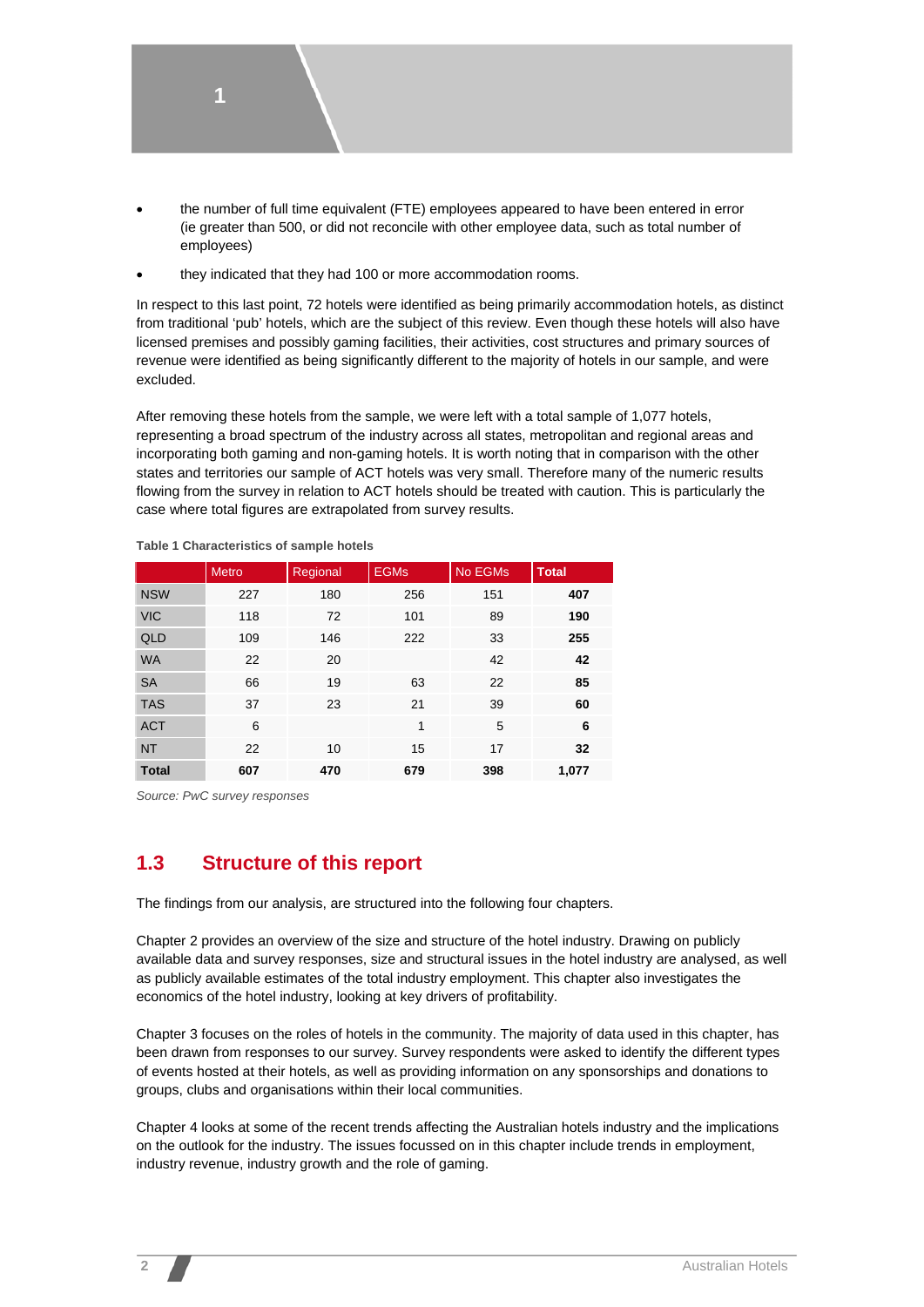

The final chapters focus on potential impacts of future policy decisions to the Australian hotel industry. Potential future regulations, including the removal of ATMs from all venues which have electronic gaming machines (EGMs), will have likely implications for hotels, which are discussed in this chapter. This chapter also reports on the findings of our modelling to test the economic contribution of hotels and the gaming activities within hotels, to the broader community.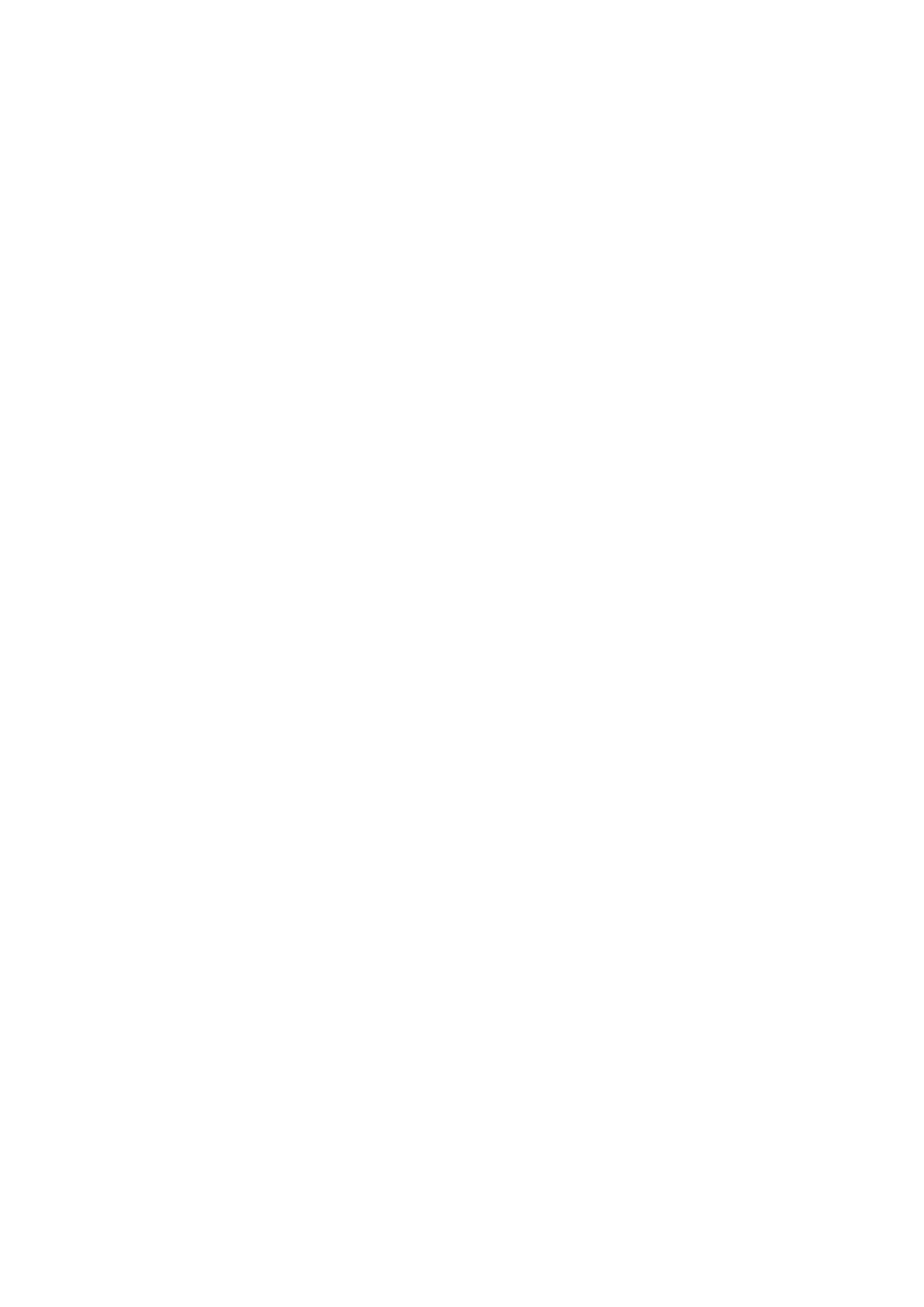

## $\overline{\mathbf{0}\mathbf{2}}$ SIZE & **STRUCTURE**

 $\overline{\mathcal{S}}$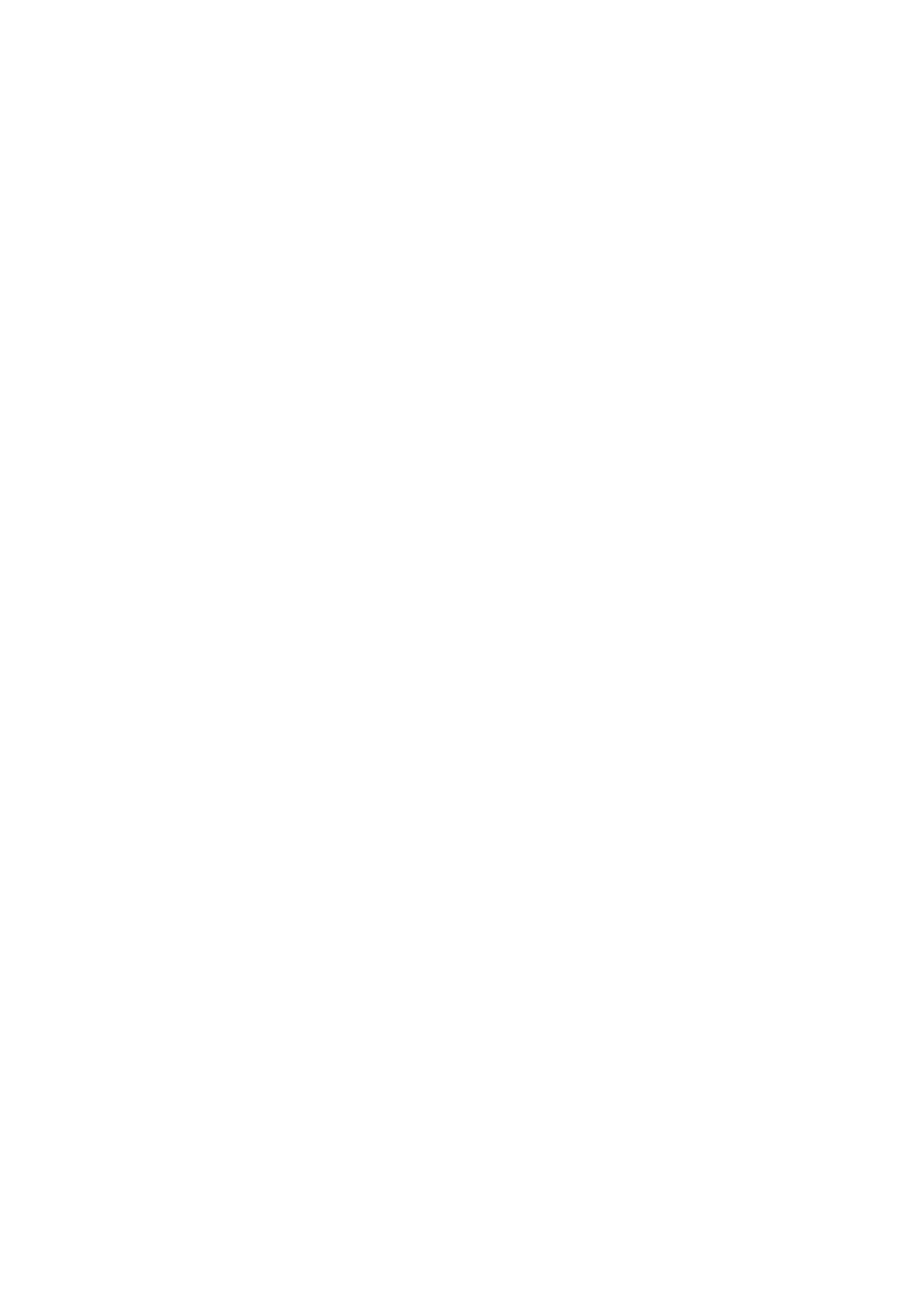

#### **2.1 Overview**

Pubs, or hotels, have played a prominent role in Australia's social and economic development. The first pubs appeared soon after European settlement and the historic role played by the traditional pub is symbolised today by the continued presence of heritage hotel buildings in country towns, cities and suburbs across Australia.

Throughout the last 200 years, the role and activities of the traditional pub have constantly adapted to suit changing social, economic and demographic circumstances. Part of this process of adaptation has involved a broadening of clientele and the offering of new goods and services including restaurant-style meals, gaming facilities, trivia nights and a range of community events. This process of adaptation and change has created new distinctions in the industry, such as that between hotels with gaming facilities and those without.

Nonetheless, the core business of selling alcoholic beverages remains the primary revenue source for the industry. As a result, a hotel is defined as a business that generates income predominantly from the provision of alcoholic beverages for consumption on premise. Many hotels also operate bottle shops.

The AHA is the peak body for traditional hotels, but also represents some businesses which derive their primary revenue from offering accommodation, along with the provision of alcoholic beverages in a licensed premise. For the purposes of reporting by the Australian Bureau of Statistics (ABS), these entities are generally classified as operating in the accommodation services industry, rather than the pub, tavern and bar industry.

The hotel industry has always operated in a highly regulated environment. Traditionally, the most significant form of government regulation related to licensing of the sale of liquor. In recent years, as electronic gaming machines (EGMs) have been permitted in hotels in most states, an additional form of regulation has emerged, prescribing the number and allocation of machines as well as the rules relating to the conduct of gaming operations in hotels.

These regulations have a significant effect on the structure of the hotel industry, and as regulation is imposed at the state level, industry structure can vary considerably across jurisdictions. Western Australia, for example, does not allow EGMs in hotels, leading to an industry structure in that state distinct from the other states and territories. Gaming in Victoria is concentrated in a minority of hotels, but more widely dispersed in other states. Finally, jurisdictions such as New South Wales and the ACT have a substantial club sector, characterised by a number of large licensed venues with a significant contribution from gaming. By contrast, in South Australia and Tasmania, traditional hotels are more prevalent than clubs.

The ABS divides hotels into two broad categories – those with and those without EGMs. On average, hotels with gaming machines tend to be larger – earning more revenue (both from gaming and other sources) and employing more people. In addition to EGMs, these venues tend to offer a variety of bar, bistro/restaurant, retail bottle shop and gaming facilities including TAB and Keno, as well as other forms of entertainment.

Those without EGMs are generally smaller, often catering to a specific market segment.

The role played by gaming in hotels remains secondary to the core business of selling beverages and food. Even where gaming is a prominent feature of a hotel's operations, gaming revenue tends to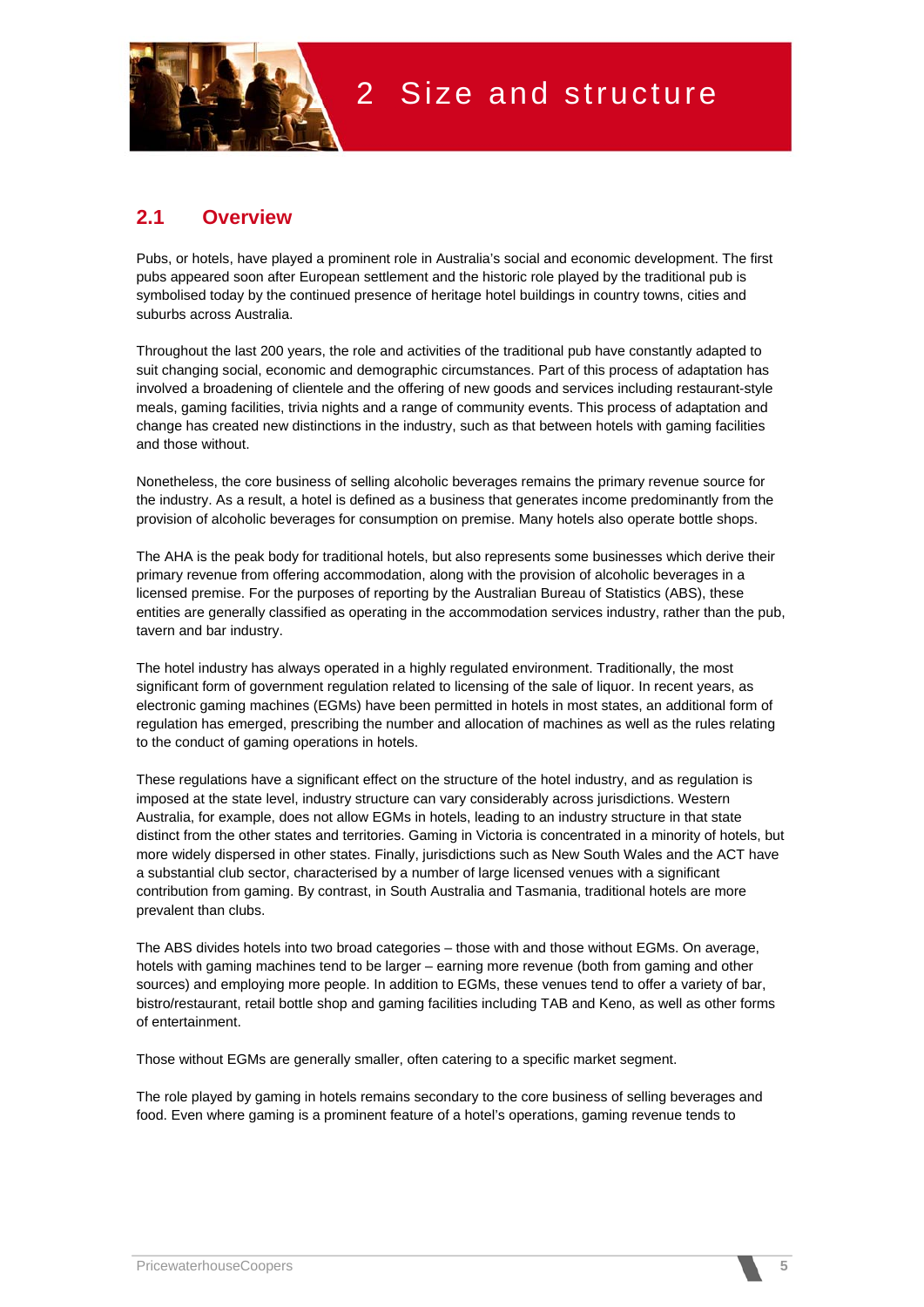

account for around 30 per cent of gross income. This is an important distinction between hotels and clubs, with gaming occupying a more central role in the latter.<sup>1</sup> However, gaming is of great importance to the economics of the hotel industry, both because it underpins profitability, and because it forms part of the suite of entertainment options to attract patrons. Gaming activities are thus inextricably linked to other hotel activities.

#### **2.2 Number of hotels**

There is no definitive official figure in relation to the number of hotels, although the ABS periodically survey's the industry, and has published findings on many its characteristics. The most recent ABS survey (published in 2006) reported that in the year ended 30 June 2005 (FY2005), there were 3,454 hotel businesses operating in Australia, from 4,252 premises. The ABS estimated the total annual industry revenue to be approximately \$11.1 billion. Building on these findings, a more recent report from IBISWorld estimates that at June 2008 there were 4,017 hotels Australia-wide, with total revenue estimated at \$14.4 billion.

However, there is some evidence to suggest that both the ABS and IBISWorld reports may have understated the number of hotels in Australia. The AHA's membership exceeds 4,800 hotels, albeit some 600 of these (or around 12 per cent of AHA membership) are likely to be classified by the ABS as accommodation businesses rather than hotels. But the AHA's coverage of the sector is not complete – the association estimates that the total number of hotels in Australia could be as high as 6,807 – substantially above the number reported in the ABS survey.

Some state-based figures give further evidence of a larger number of hotels than reported by the ABS. For example, the ABS survey found 1,148 hotel businesses in New South Wales, whereas figures supplied by the AHA suggest there are at least 1,689 hotels across the state today and 1,787 in June 2005 – the period to which the ABS survey refers. Additionally the New South Wales Office of Liquor, Gaming and Racing website indicates that at 30 June 2007 there were 2,074 hotel licenses in New South Wales.

A Queensland survey of hotels with gaming machines was based on a total number of 731 hotels with gaming machines in Queensland, compared with the ABS estimate of 387 hotel businesses with gaming. A similar survey in Victoria claimed a total of 258 gaming hotels and 1,349 non-gaming hotels – considerably higher than the ABS estimate of 866 hotel businesses across Victoria. These discrepancies can be partly explained by the distinction between individual hotels and hotel businesses – the latter being the standard unit reported by the ABS. Nonetheless, even the aggregate gap between businesses and premises in the ABS survey would be insufficient to fully explain the disparity with other statistics.

Another corroboration for potential under-statement by the ABS is that overall tax revenue from gaming machines as reported in the 2006 survey appears to be lower than that recorded by state government budget papers for the same period. Again, this is partly attributable to ABS policy – the tax revenue collected from gaming machines in Victoria and Tasmania are omitted from the ABS survey since the tax is actually paid by the owner-operators of the machines: Tabcorp and Tattersalls in Victoria, and Federals

 $\overline{a}$ 

<sup>1</sup> For example, ABS data indicates that while gaming revenue accounts for around 24.3 per cent of total hotel income, it accounts for an estimated 58.4 per cent of club income (ABS Clubs, Pubs, Taverns and Bars 2004-05, Cat 8687.0)

<sup>2</sup> New South Wales Office of Liquor, Gaming and Racing website (www.olgr.nsw.gov.au), accessed 24 March 2009.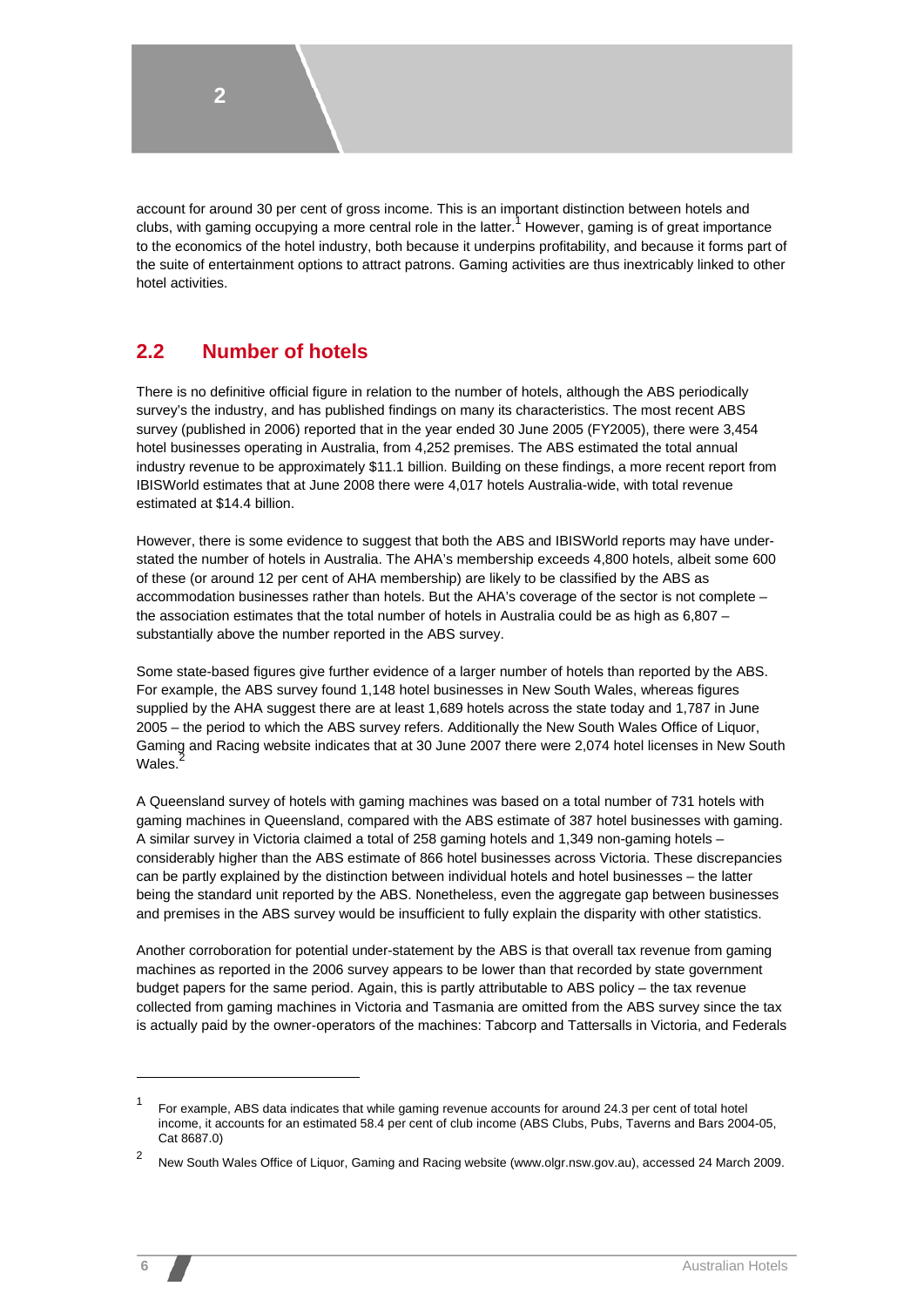

in Tasmania. However, adjusting for this approach only partially accounts for the gap in reported revenue.

These alternative findings on the number of hotels Australia-wide suggest that there is room to debate the actual size of the industry. The existence of sources which corroborate a higher number of hotels than that reported in the ABS survey suggests that the true number of hotels is likely to be closer to the AHA estimate of 6,807.

Notwithstanding the possible understatement of hotel numbers by the ABS, the 2006 survey provides several useful insights in relation to average employment, income, cost and the underlying economic fundamentals of hotel businesses with and without gaming facilities.

#### **2.3 Employment**

As with the number of hotels, there is no definitive statement as to the total number of people employed in hotels across Australia. The ABS survey found that total employment in the hotel industry was 81,675 in FY2005. As with the number of hotels, it is possible that this represents an understatement of the true extent of employment in the hotel industry.

The Queensland hotel gaming survey found that employment in gaming hotels in Queensland in 2006 was 19,927, some 39 per cent higher than the ABS estimate for the previous year. This implies an average employment of 27.2 employees per gaming hotel.

PwCs survey results indicated that on average hotels have approximately 34.7 employees. Figure 1shows the variations in these average employee numbers between the states. New South Wales, the Australian Capital Territory and the Northern Territory have fewer average employees, whilst Queensland has the highest average employee number per hotel.



**Figure 1 Average number of employees** 

The PwC survey appears to have received responses from hotels with a larger average employment than was the case in the ABS survey. This fact affects the estimate of total employment based on an extrapolation from these average numbers.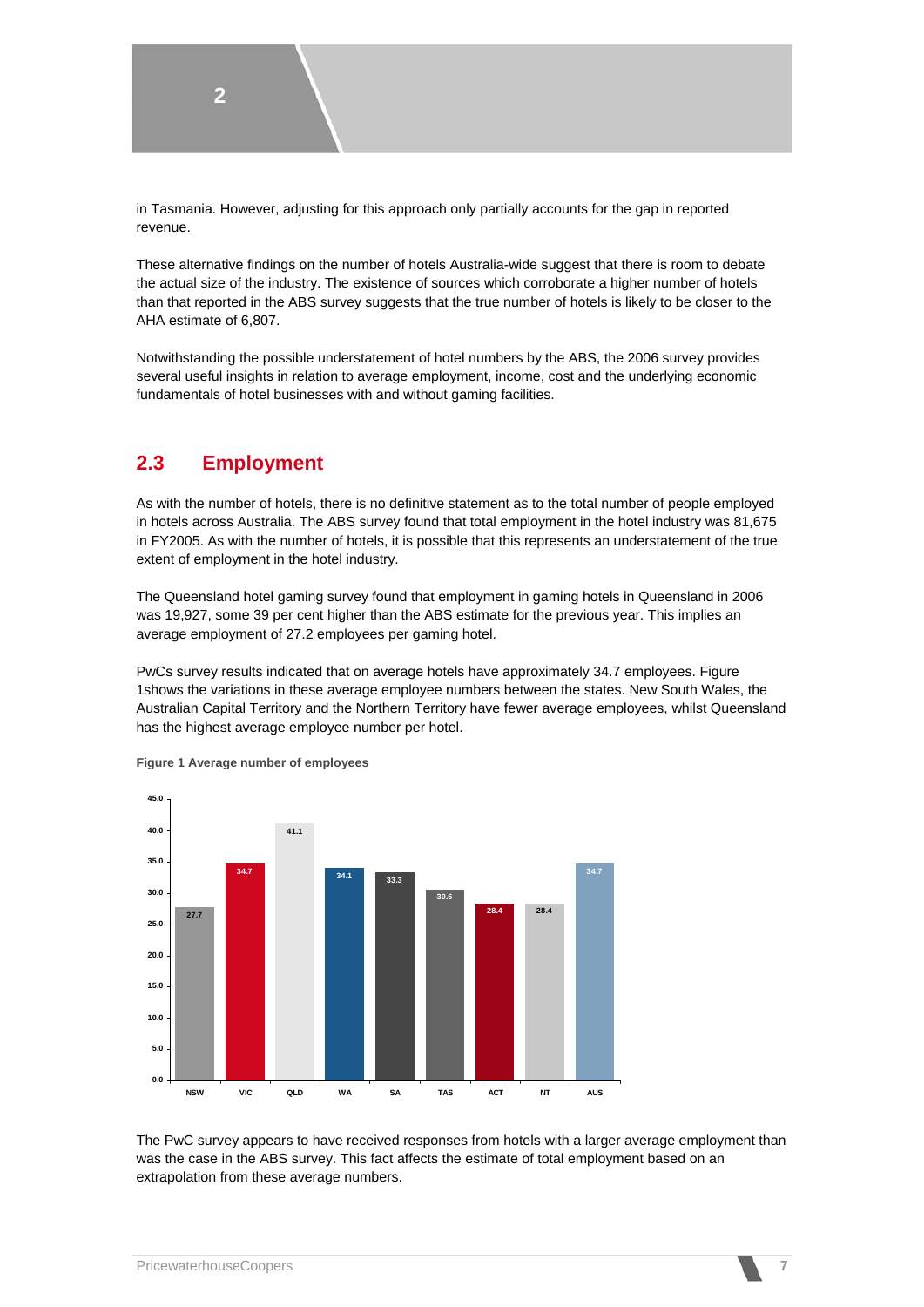**2** 

#### **Figure 2 Number of FTEs**



Our survey results also indicate that with in all states except the ACT, hotels with EGMs had more full time equivalent employees (FTEs) than hotels with no EGMs. Victorian hotels with EGMs on average had over 30 FTEs, whilst in NSW hotels with no EGMs employed an average of just under 7 FTEs.



**Figure 3 Proportion of hotel employees by age** 

The PwC sample includes a high volume of hotels with between 19 and 30 employees, whereas the ABS sample was more heavily weighted to those with fewer than 19 employees. It is possible that this reflects some sample error in the PwC/AHA sample in favour of larger hotels.

This can be corrected to some extent by extrapolating on the basis of average employment, split between those hotels with EGMs and those without. For example, in Victoria, a large proportion of the hotels not captured by the PwC/AHA survey are those without EGMs which have smaller average employment than those with EGMs.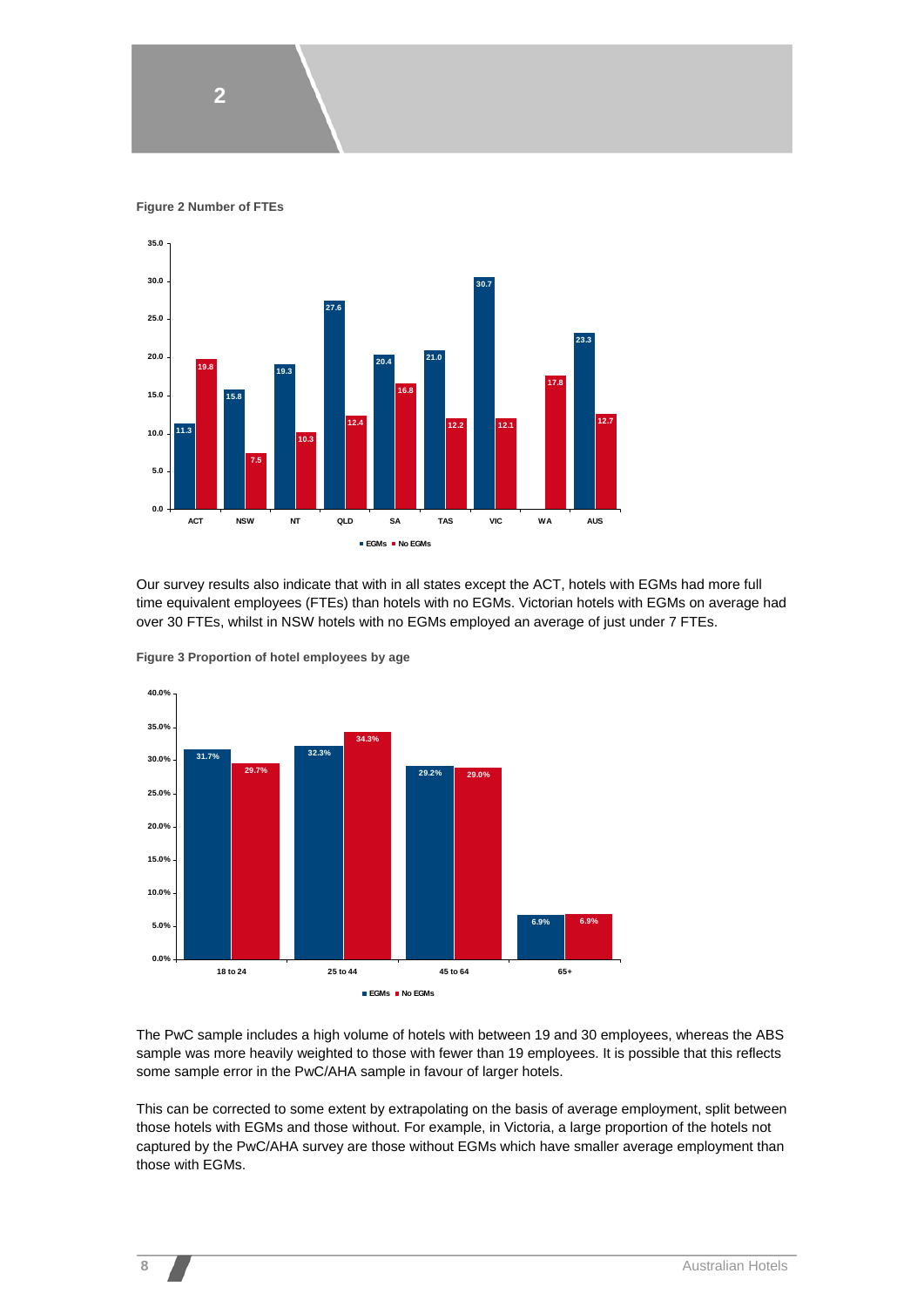



**Figure 4 Employment by State** 

**2**

Figure 4 above provides a breakdown of this extrapolated total employment figure by state. Using this extrapolated figure we provide an estimate of the total industry employment by state. Not surprisingly, New South Wales is the largest employer, with just over 50,000 persons employed by hotels in that state.

Although the ABS may have underestimated total industry employment, its 2006 survey (Table 2) provides useful data on the structure of employment in the industry.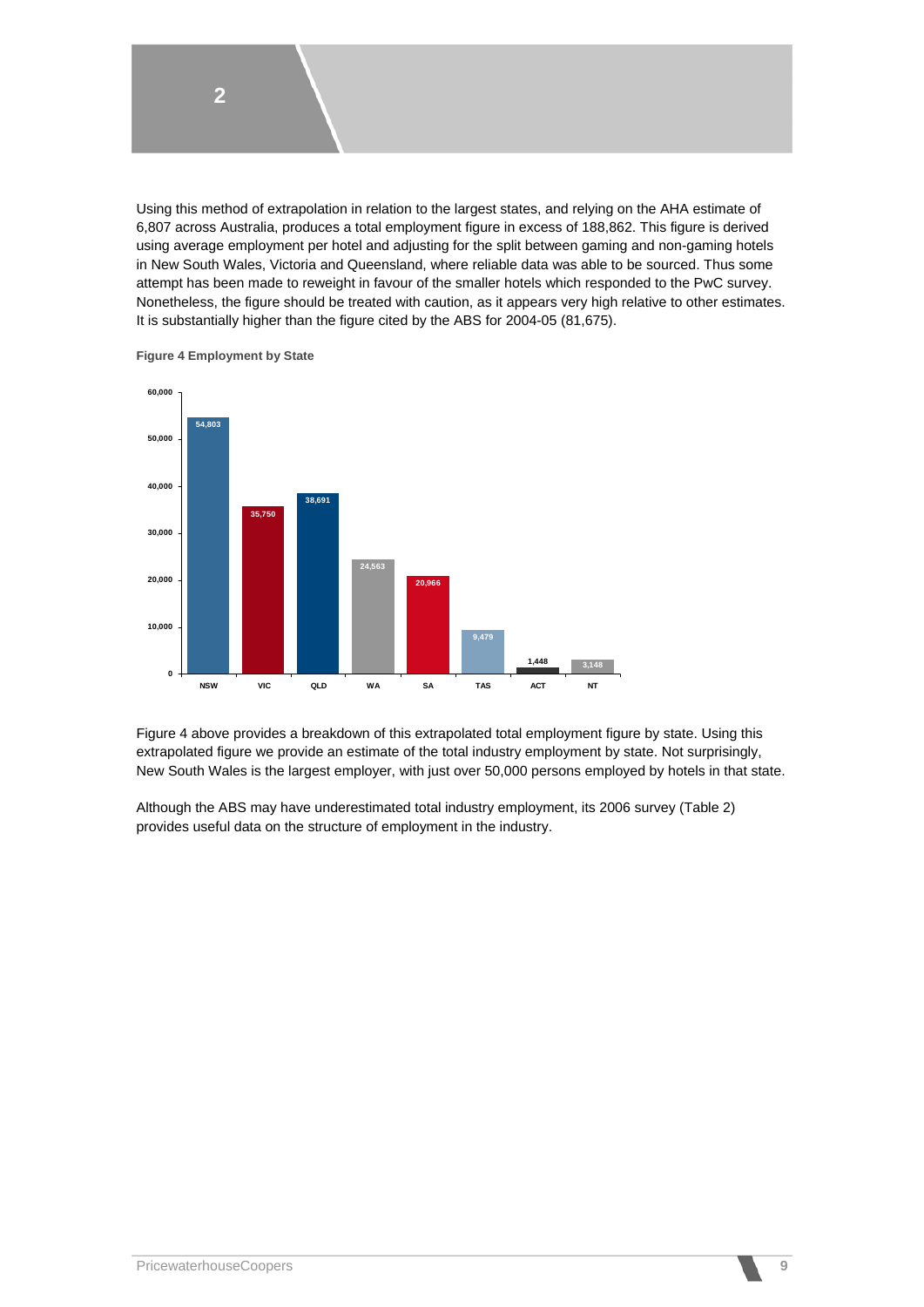#### **Table 2 ABS Pubs, Taverns and Bars employment figures FY2005**

|                                               | <b>Males</b> |       | <b>Females</b> |       | Persons   |       |  |  |  |
|-----------------------------------------------|--------------|-------|----------------|-------|-----------|-------|--|--|--|
|                                               | <b>No</b>    | %     | <b>No</b>      | %     | <b>No</b> | %     |  |  |  |
| <b>Businesses with gambling facilities</b>    |              |       |                |       |           |       |  |  |  |
| Permanent full-time                           | 9177         | 30.1  | 5926           | 17.2  | 15103     | 23.3  |  |  |  |
| Permanent part-time                           | 1409         | 4.6   | 2150           | 6.2   | 3559      | 5.5   |  |  |  |
| Casuals                                       | 19485        | 64.0  | 26079          | 75.7  | 45564     | 70.2  |  |  |  |
| Total                                         | 30071        | 98.8  | 34156          | 99.1  | 64227     | 99.0  |  |  |  |
| Licensed gaming staff                         | N/A          |       | N/A            |       | 21924     | 33.8  |  |  |  |
| <b>Businesses without gambling facilities</b> |              |       |                |       |           |       |  |  |  |
| Permanent full-time                           | 2379         | 29.5  | 1297           | 14.9  | 3676      | 21.9  |  |  |  |
| Permanent part-time                           | 395          | 4.9   | 620            | 7.1   | 1014      | 6.0   |  |  |  |
| Casuals                                       | 5033         | 62.5  | 6665           | 76.5  | 11698     | 69.8  |  |  |  |
| Total                                         | 8053         | 96.9  | 8582           | 98.5  | 16388     | 97.7  |  |  |  |
| <b>All businesses</b>                         |              |       |                |       |           |       |  |  |  |
| Permanent full-time                           | 11557        | 30.0  | 7223           | 16.7  | 18779     | 23.0  |  |  |  |
| Permanent part-time                           | 1803         | 4.7   | 2770           | 6.4   | 4574      | 5.6   |  |  |  |
| Casuals                                       | 24517        | 63.7  | 32745          | 75.8  | 57262     | 70.1  |  |  |  |
| Total                                         | 37877        | 98.4  | 42738          | 99.0  | 80615     | 98.7  |  |  |  |
| Employment at end<br>June 2005                | 38496        | 100.0 | 43179          | 100.0 | 81675     | 100.0 |  |  |  |

*Source: Australian Bureau of Statistics (2006), '8687.0: Clubs, Pubs Taverns and Bars 2004-05, p12* 

As can be seen from the table, over two thirds of hotel employees are casual employees, with just under a quarter of the total employees having permanent full time positions. These figures are broadly consistent between hotels with and without gambling facilities.

These results indicate that flexible employment structures are suited to the needs of the hotel industry. For example hotels may require all of their permanent and casual staff to work on a Saturday night, but only one or two permanent staff to work during weekdays. The casual or part-time positions which the hotels offer, may often suit students looking for work outside their studies, or full time workers looking to earn additional income. The industry therefore plays a vital role in providing casual employment to persons balancing other commitments.

The Queensland survey of gaming hotels found very similar results. It indicated that 63.6 per cent of employees were casual, compared with 25.6 per cent full time and 9.3 per cent part time.

What these employment results may exclude, is the adhoc employment which hotels provide through the hire of live entertainment services. Musicians, DJs, and other entertainers such as trivia and other game show hosts, all find employment through the hotel industry purchasing their on either a casual or permanent basis. It is unlikely that these positions are included in the ABS's survey results, however they are nonetheless important to consider when looking at the total employment that the hotel industry provides.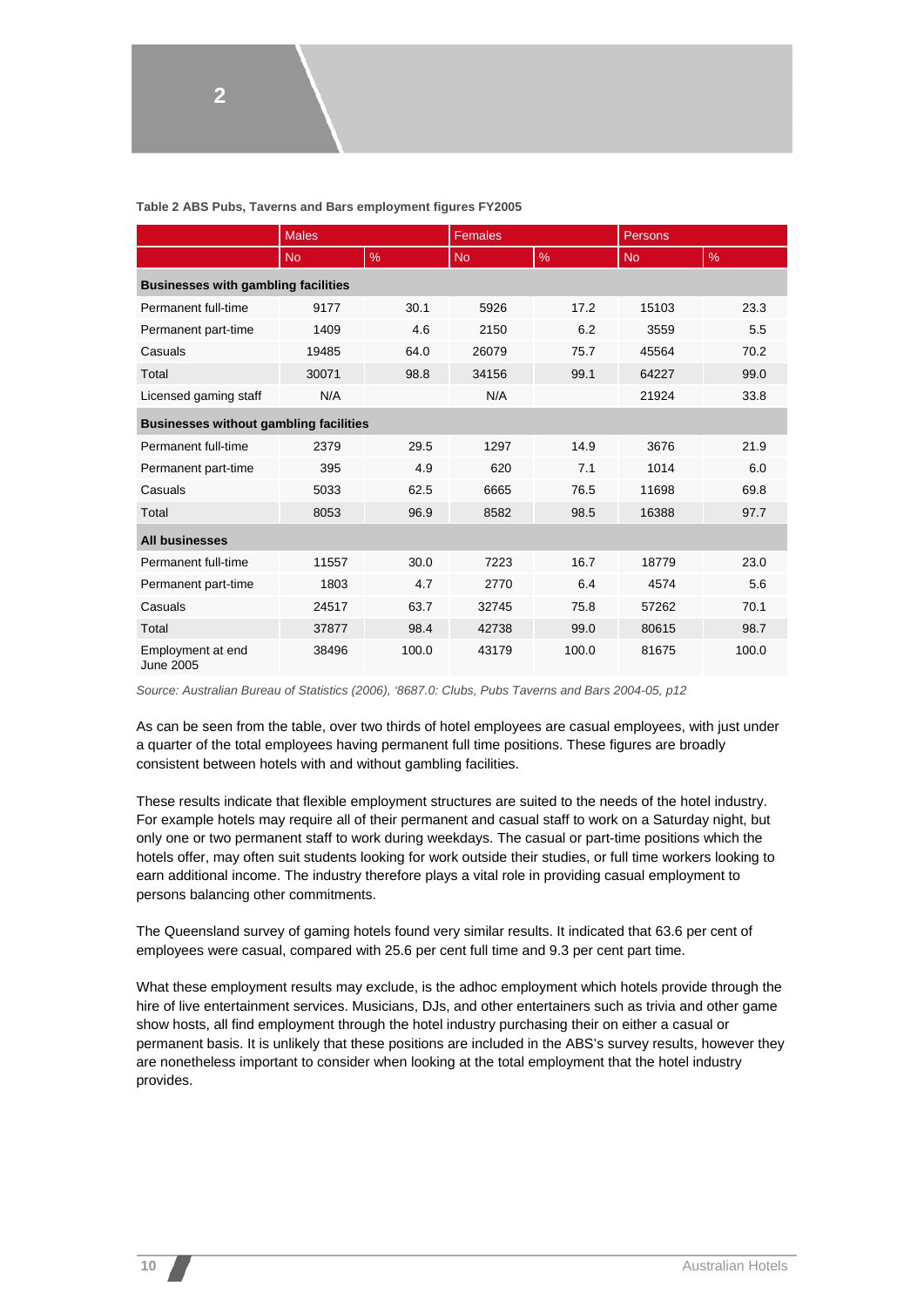

**2**

The varying state regulations applying to liquor licensing and gaming machines have meant that the structure of the hotel industry differs substantially between jurisdictions.

New South Wales and Victoria each account for an industry share broadly in keeping with population share. By contrast, South Australia has a larger share of the hotel industry than its 7 per cent population share, while Western Australia has a smaller share of the hotel industry.



**Figure 5 Share of hotels by state** 

*Source: IBISWorld Industry Reports (2008)* 

As a result, the population per hotel differs significantly across individual states, though for different reasons in different instances. The ACT has a high population per hotel – i.e. relatively few hotels for its population – reflecting the strength of the club industry in Canberra. After the ACT, Queensland and New South Wales have the next highest ratio of clubs to hotels, according to the ABS, thus accounting for Queensland's relatively high population to hotel ratio. Western Australia's high population to hotel ratio can be largely attributed to the lack of gaming machines, which have enhanced hotel profitability and viability in other states.

South Australia and Tasmania are the two jurisdictions with the largest number of hotels relative to population, reflecting the absence of a strong club industry in those states and the contribution of gaming machines to hotel viability.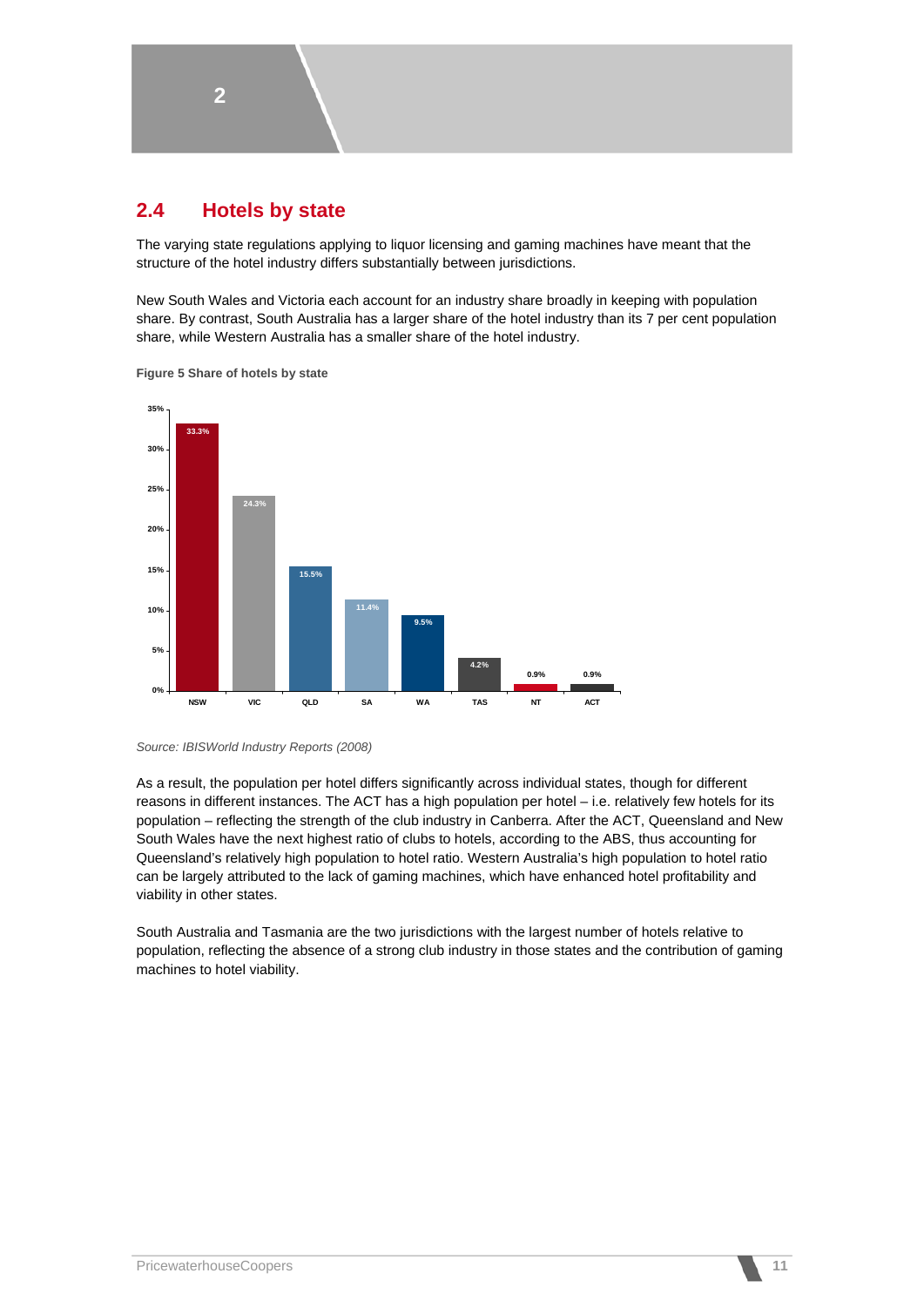





*Source: IBISWorld Industry Reports (2008)* 

Even between seemingly similar states, regulatory settings can create significant disparities in underlying industry structure.

Although New South Wales and Victoria have a similar number of hotels relative to population, there is an important contrast in relation to the incidence of gaming in the two states. In New South Wales, according to ABS data, almost all hotels have gaming facilities. To a lesser extent, this is true of South Australia. In both Queensland and Tasmania, a majority of hotels have gaming machines. In Victoria, by contrast, a relatively small number of hotels have gaming facilities. The gaming facilities referred to by the ABS are broader than electronic gaming machines, as they include keno and TAB facilities. In fact, only 250 Victorian hotels have electronic gaming machines, out of a total hotel population of around 1,400. Thus whereas the 'typical' pub in New South Wales has gaming machines, the 'typical' pub in Victoria does not.

This relative concentration of gaming activity in a handful of hotels in Victoria can be attributed to a range of factors including the ownership structure of gaming machines; which in Victoria are owned and operated by Tabcorp and Tattersalls. More importantly, the numeric restriction on gaming machines per hotel is higher in Victoria (at 105) than in New South Wales (30) and Queensland (40).

|            | <b>Businesses with</b><br><b>Gambling Facilities</b> | <b>Businesses without</b><br><b>Gambling Facilities</b> | <b>Total</b> |
|------------|------------------------------------------------------|---------------------------------------------------------|--------------|
| <b>NSW</b> | 1097                                                 | 51                                                      | 1148         |
| <b>VIC</b> | 348                                                  | 518                                                     | 866          |
| <b>QLD</b> | 387                                                  | 163                                                     | 550          |
| <b>SA</b>  | 331                                                  | 69                                                      | 400          |
| <b>WA</b>  | 138                                                  | 190                                                     | 328          |
| <b>TAS</b> | 86                                                   | 60                                                      | 146          |
| <b>NT</b>  | 12                                                   | 18                                                      | 30           |
| <b>ACT</b> | 7                                                    | 26                                                      | 33           |
| <b>AUS</b> | 2362                                                 | 1092                                                    | 3454         |

| Table 3 Hotel businesses by state FY2005 |  |  |  |
|------------------------------------------|--|--|--|
|------------------------------------------|--|--|--|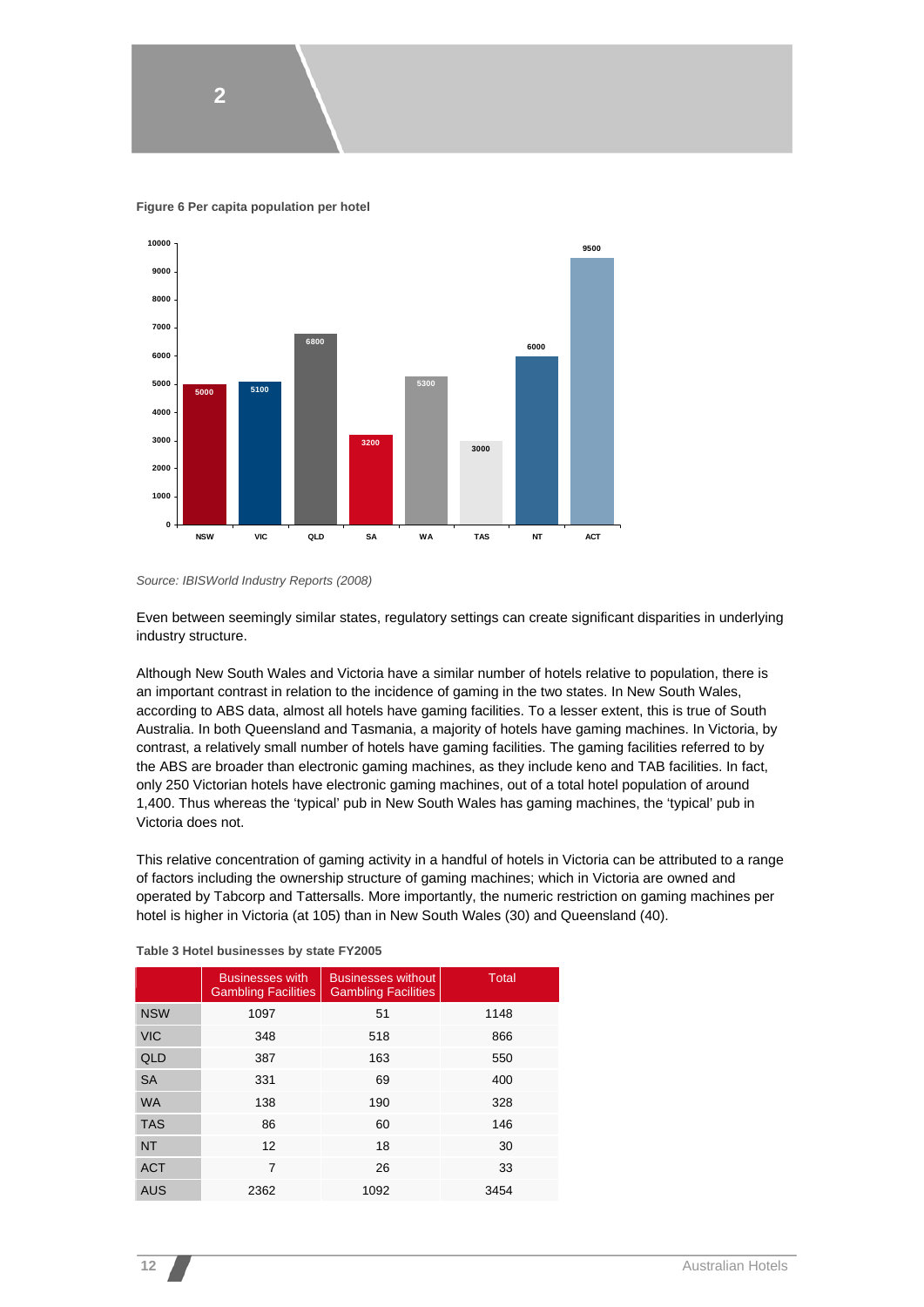

*Source: Australian Bureau of Statistics (2006), '8687.0: Clubs, Pubs Taverns and Bars 2004-05, p13* 





*Source: IBISWorld Industry Reports (2008)* 

Victoria, which the ABS estimated as having 24.3 percent of hotel businesses has only 18.5 percent of the total revenue. Hotels in Victoria tend to be smaller (in terms of turnover) than those in other states. Possible reasons for this include:

- Historically, Victoria has had comparatively low liquor licensing fees, which has facilitated the establishment of many smaller enterprises.
- A minority of hotels in Victoria have gaming machines, which is a comparatively small proportion compared with most other states.
- In Victoria hotels are restricted from owning gaming machines, and profits are shared between the hotel and the EGM owners. The hotel's share is around 25 per cent, once GST, gaming tax, Community Support Levy and the owner's share are taken out.

#### **2.5 Hotels by size**

The lack of consolidation in the sector might also be accounted for by the fact that it remains dominated by relatively small hotels. The majority of businesses in the hotel industry according to the ABS employed fewer than 20 people. This reflects the market breakdown which is formed by small and independent pub owners who do not have the capacity or need to employ larger numbers.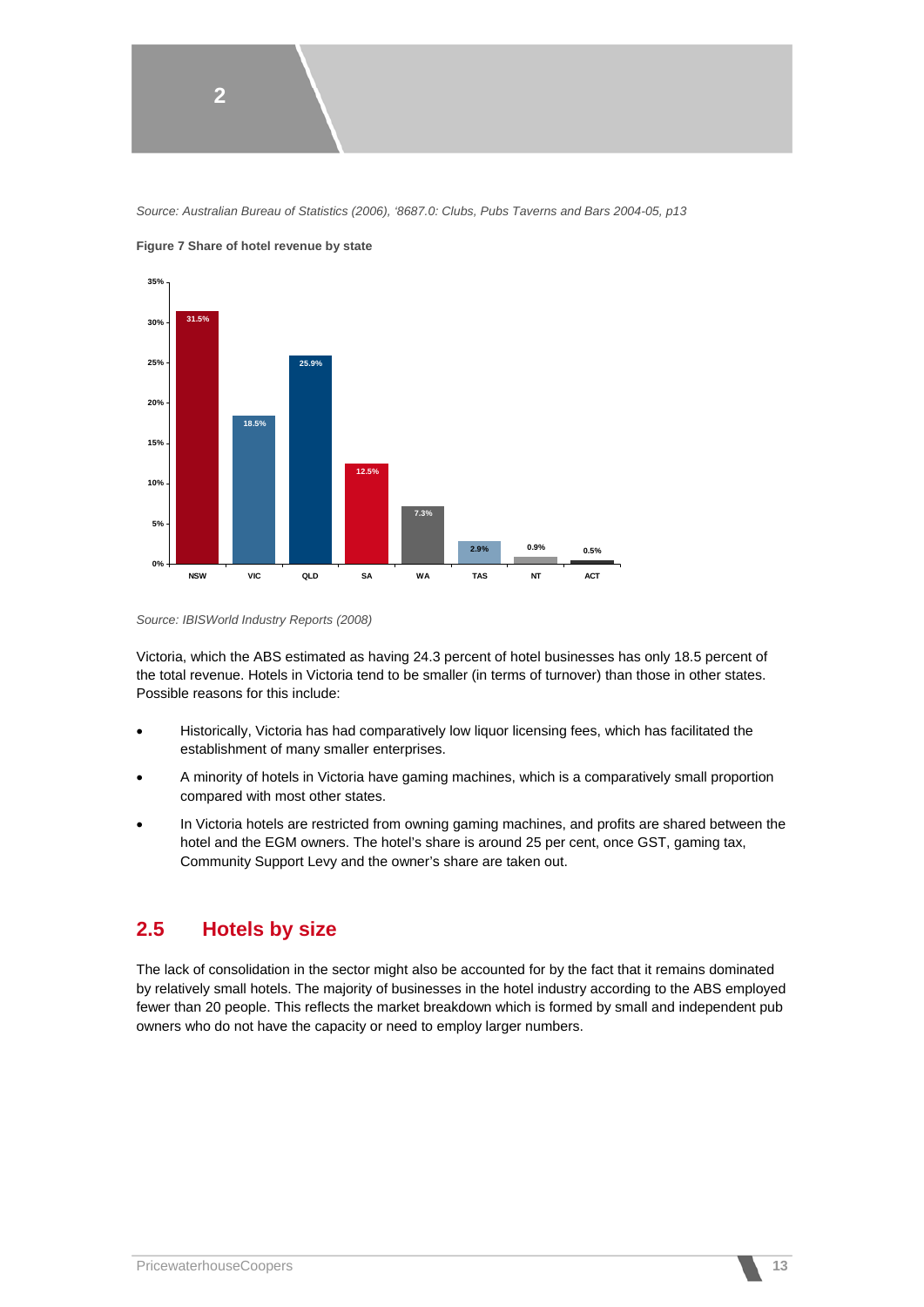#### **Table 4 Hotels by number of employees**

|                                               |               | $0 - 19$<br>people | $20 - 49$<br>people | 50-99<br>people | $100+$<br>people | <b>Total</b> |  |  |  |
|-----------------------------------------------|---------------|--------------------|---------------------|-----------------|------------------|--------------|--|--|--|
| <b>Businesses with gambling facilities</b>    |               |                    |                     |                 |                  |              |  |  |  |
| Businesses at end of June 2005                | No.           | 1401               | 728                 | 193             | 40               | 2362         |  |  |  |
|                                               | $\%$          | 59.3               | 30.8                | 8.2             | 1.7              | 100.0        |  |  |  |
| Employment at end of June 2005                | No.           | 14481              | 22087               | 12898           | 15438            | 64905        |  |  |  |
|                                               | $\%$          | 22.3               | 34.0                | 19.9            | 23.8             | 100.0        |  |  |  |
| <b>Businesses without gambling facilities</b> |               |                    |                     |                 |                  |              |  |  |  |
| Businesses at end of June 2005                | No.           | 846                | 207                 | 32              | $\overline{7}$   | 1092         |  |  |  |
|                                               | $\frac{0}{0}$ | 77.5               | 18.9                | 2.9             | 0.6              | 100.0        |  |  |  |
| Employment at end of June 2005                | No.           | 7452               | 5824                | 2229            | 1265             | 16770        |  |  |  |
|                                               | $\%$          | 44.4               | 34.7                | 13.3            | 7.5              | 100.0        |  |  |  |
| <b>All businesses</b>                         |               |                    |                     |                 |                  |              |  |  |  |
| Businesses at end of June 2005                | No.           | 2247               | 935                 | 225             | 46               | 3454         |  |  |  |
|                                               | $\%$          | 66.1               | 27.1                | 6.5             | 1.3              | 100.0        |  |  |  |
| Employment at end of June 2005                | No.           | 21933              | 27911               | 15127           | 16704            | 81675        |  |  |  |
|                                               | $\frac{0}{0}$ | 26.9               | 34.2                | 18.5            | 20.5             | 100.0        |  |  |  |

*Source: Australian Bureau of Statistics (2006), '8687.0: Clubs, Pubs Taverns and Bars 2004-05, p14* 

#### **2.6 Ownership structure**

Although the hotel industry presents some opportunity for economies of scale and scope, there has been very little consolidation in the sector. The industry remains characterised by small, independent pub owners who lack a chain or franchise affiliation. These businesses make up approximately 88% of the market share; the remaining 12% of the market is divided amongst Woolworths Ltd (7.9%), Wesfarmers Limited (3.3%) and ALE Property Group (0.3%).

This is in keeping with the ABS finding that 3,454 hotel businesses owned 4,252 premises, reflecting a high dispersal of ownership. Although the aggregate number of premises and businesses might have been understated by the ABS, the ratio between the two is likely to be broadly accurate.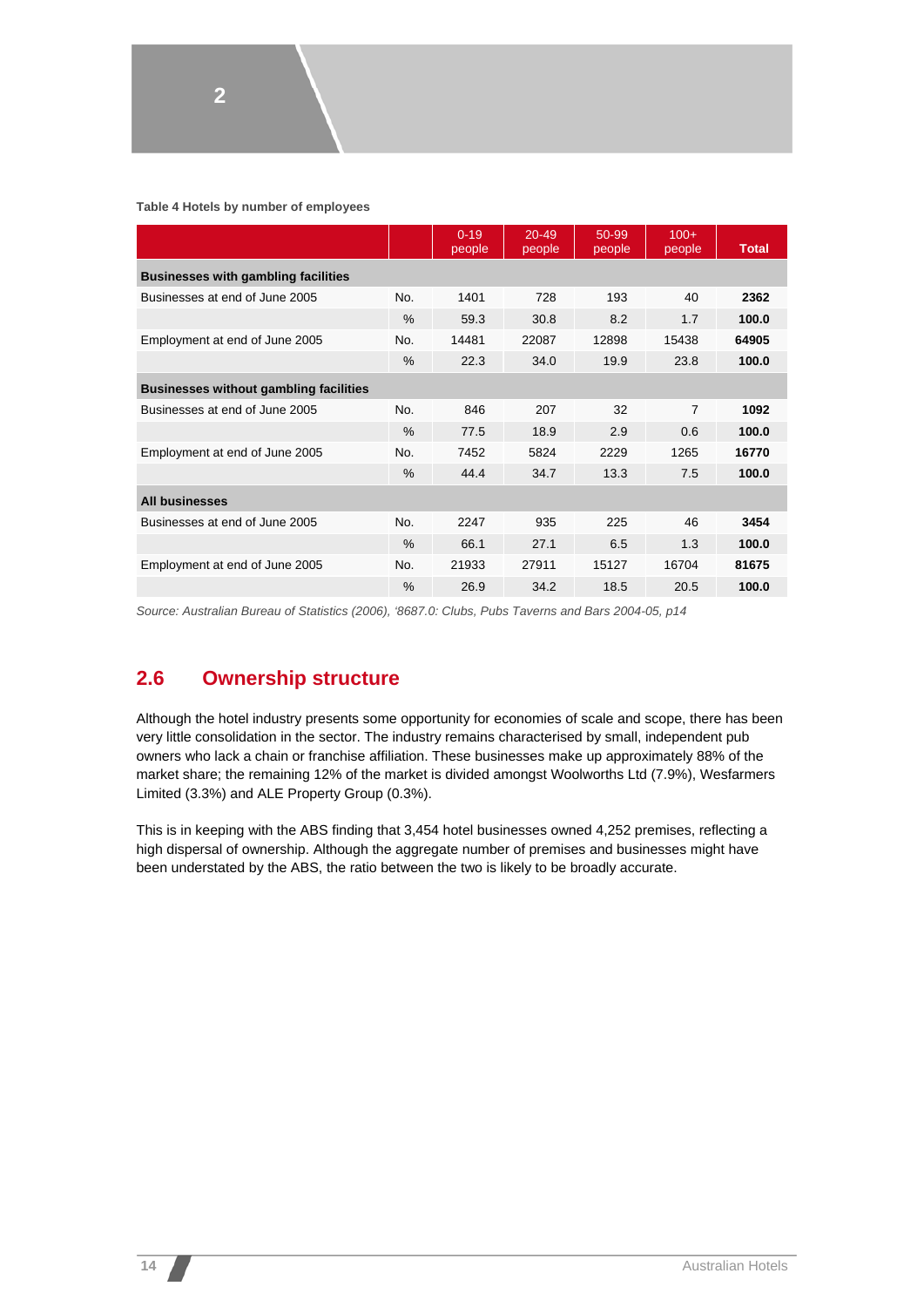

**Figure 8 Ownership structure of hotel industry** 



*Source: IBISWorld Industry Reports (2008)* 

For consolidated hotels, it is likely that any economies of scale stem from efficiencies from central management. Very few consolidated hotels have common branding, as this would likely detract from the consumer association of the hotel with a particular neighbourhood, so it is unlikely that economies would be achieved through consumer brand recognition.

#### **2.7 Hotel revenue**

**Table 5 Hotel sources of income FY2005** 

|                                                      | <b>Businesses with</b><br>gambling facilities |                                       | <b>Businesses without</b><br>gambling facilities |                                       | All businesses          |                                       |
|------------------------------------------------------|-----------------------------------------------|---------------------------------------|--------------------------------------------------|---------------------------------------|-------------------------|---------------------------------------|
|                                                      | Income<br>$\mathsf{Sm}$                       | Proportion of<br>total income<br>$\%$ | Income<br>$\mathsf{Sm}$                          | Proportion of<br>total income<br>$\%$ | Income<br>$\mathsf{Sm}$ | Proportion of<br>total income<br>$\%$ |
| Income from sale of<br>liquor and other<br>beverages | 5.511.6                                       | 57.6                                  | 1.194.6                                          | 77.1                                  | 6.706.1                 | 60.3                                  |
| Gambling income                                      | 2,703.1                                       | 28.3                                  |                                                  |                                       | 2,303.1                 | 24.3                                  |
| Income from sale of<br>meals and food                | 967.3                                         | 10.1                                  | 233.4                                            | 15.1                                  | 1.200.6                 | 10.8                                  |
| Other income                                         | 383.1                                         | 4.0                                   | 121.3                                            | 7.9                                   | 504.5                   | 4.6                                   |
| Total                                                | 9,565.1                                       | 100                                   | 1,549.2                                          | 100                                   | 11,114.3                | 100                                   |

*Source: Australian Bureau of Statistics (2006), '8687.0: Clubs, Pubs Taverns and Bars 2004-05, p10* 

The ABS found that whether or not a hotel has gaming facilities, the majority of income is earned through the sale of liquor and other beverages. Intuitively, the proportion of income earned through the sale of liquor and other beverages is higher for hotels with no gambling facilities as those with gambling facilities, similar to the proportions of income earned through the sale of meals and food, and other types of income.

On average, the ABS found that in gaming hotels, average gambling income was \$1.1 million per business, while non-gambling income averaged \$2.9 million per business – confirming that even in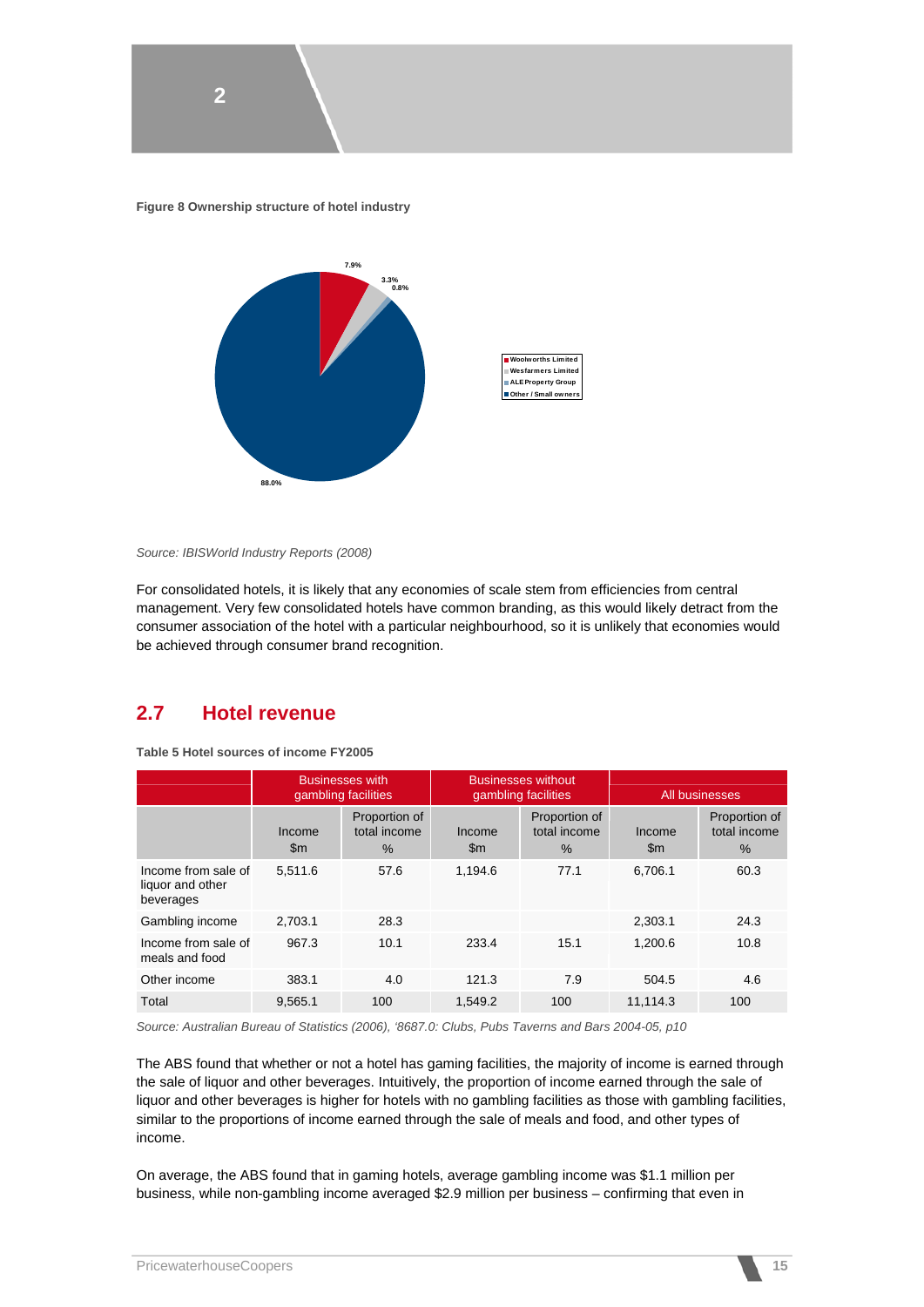**2** 

gaming hotels, non-gaming income predominates. The \$2.9 million in non-gaming income in gaming hotels compares with average income of \$1.4 million from all sources in non-gaming hotels.

This illustrates that gaming hotels tend to be larger across the board – selling more food and beverages than non-gaming hotels. In part this reflects the fact that gaming machines tend to be located in the busiest hotels, particularly in Victoria where hotel venues are selected by gaming machine owners. However, it also reflects the linkages which exist between hotels' multiple service offerings. Gaming is not a discrete activity completely separate from the remainder of a hotel's business. Patrons are attracted to hotels on the basis of a full range of services, activities and attributes, which are often consumed together. A typical patron might eat a meal, drink a beer, watch a band or a sporting event and play a poker machine as part of a single visit to a hotel.

Within food and beverage sales, the proportion of income earned through food relative to the sale of beverages is similar across all hotels – those with gambling facilities and those without. This indicates similarities in the levels of food service offerings of both types of businesses. It also suggests that patrons of both types of establishments have similar habits in relation to eating and drinking at hotels.

|                                                      | <b>Businesses with</b><br>gambling facilities |         | <b>Businesses without</b><br>gambling facilities |         | All businesses |         |
|------------------------------------------------------|-----------------------------------------------|---------|--------------------------------------------------|---------|----------------|---------|
|                                                      | 2000-01                                       | 2004-05 | 2000-01                                          | 2004-05 | 2000-01        | 2004-05 |
|                                                      | %                                             | %       | $\%$                                             | $\%$    | $\mathsf{Sm}$  | %       |
| Income from sale<br>of liquor and other<br>beverages | 60.1                                          | 57.6    | 78.1                                             | 77.1    | 62.7           | 60.3    |
| Gambling income                                      | 27.9                                          | 28.3    |                                                  |         | 24.0           | 24.3    |
| Income from sale<br>of meals and food                | 8.5                                           | 10.1    | 13.7                                             | 15.1    | 9.2            | 10.8    |
| Other income                                         | 3.5                                           | 4.0     | 8.2                                              | 7.9     | 4.1            | 4.6     |
| Total                                                | 100                                           | 100     | 100                                              | 100     | 100            | 100     |

**Table 6 Historical comparison of sources of hotel** 

*Source: Australian Bureau of Statistics (2006), '8687.0: Clubs, Pubs Taverns and Bars 2004-05, p9* 

The ABS published figures to illustrate any changes in the breakdown of hotel income between the year ended 30 June 2001 (FY2001) and FY2005. The data illustrates that the proportions across the income categories are broadly stable. Across all types of hotels the proportion of income earned through the sale of liquor and other beverages declined, whereas the proportion of income earned from the sales of meals and food increased. The proportion of income earned through gambling activities experienced a slight increase.

Although broadly consistent, there was some variation between these ABS findings and PwCs survey results. Figure 11 shows that the sale of beverages contributed approximately 50 percent of the total income earned by hotels in our sample, which is lower than the ABS figure. Revenue from gambling activities (including EGMs) contributed just over 30 percent, and revenue from the sale of food contributed over 10%, which are slightly higher than corresponding ABS figures. However, in respect of proportion of revenue earned from gambling activities, this question was only responded to by hotels with gambling facilities. It is therefore appropriate to compare our survey result with the ABS figure for the proportion of revenue earned through gambling activities, by hotels which have gambling facilities. In FY2005 the ABS found that hotels with gambling facilities earned 28.3 percent of their revenue from gambling, which is not dissimilar from the results from our survey, indicating that 31.5% of revenue is earned from gambling.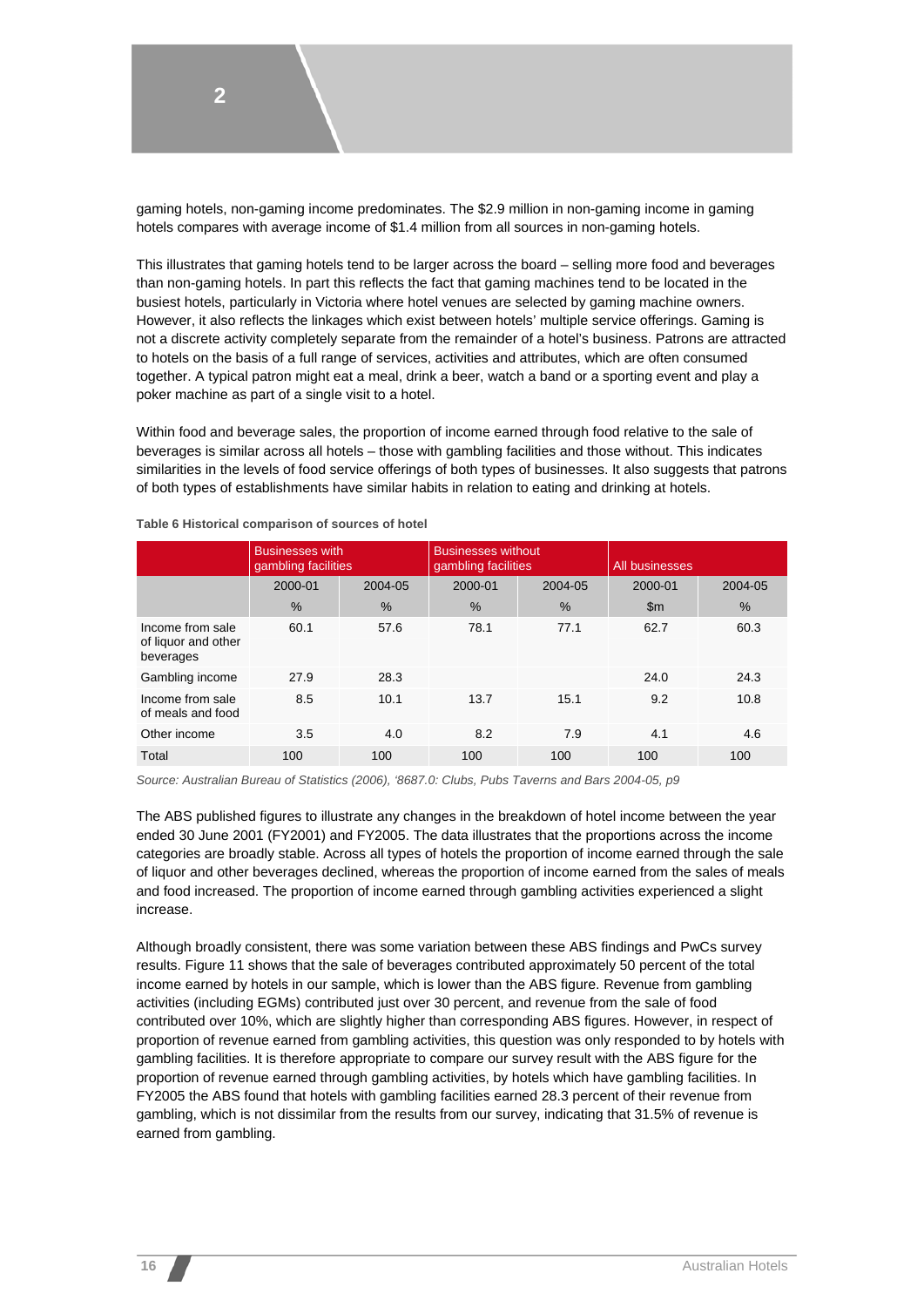

**Figure 9 Percentage contribution to income** 



**Figure 10 Gambling revenue as a proportion of total income** 



Our survey results demonstrate that for hotels with gambling facilities, revenue from gambling activities constitute less than a third of their total revenue.

#### **2.8 Expenditure**

The ABS survey collected data on the major expenses incurred by hotels. Table 7 shows that the most significant component of expenses for hotels with or without gambling facilities was purchases. These purchases mostly consist of liquor and other beverages and food for resale. Labour costs are the next most significant component of expenses for both types of hotels. Labour costs make up a high proportion of expenses for businesses without gambling facilities (25.7%) compared with businesses with gambling facilities (21.2%). This can be partly explained by the fact that hotels with gambling facilities have additional expenses in the form of gambling taxes and levies (10.5% of total expenses), which means that other forms of expenses are proportionately lower.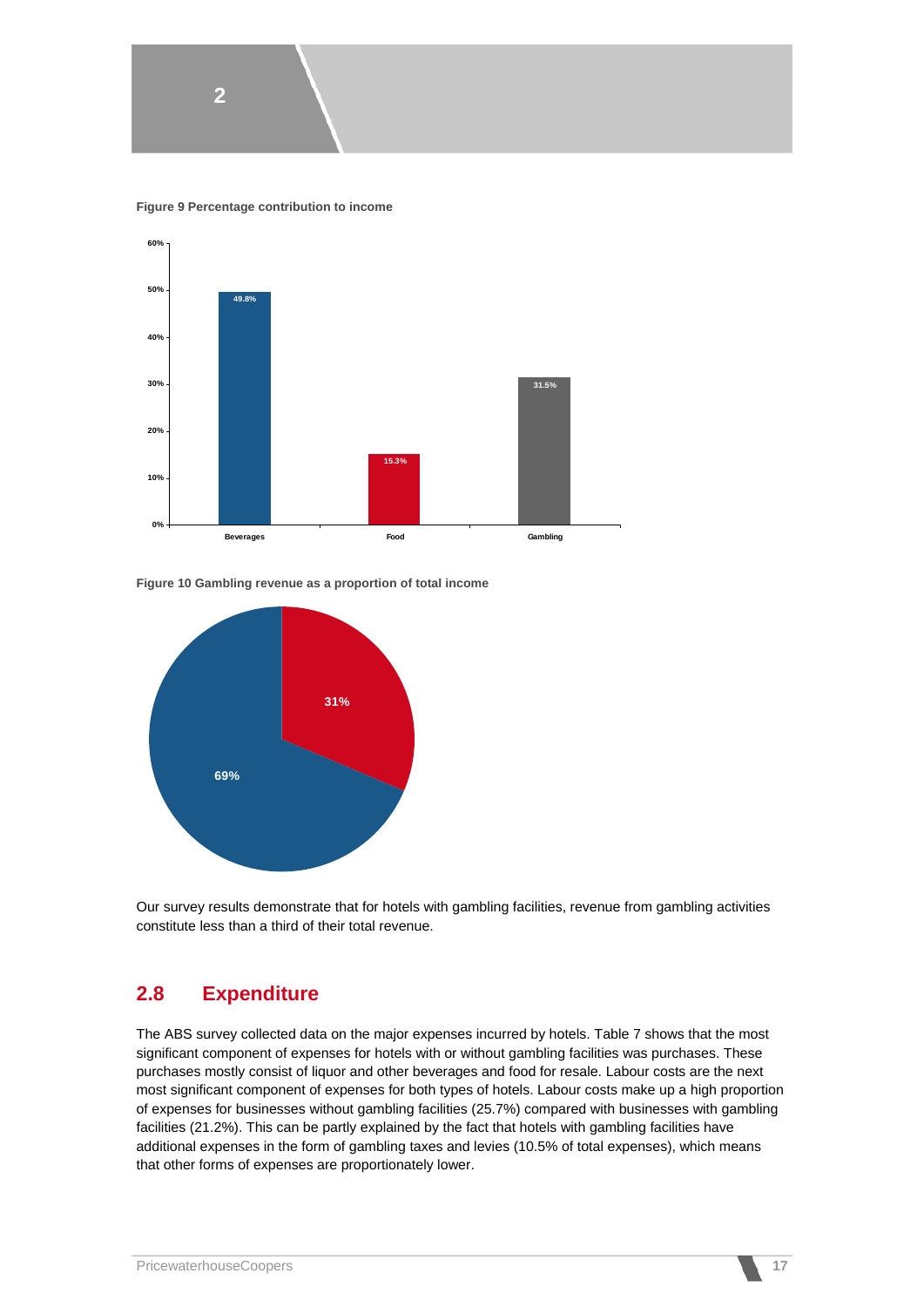#### **Table 7 Hotel breakdown of expenditure FY2005**

|                              | <b>Businesses with</b><br>gambling facilities |                                 | <b>Businesses without</b><br>gambling facilities |                                 | All businesses |                                 |
|------------------------------|-----------------------------------------------|---------------------------------|--------------------------------------------------|---------------------------------|----------------|---------------------------------|
|                              | Expense                                       | Proportion of<br>total expenses | Expense                                          | Proportion of<br>total expenses | Expense        | Proportion of<br>total expenses |
|                              | $\mathsf{Sm}$                                 | $\%$                            | $\mathsf{S}$ m                                   | $\%$                            | $\mathsf{Sm}$  | $\%$                            |
| Labour costs                 | 1,891.4                                       | 21.2                            | 376.6                                            | 25.7                            | 2,268          | 21.9                            |
| Purchases                    | 3,853.3                                       | 43.3                            | 623.2                                            | 42.5                            | 4.476.5        | 43.2                            |
| Gambling taxes<br>and levies | 940.5                                         | 10.5                            | $\mathbf 0$                                      | $\mathbf 0$                     | 940.5          | 9.1                             |
| Rent, leasing and<br>hiring  | 532.1                                         | 6.0                             | 108.9                                            | 7.4                             | 641.0          | 6.2                             |
| Other expenses               | 1,684.2                                       | 19                              | 359.3                                            | 24.4                            | 2,088.5        | 19.6                            |
| Total                        | 8,901.5                                       | 100                             | 1468                                             | 100                             | 10,369.5       | 100                             |

*Source: Australian Bureau of Statistics (2006), '8687.0: Clubs, Pubs Taverns and Bars 2004-05, p11* 

#### **2.9 Profit**

In its 2006 survey, the ABS estimated the profitability of the Australian hotel industry, segregating hotels with or without gambling facilities. These findings, and findings from an earlier survey completed in 2002, are shown in Table 8.

#### **Table 8 Profitability by hotel type**

|                                    | <b>Businesses with</b><br>gambling facilities |         | <b>Businesses without</b><br>gambling facilities |         | All businesses |          |
|------------------------------------|-----------------------------------------------|---------|--------------------------------------------------|---------|----------------|----------|
|                                    | 2000-01                                       | 2004-05 | 2000-01                                          | 2004-05 | 2000-01        | 2004-05  |
| Income \$m                         | 7,636.2                                       | 9,565.1 | 1.246.2                                          | 1.549.2 | 8.882.4        | 11,114.3 |
| Expenses \$m                       | 7,031                                         | 8,901.5 | 1.182.6                                          | 1.468   | 8.213.6        | 10,369.5 |
| Operating profit<br>before tax \$m | 652                                           | 701.7   | 63.2                                             | 82.5    | 715.2          | 784.2    |
| Operating profit<br>margin %       | 8.5                                           | 7.4     | 5.1                                              | 5.4     | 8.1            | 7.1      |

*Source: Australian Bureau of Statistics (2006), '8687.0: Clubs, Pubs Taverns and Bars 2004-05, p11* 

A comparison of the operating profit margins of hotels in the 2000-01 year compared with the 2004-05 year shows a decline of 1%. A fall in the profit margins of businesses with gambling facilities is contrasted with an increase in the profit margins of businesses without gambling facilities.

#### **Table 9 Profitability by hotel size FY2005**

|                                               |               | $0 - 19$<br>employees | $20 - 49$<br>employees | 50-99<br>employees | $100+$<br>employees | <b>Total</b> |  |  |
|-----------------------------------------------|---------------|-----------------------|------------------------|--------------------|---------------------|--------------|--|--|
| <b>Businesses with gambling facilities</b>    |               |                       |                        |                    |                     |              |  |  |
| Total income                                  | \$m           | 2,382.8               | 3,103.3                | 1,749.7            | 2,329.3             | 9,565.1      |  |  |
| Operating profit before tax                   | \$m           | 253.5                 | 275.7                  | 114.3              | 58.2                | 701.7        |  |  |
| Operating profit margin                       | %             | 10.7                  | 9.0                    | 6.6                | 2.5                 | 7.4          |  |  |
| <b>Businesses without gambling facilities</b> |               |                       |                        |                    |                     |              |  |  |
| Total income                                  | \$m           | 723.2                 | 533.3                  | 175.2              | 117.5               | 1,549.2      |  |  |
| Operating profit before tax                   | $\mathsf{Sm}$ | 23.6                  | 37.8                   | 14.3               | 6.8                 | 82.5         |  |  |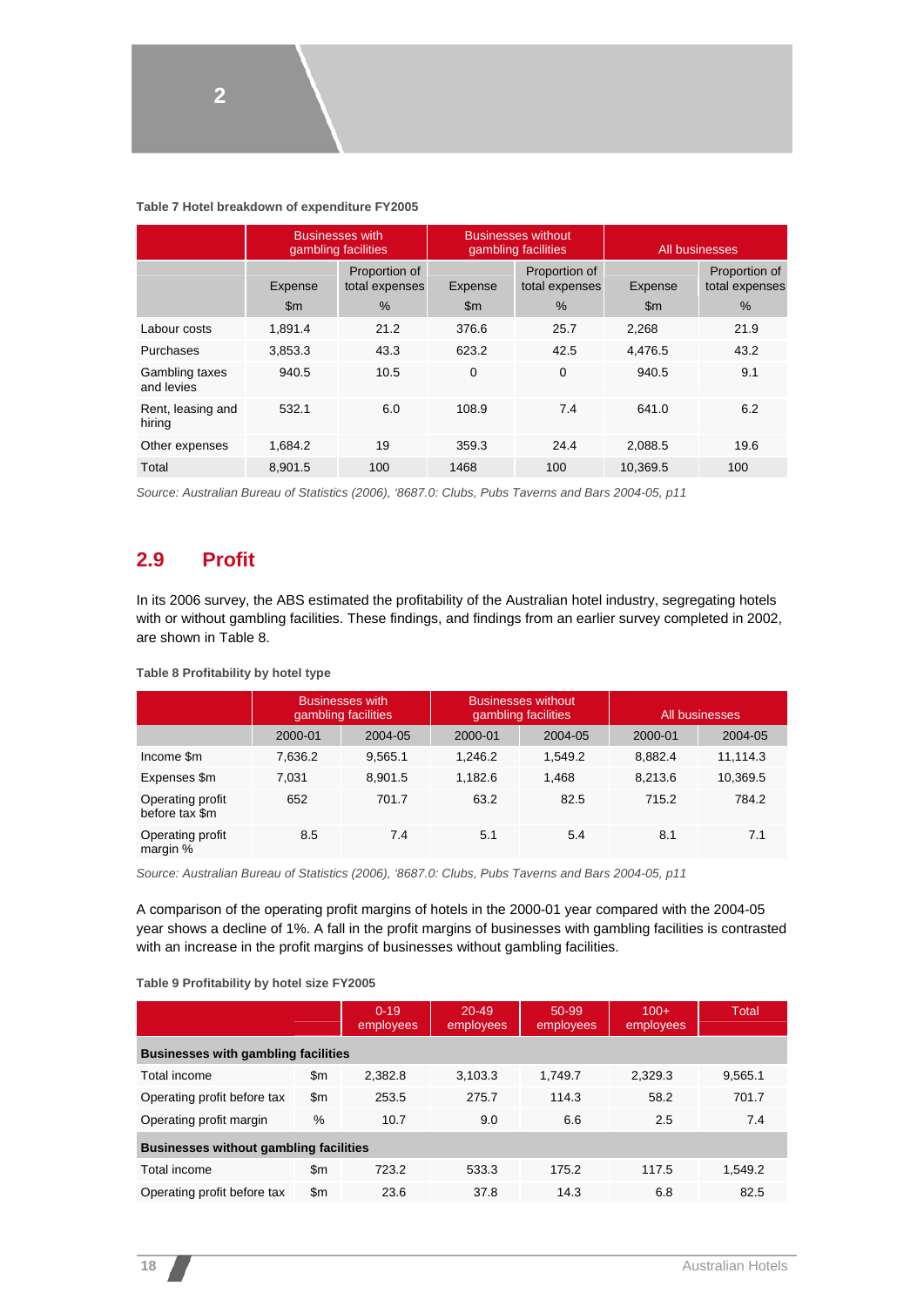| Operating profit margin                 | $\%$ | 3.3   | 7.1     | 8.2     | 5.8     | 5.4      |  |  |  |
|-----------------------------------------|------|-------|---------|---------|---------|----------|--|--|--|
| All businesses with gambling facilities |      |       |         |         |         |          |  |  |  |
| Total income                            | \$m  | 3.106 | 3,636.7 | 1.924.9 | 2,446.7 | 11,114.3 |  |  |  |
| Operating profit before tax             | \$m  | 277.2 | 313.5   | 128.5   | 65      | 784.2    |  |  |  |
| Operating profit margin                 | $\%$ | 9.0   | 8.7     | 6.7     | 2.7     | 7.1      |  |  |  |

*Source: Australian Bureau of Statistics (2006), '8687.0: Clubs, Pubs Taverns and Bars 2004-05, p14* 

For hotels with gambling facilities, there is a consistent trend that larger businesses have lower operating profits. This is intuitive in an economic sense, as hotels may choose to grow revenue at the expense of profit margins, to achieve a greater nominal profit. The profit margins of businesses without gambling facilities do not follow such trends, as both small and large hotels make lower average operating margins than medium sized hotels.

However, it remains the case that hotels with gambling facilities are on average more profitable than those without. This is attributable to the fact that hotels' most significant cost relates to the purchase of liquor and foodstuffs for sale to patrons. Labour costs are the second-largest expense item. In general, gaming operations are less labour intensive than food and beverage sales and do not involve the same degree of ongoing purchase of inputs.

Thus although gaming revenue accounts for around 30 per cent of total revenue in gaming hotels, it is likely to make a more significant net contribution to hotel profits. This additional contribution to profit can be used in one of two ways – it can underpin a higher overall profit margin, or it can help to accommodate a lower margin on food and beverage sales.

The former possibility is suggested by the fact that gaming hotels have a higher percentage profit margin than non-gaming hotels. The latter possibility is reinforced by a gross margin analysis based on ABS data.

|                                                                  |      | <b>Businesses with</b><br>gambling facilities | <b>Businesses without</b><br>gambling facilities | All businesses |
|------------------------------------------------------------------|------|-----------------------------------------------|--------------------------------------------------|----------------|
| Income from sale of liquor, other<br>beverages, meals and food   | \$m  | 6.478.9                                       | 1.428                                            | 7,906.9        |
| Purchases for sale of liquor, other<br>beverages, meals and food | \$m  | 3.759.4                                       | 593.7                                            | 4.353.1        |
| Gross margin                                                     | \$m  | 2.719.5                                       | 834.3                                            | 3,553.8        |
| Gross margin                                                     | $\%$ | 42.0                                          | 58.4                                             | 44.9           |

**Table 10 Gross profitability by hotel type FY2005** 

**2**

*Source: Australian Bureau of Statistics (2006), '8687.0: Clubs, Pubs Taverns and Bars 2004-05, pp. 10, 11* 

The data demonstrates that in 2004-05, business without gambling facilities made substantially larger gross margins on the sale of liquor and other beverages, and food and meals than businesses with gambling facilities. This difference in gross margins is most likely due to higher prices for comparable food and drink in hotels without gambling facilities. This suggests a degree of cross-subsidisation in hotels with gambling facilities, which allows them to provide lower cost food and beverages to patrons. This also adds support to the notion that gambling, eating and drinking at hotels are all interrelated activities, and that it may not be appropriate to segregate them.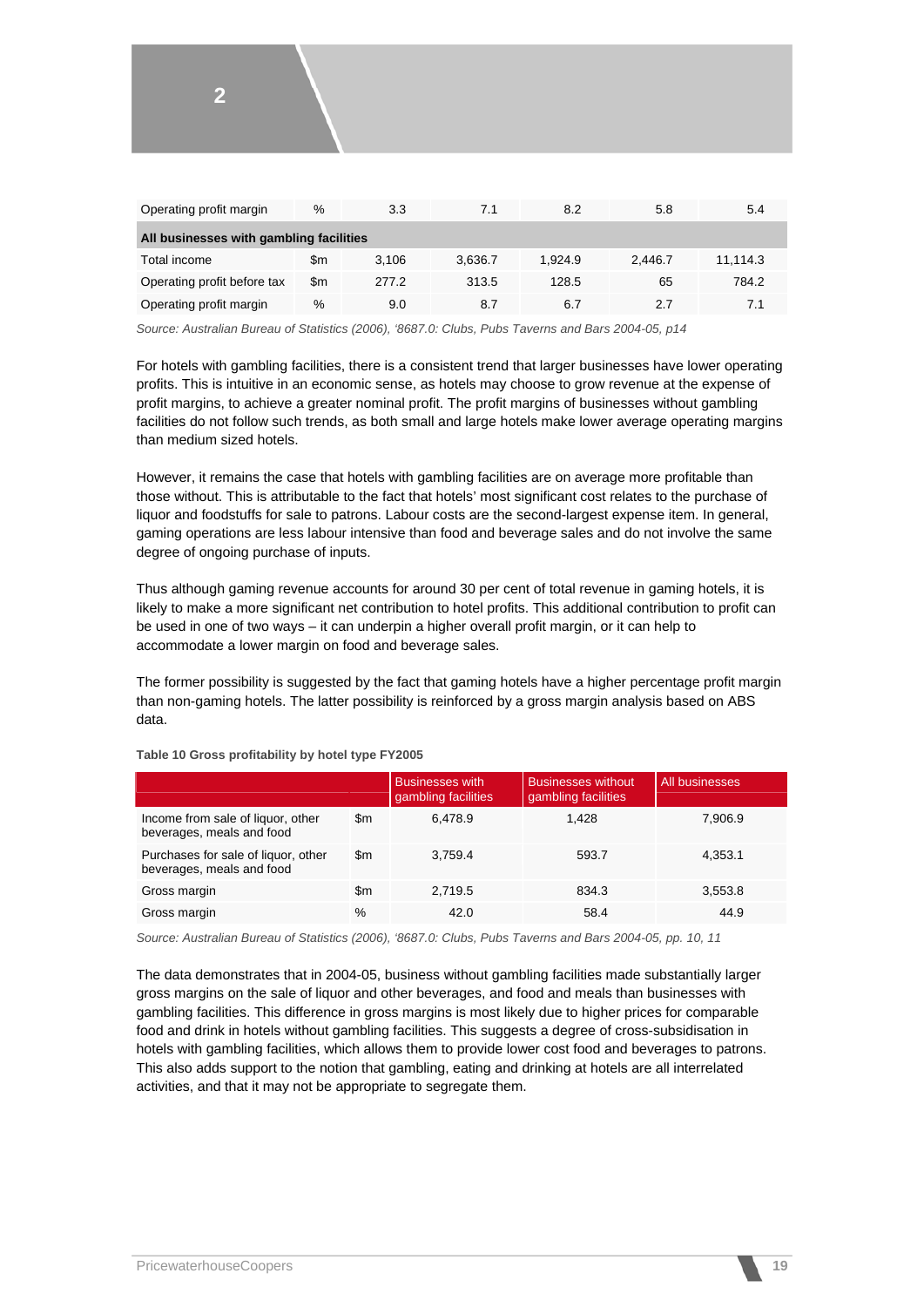#### **2.10 Pricing**

PwC's survey of Australian hotels requested that businesses provide prices or averages prices for four different traditional pub meals. Figure 11 demonstrates the average prices charged for the four meals, across hotels with gambling facilities (EGM's) with those without (No EGMs).



**Figure 11 Average prices for traditional meals in hotels with and without gaming facilities** 

*Source: PwC Survey responses* 

Prices were found to be higher in non-gaming hotels by around 10% for burgers, 10% for steak, 7% for schnitzel and 10% for fish and chips.

It should be acknowledged that in some cases, differences between 'traditional meals' at hotels may reflect the quality and size of the meal as much as any cross-subsidisation. Our survey results for the prices of steaks, for example, ranged from a minimum of \$5, to a maximum of \$36, and respondents were not asked to indicate what type of steak was offered. Higher prices may reflect more generous servings, or better quality, as much as cross-subsidisation. Out of the 733 hotels which contributed data on steak prices, 579 indicated that they have EGMs, and 154 did not indicate that they had EGMs. Given the sample size includes a significant number of EGM and non-EGM hotels, it is reasonable to expect that differences between sizes and quality of steaks between EGM hotels and non-EGM hotels EGMS would be broadly consistent. These results therefore suggest that, on average, EGM hotels charge less for steaks than non-EGM hotels do. Figure 11 above shows that this pattern holds for the other three traditional pub meals, which further suggests that food prices are cross subsidised by EGM activities. Given these results, and the gross margin data obtained from the ABS survey, it seems reasonable to conclude that hotels with EGMs cross-subsidise their food and meals provided to patrons with profit earned from gaming activities.

Also, in drawing comparisons between the prices of food in gaming and non-gaming venues, account must be taken of the fact that where both forms of hotel exist, competitive pressures will tend to compress prices. Thus a hotel without gaming machines may have no choice but to price meals at a level comparable to nearby competitors. As a result, the gap between food prices in gaming and non-gaming hotels might actually understate the impact on prices if gaming machines were absent from hotels altogether.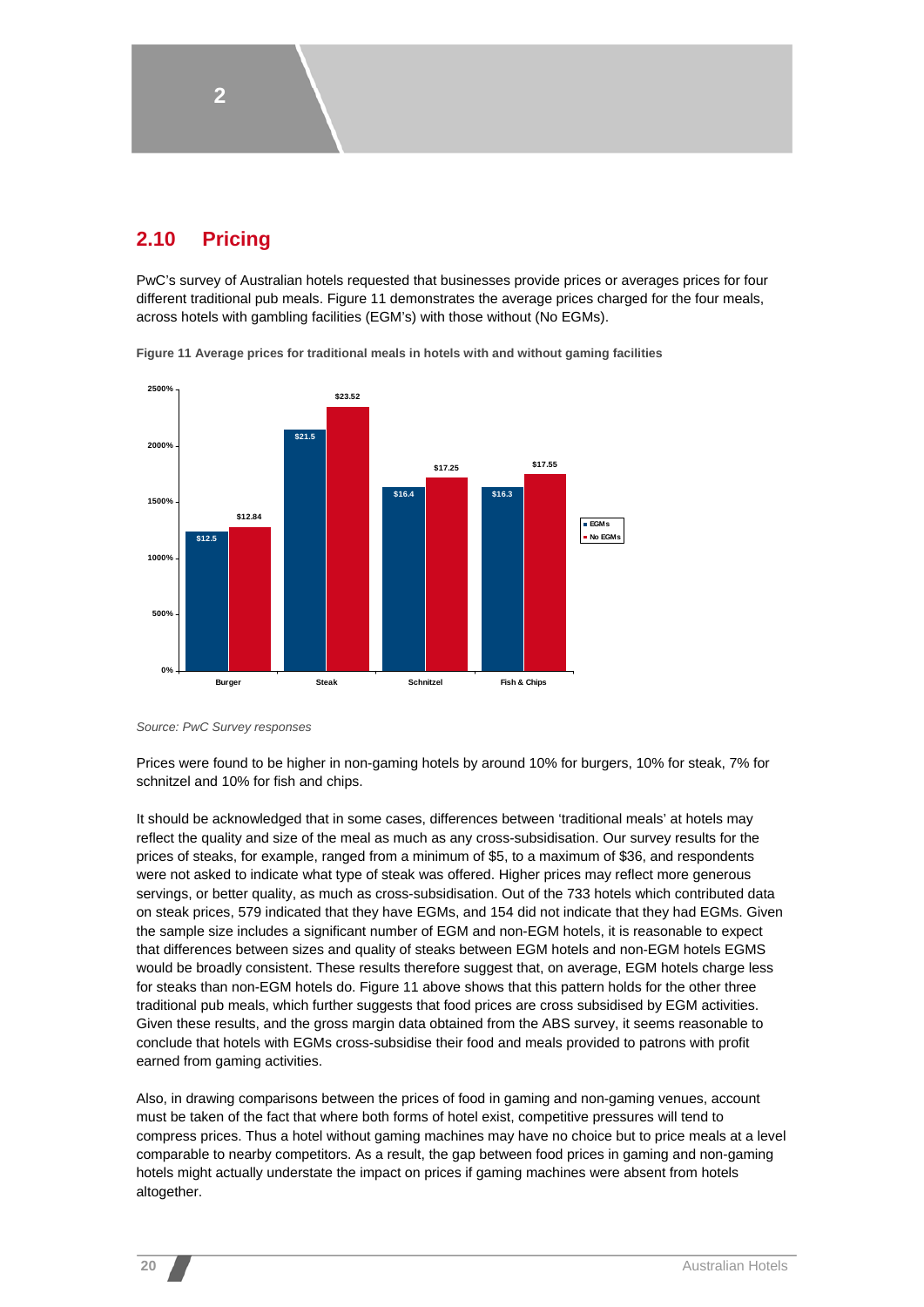

The absence of gaming machines in Western Australia offers some ability to test the proposition that an absence of gaming machines leads to higher food prices.

|            | <b>Burger</b> | <b>Steak</b> | <b>Schnitzel</b> | <b>Fish &amp; Chips</b> |
|------------|---------------|--------------|------------------|-------------------------|
| <b>NSW</b> | 10.89         | 17.84        | 14.41            | 14.32                   |
| Vic        | 14.55         | 24.17        | 18.34            | 19.01                   |
| Qld        | 12.89         | 23.89        | 17.50            | 17.54                   |
| <b>WA</b>  | 14.17         | 27.04        | 19.20            | 19.16                   |
| <b>SA</b>  | 12.50         | 20.91        | 15.18            | 14.04                   |
| Tas        | 11.92         | 22.23        | 17.01            | 17.10                   |
| <b>ACT</b> | 10.50         | 26.38        | 18.70            | 17.87                   |
| <b>NT</b>  | 12.97         | 25.07        | 16.88            | 16.97                   |
| Aus        | 12.53         | 21.94        | 16.53            | 16.58                   |

**Table 11 Food prices by state** 

*Source: PwC Survey responses* 

In fact, the PwC survey found consistently higher prices in Western Australia for the four food dishes sampled, when compared with the national average. The gap between Western Australian prices ranged from 23 per cent in relation to steak to 13 per cent in relation to burgers. Moreover, Western Australia had the highest average price for all categories except for burgers, for which it had the second highest price.

Comparisons in relation to beer prices are made more difficult by the variation in the standard beer size across Australian jurisdictions. PwC asked each hotel to nominate a standard beer size and price.

The results suggest that the best benchmark by which to judge Western Australia was the price of schooners and middies, compared with those in New South Wales and Queensland in particular. Typical beer sizes served in the other states and territories are not comparable to those served in Western Australia, and have thus been excluded from this comparison.



**Figure 12 Average beer prices** 

Overall, the prices of schooners and middies in Western Australia was found to be above those in New South Wales and Queensland, reinforcing the point raised in the gross margin analysis – that gaming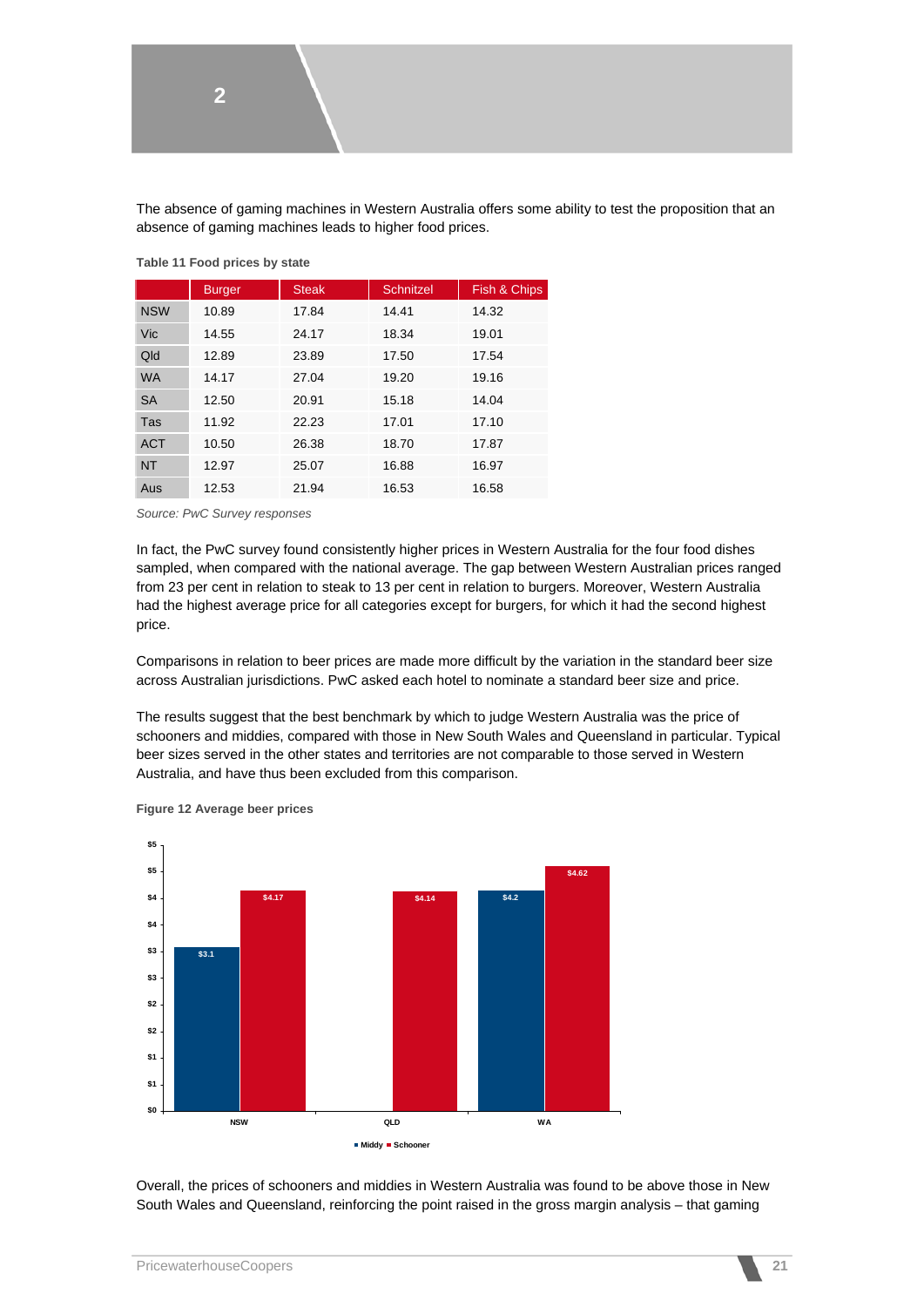

revenue can contribute to some margin compression in relation to food and beverage sales in addition to underpinning overall profitability.

Figure 12 shows our survey results of average beer prices in hotels with and without EGMs. Across all beer sizes served at hotels, average prices in hotels with EGMs were consistently lower, than in hotels without EGMs.



**Figure 13 Beer prices** 

#### **2.11 Impact of introduction of EGMs on hotels**

As is indicated above, typically hotels which have EGMs are larger, in terms of revenue and employment and more profitable than hotels without EGMs. There is also evidence to suggest that hotels with EGMs subsidise their pricing of food and beverages to their patrons. In our survey, participants were asked to identify specific changes to their hotel following the introduction of EGMs. Over 80% of respondents indicated that employment at their hotel was increased following the introduction of EGMs. On a statewide basis, in Victoria over 90% of hotels increased employment after EGMs were introduced.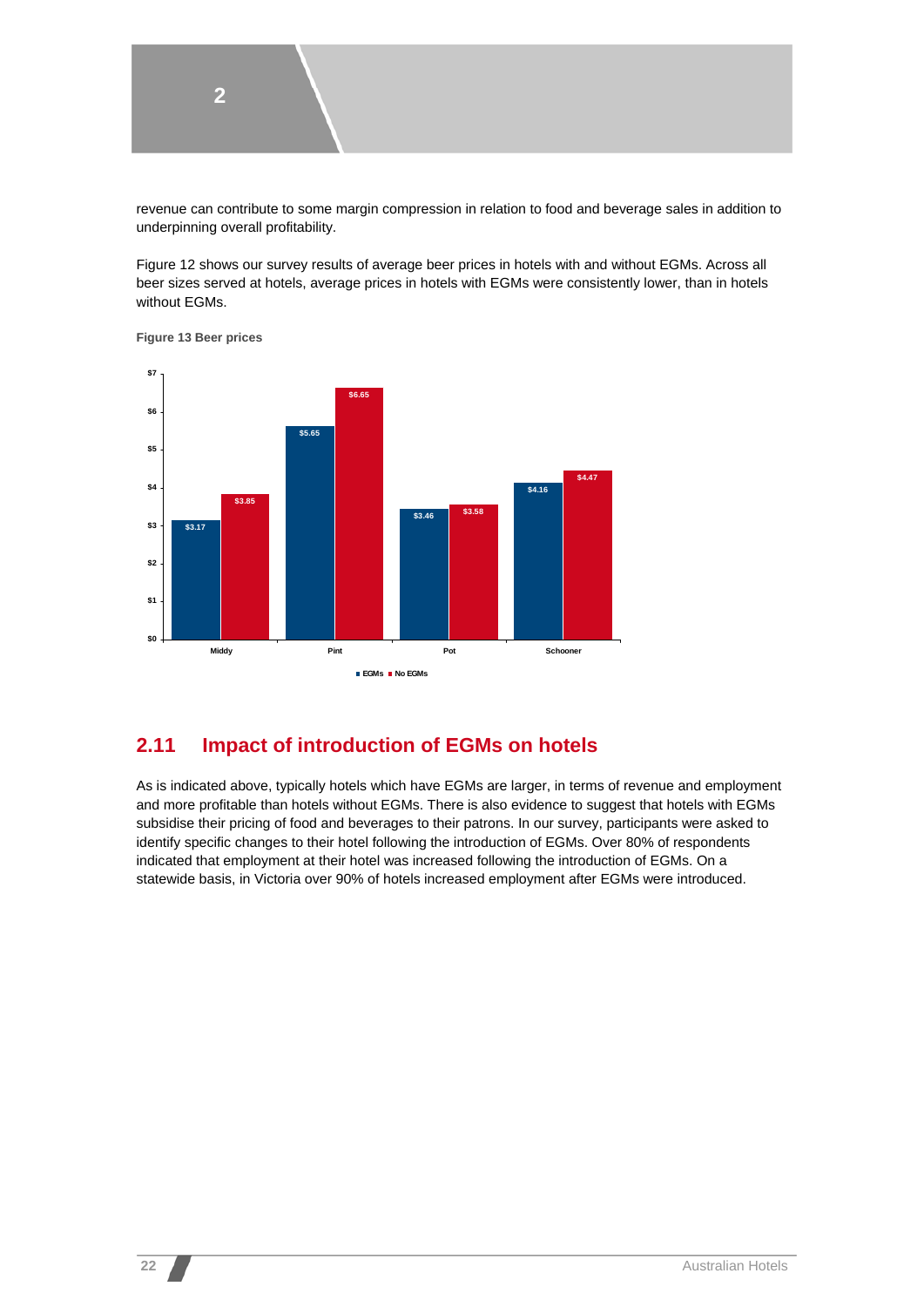



**Figure 14 Impact of the introduction of EGMs on hotel employment** 



**Figure 15 State breakdown of hotels which increased employment after introduction of EGMs** 

*Source: PwC survey responses* 

Figure 16 below illustrates the survey responses to a range of outcomes following the introduction of EGMs. Almost 90% of respondents were able to undertake capital expenditure to improve facilities, with the average spend on capital expenditure approximately \$2.3 million. Over 80% of respondents indicated that their level of community support and sponsorship increased following the introduction of EGMs. Just under half the respondents indicated that they improved their menu and range of food and drinks products as well as the quality of their food following the introduction of EGMs.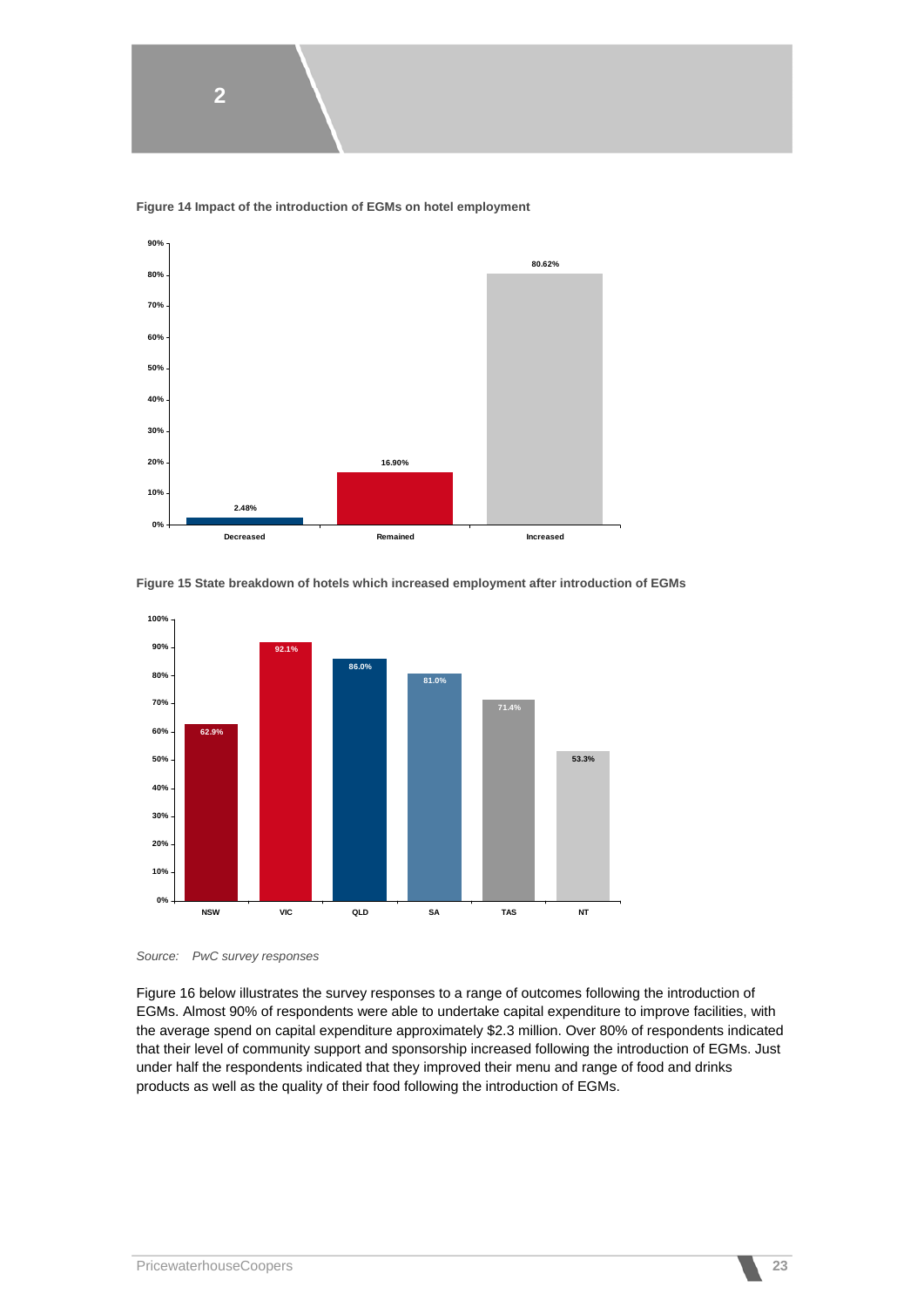

#### **Figure 16 Effect of gaming machines**



*Source: PwC survey responses* 

These survey results suggest that the introduction of EGMs has not only contributed to hotels' operating profits, but has provided them with additional cash flow to reinvest in their business and give back to the community.



**Figure 17 Could hotels continue to operate if ATMs were removed** 

Across Australia, the majority of hotels surveyed by PwC indicated that they would not be able to continue to operate if gambling facilities were removed from hotels. These results add further support to the important role that gambling facilities, in particular EGMs, play in the financial viability of many hotels.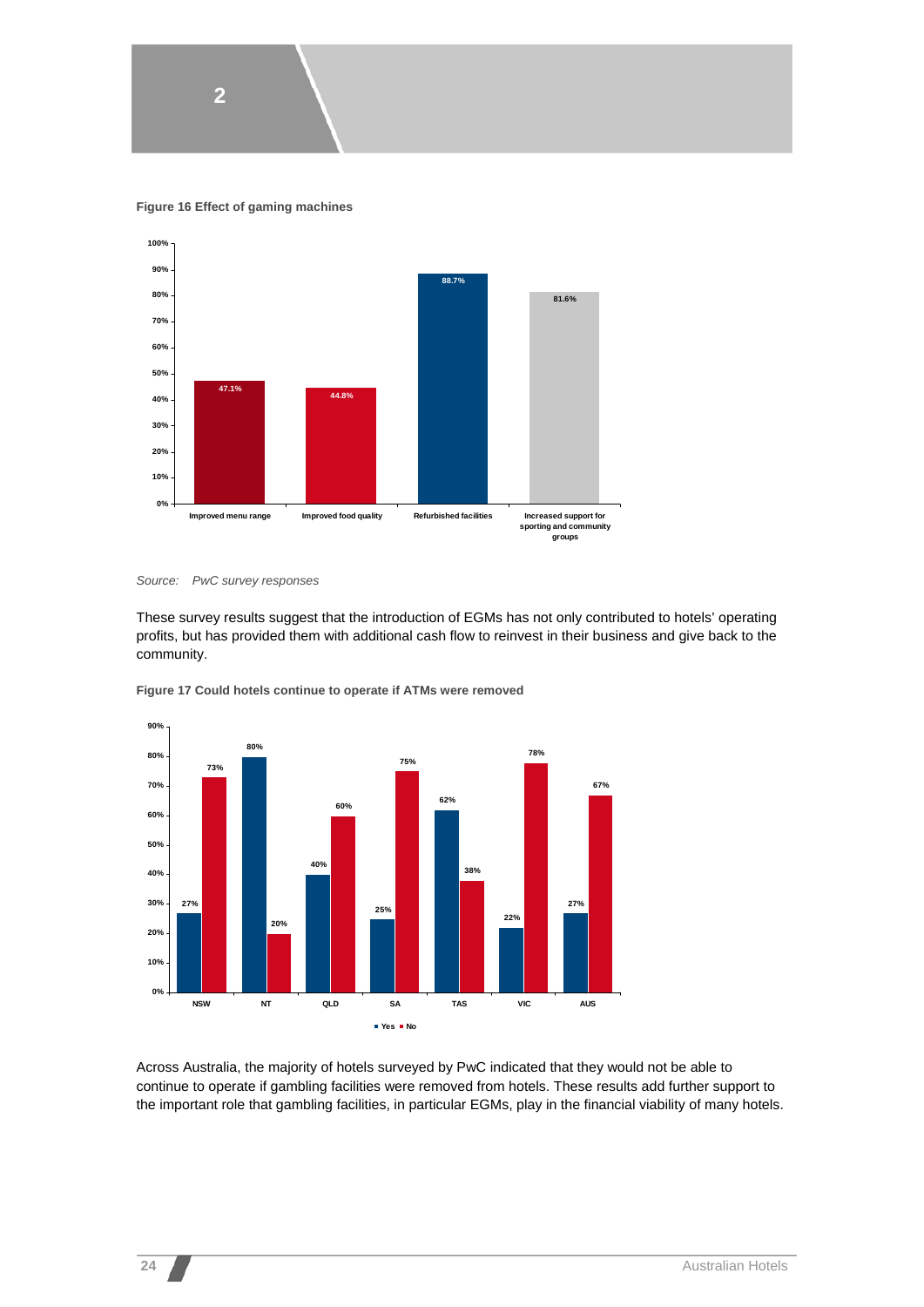

## 03 ROLE OF HOTELS IN THE COMMUNITY

8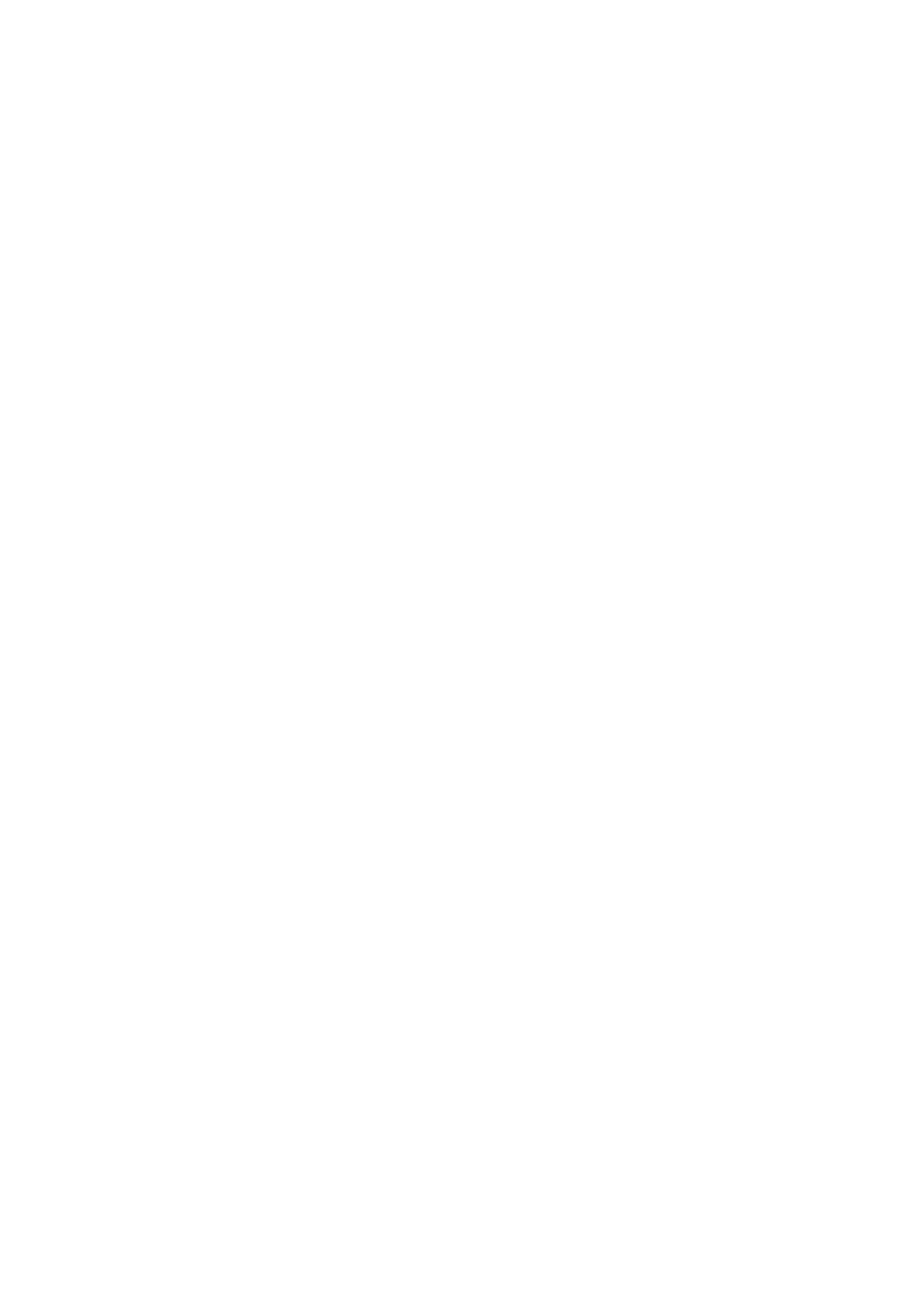

#### **3.1 Overview**

For commercial and civic reasons, hotels engage with the broader community in a number of ways. As part of the suite of services and entertainment options provided, hotels play an important role in hosting live music, trivia competitions, community group meetings and other events.

In addition, hotels provide substantial sponsorship of community organisations, including sporting clubs, community groups, health and social services organisations. Through these activities, hotels play a central role in local community life.

In addition to providing direct employment, hotels undertake staff training and contribute to their regional economies through the use of local suppliers.

### **3.2 Hotel activities**

It has been noted that hotels have constantly adapted to changing social trends and consumer preferences, and that part of the hotel's commercial strategy is to offer a breadth of entertainment options.

In addition to serving beverages and offering gaming facilities, hotels provide a range of other activities and entertainments, including live music and trivia competitions as well as hosting events such as community meetings.

In response to PwC's survey 46 per cent of hotels indicated that they hosted live music. Some 23 per cent hosted trivia nights and 40 per cent hosted meetings of community or sporting groups.



**Figure 18 Community events by state** 

**Live music Trivia Comp Comm/sporting group meetings**

*Source: PwC Survey responses* 

Results were fairly common across states, although Queensland hotels indicated a higher incidence of live music. On average, those hotels identifying themselves as having electronic gaming machines were more likely to host all three forms of community activity. This result disputes the anecdotal suggestion that hotels with gaming electronic machines are less likely to host live music in particular.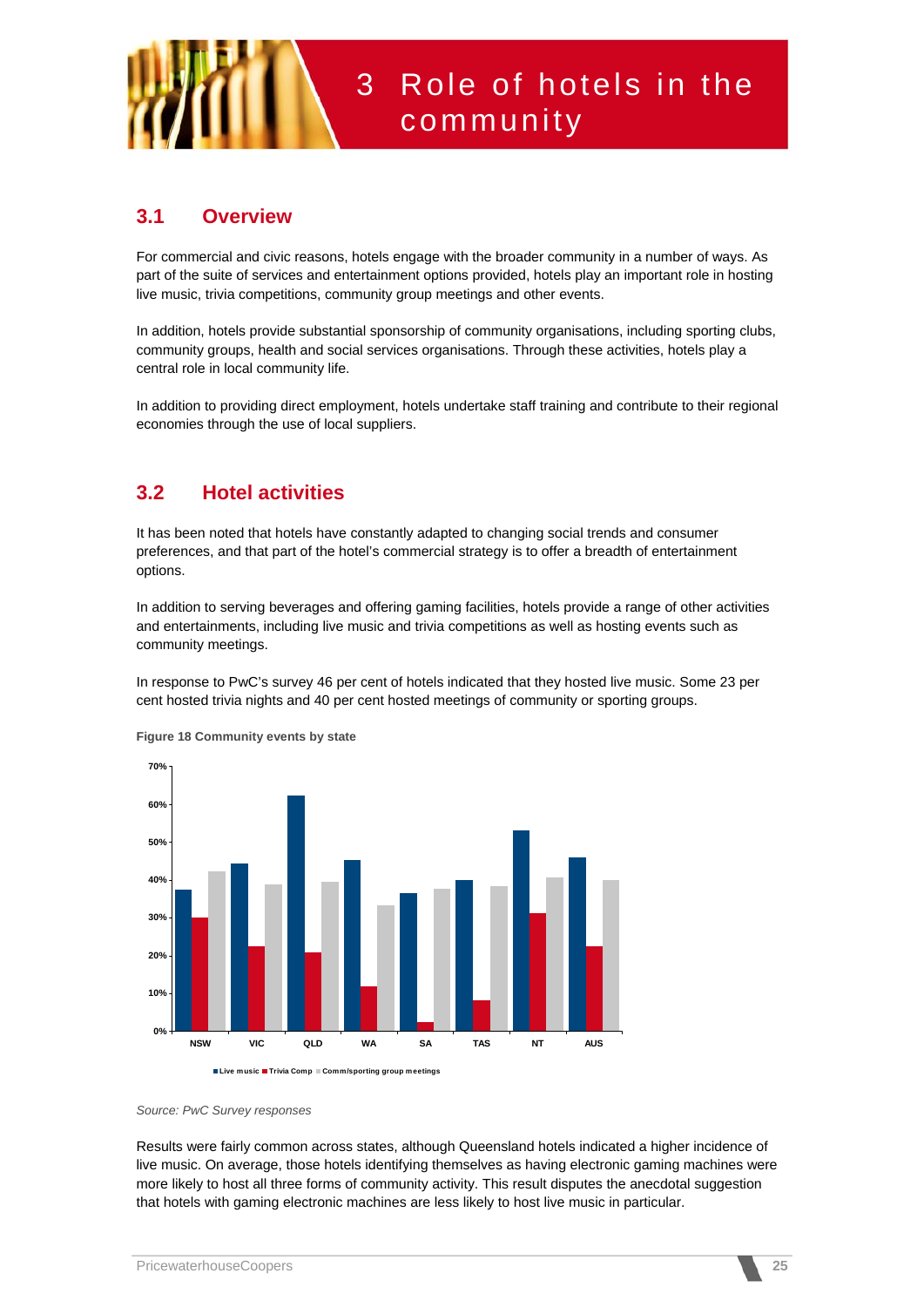

**Figure 19 Community events by hotel type** 





Of those hotels which indicated that they hosted live music, the average regularity of such shows was just over six times a month, suggesting the possibility that several hotels were hosting live music twice a week (e.g. Friday and Saturday nights). Western Australia and the Northern Territory appeared to have the most regular live music shows on average.



**Figure 20 Number of live music nights per month** 

*Source: PwC Survey responses*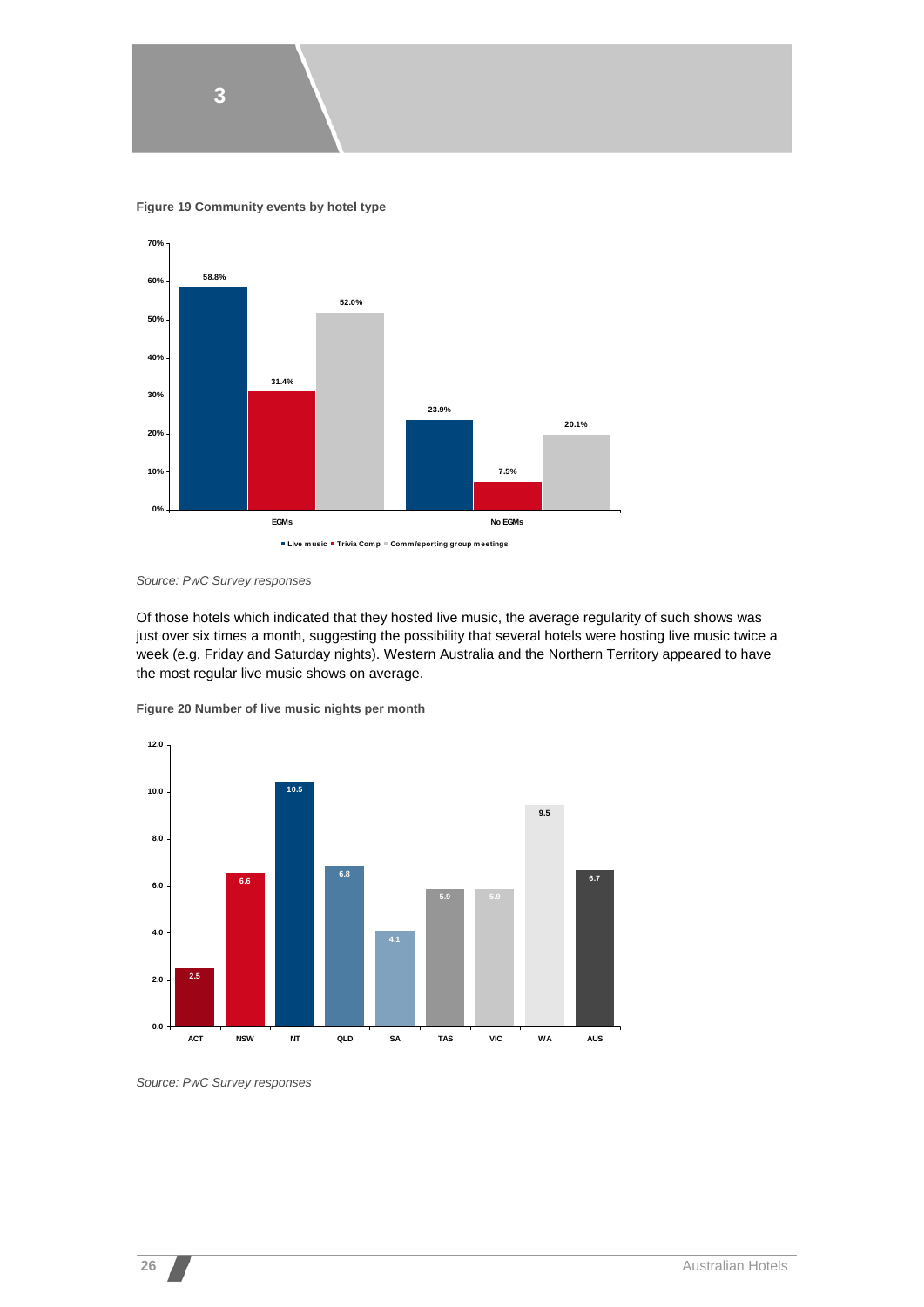

**Figure 21 Number of trivia nights per month** 



Hotels in all states, with the exception of the ACT, indicated that they hosted community or sporting group meetings around four times each month. As mentioned previously, given so few ACT hotels responded to the survey, little reliance should be placed on this result. The Australia-wide figures most likely suggest that multiple such groups made use of the local hotel for their meetings, assuming that individual groups met on a monthly or less frequent basis.



**Figure 22 Number of community meetings per month** 

*Source: PwC Survey responses* 

On average, hotels in regional areas were marginally more likely to indicate that they hosted live music than hotels in metropolitan areas. By contrast, trivia competitions were more common in metropolitan hotels. Regional hotels were more likely to host meetings or local community or sporting groups.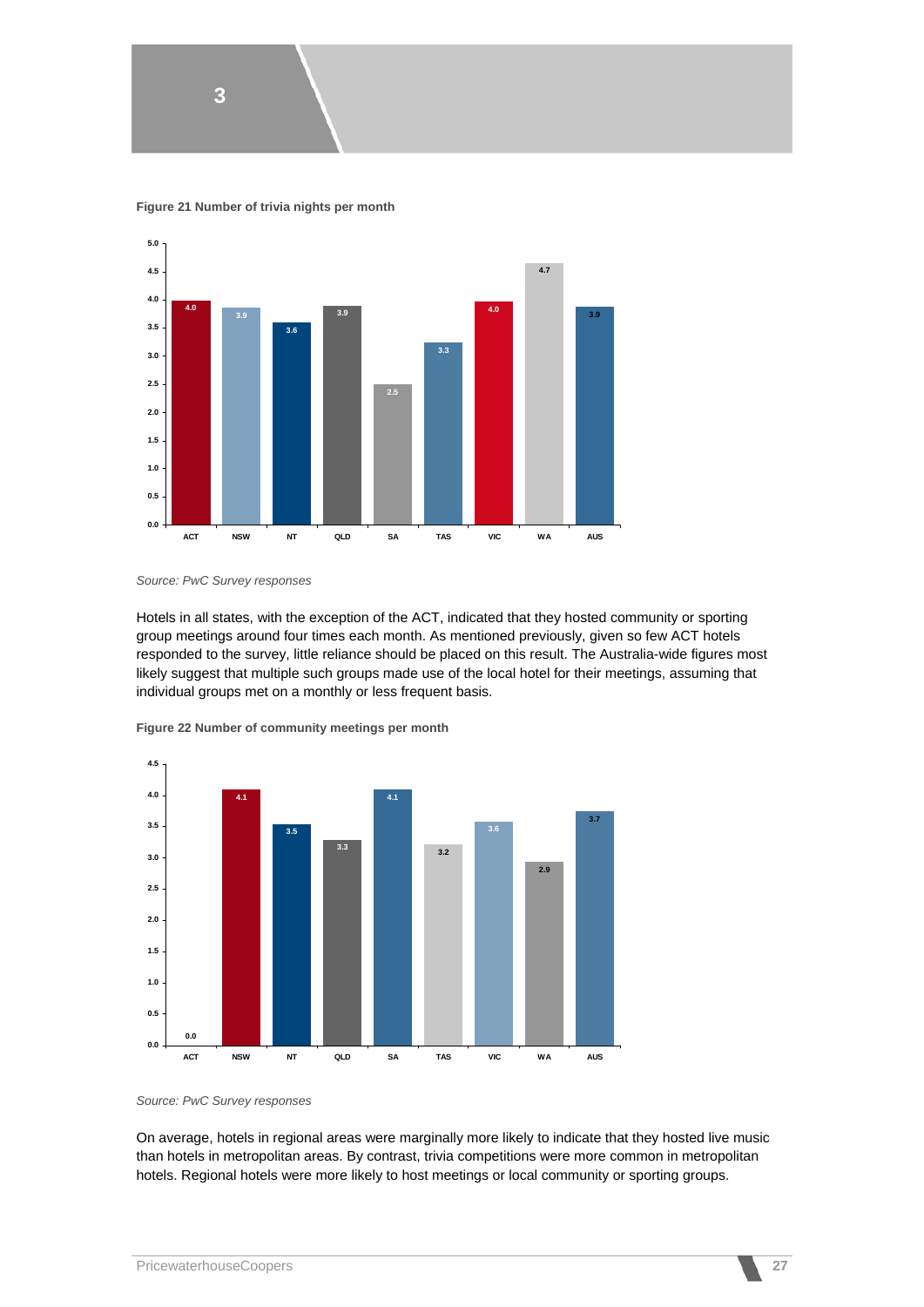

**Figure 23 Hotel events by metro / regional location** 



**Live music Trivia Meetings**

If the incidence and regularity of these events as recorded by the PwC survey were extrapolated across all hotels in Australia, then it could be estimated that annually, Australian hotels host

- 249,828 live music performances
- 71,556 trivia competitions, and
- 122,904 meetings of local sporting and community organisations.

#### **3.3 Hotel facilities**

In addition to hosting a range of events and activities, hotels also diversify their entertainment offering through the facilities provided. According to PwC's survey, hotels commonly offered subscription television services, both for racing and for other entertainment (including sport), pool and billiards tables, entertainment venues (including nightclubs) and conference/meeting facilities.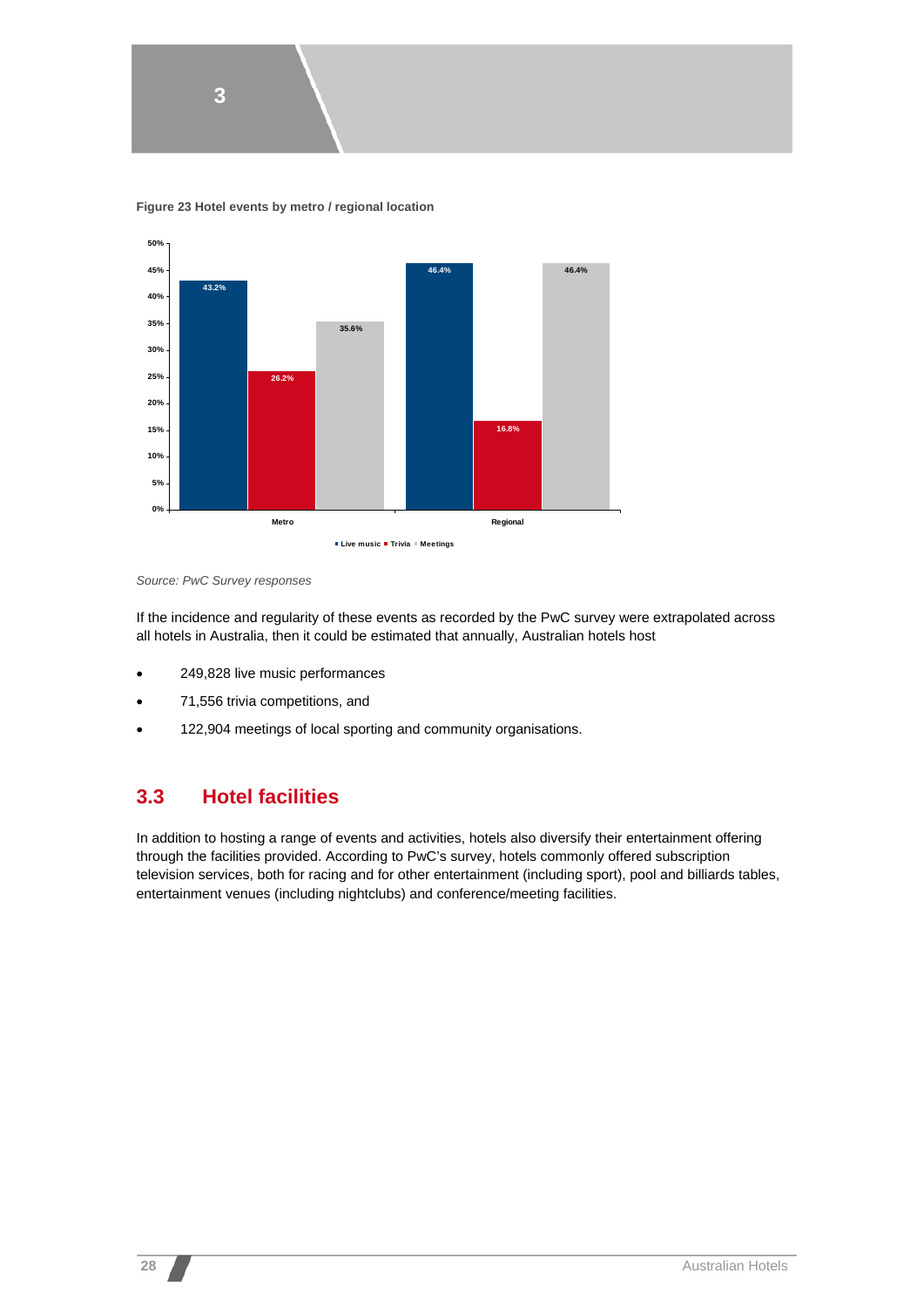

#### **Figure 24 Hotel facilities**





*Source: PwC Survey responses* 

Hotels which identified that they had electronic gaming machines were more likely to also have each respective type of facilities than those who did not identify themselves as having electronic gaming machines.

#### **3.4 Sponsorship**

Given that hotels tend to be locally owned, it is not surprising that many of them make financial and other contributions to community groups. PwC's survey asked respondents to indicate whether they offered financial support or sponsorship to a range of organisations, classified into

- Sporting teams/clubs
- Community groups
- Health and social services organisations
- Education organisations
- Emergency services organisations
- Religious organisations, and
- Other groups

The results suggested that sporting teams were the most common area for financial support and sponsorship, with a clear majority of hotels supporting at least one organisation. A narrow majority supported one or more community groups, with smaller percentages supporting health, education and emergency services groups. Fewer than 10 per cent supported a religious organisation.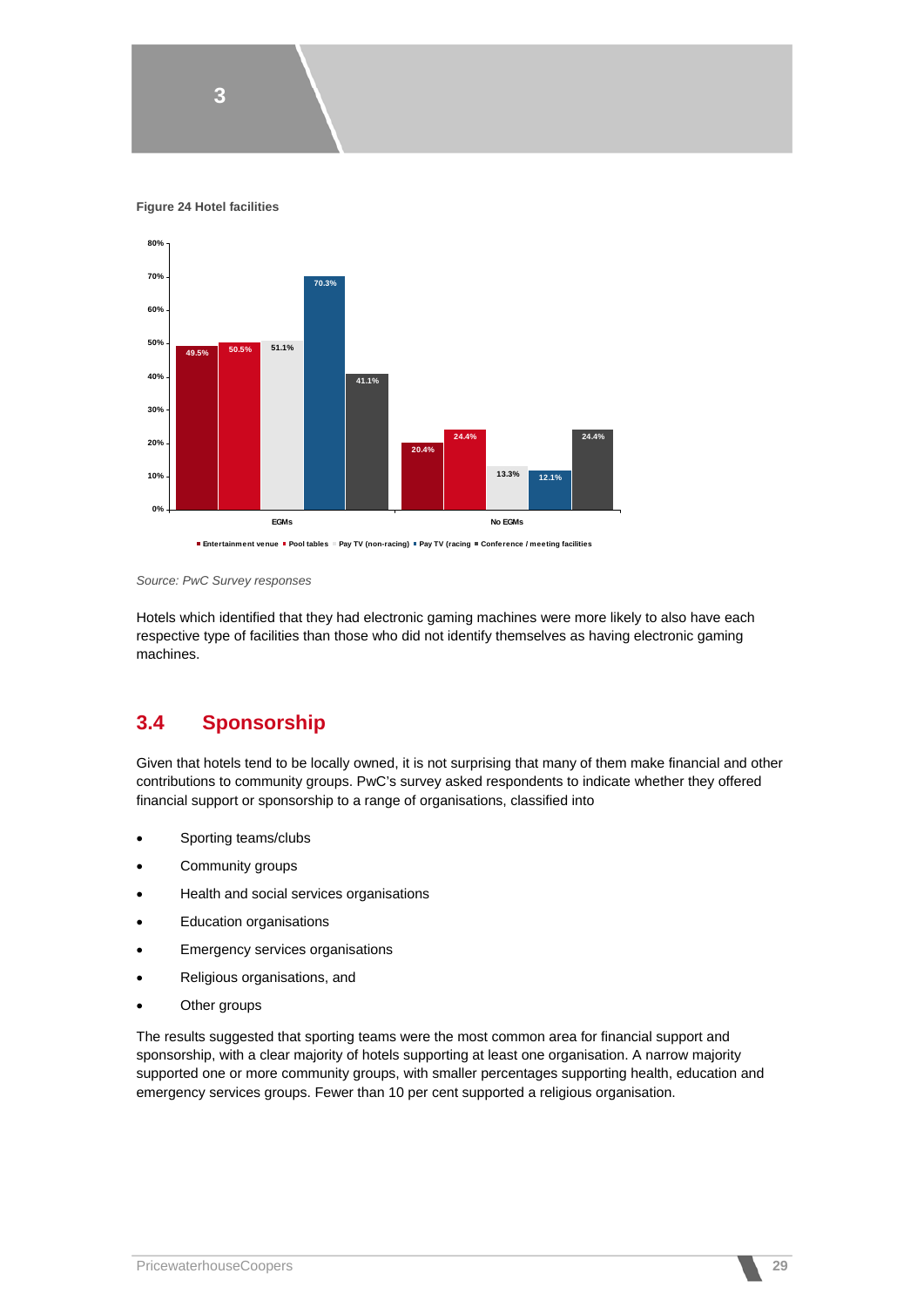



**Figure 25 Percentage of hotels supporting community groups** 

*Source: PwC Survey responses* 

Across all categories, hotels with electronic gaming machines were more likely to provide support or sponsorship to various groups, with over 82 per cent of hotels with gaming machines supporting sporting clubs or teams.



**Figure 26 Percentage of hotels supporting specific types of community groups** 

*Source: PwC Survey responses* 

Of those hotels indicating that they provided some support to sporting and other organisations, it was common for that assistance to spread over multiple groups in the relevant category. For example, hotels providing support to sporting teams did so, on average, for 4.9 individual teams or clubs.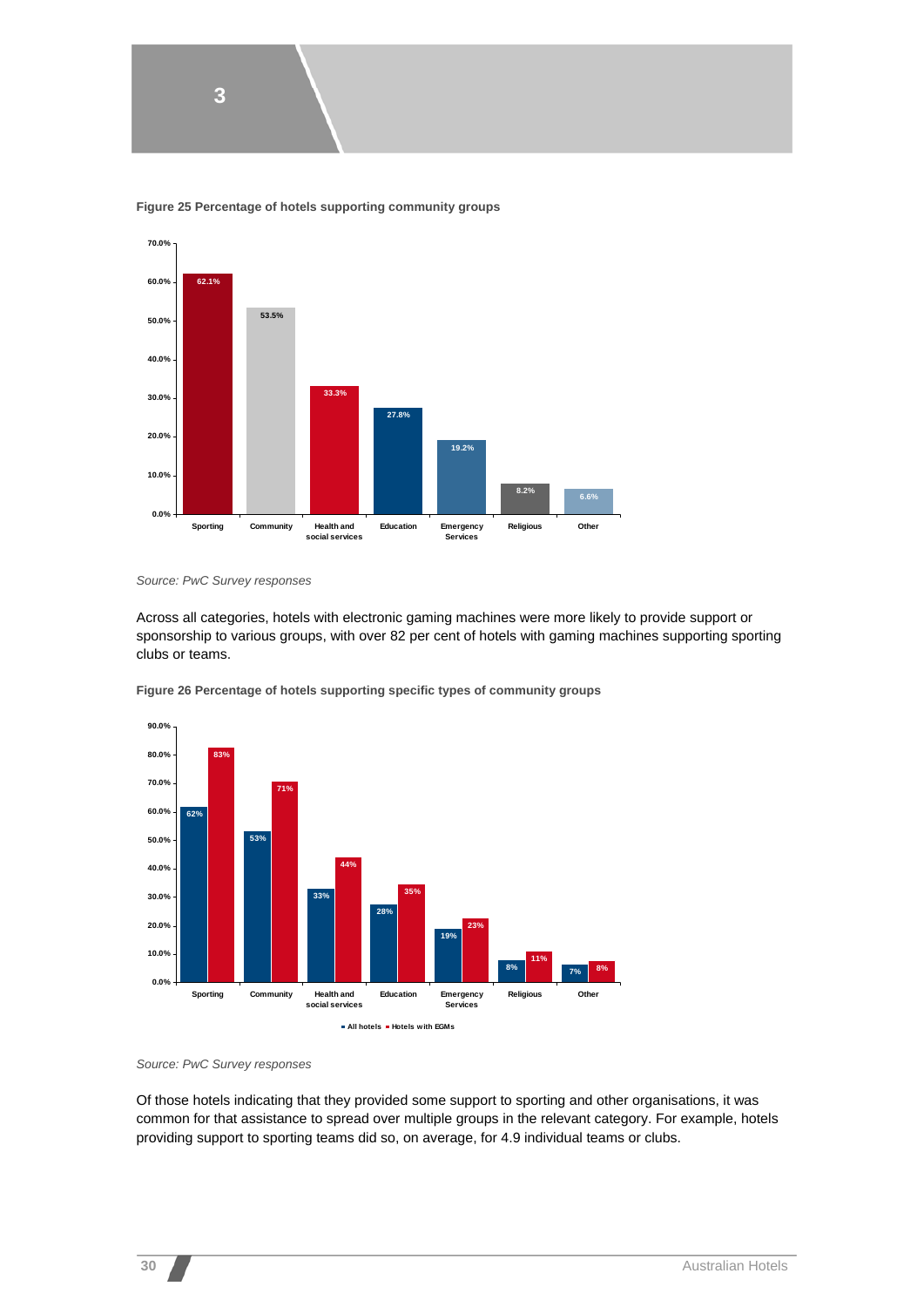



Among those who offered support to various groups, the average amount provided varied across categories. The largest average amount provided was in relation to sporting groups (in addition to sporting groups being he most common recipients of support). Of those providing support, \$8,792 per hotel was provided. In relation to community groups, the average level of support was \$4,733.

Smaller average amounts were provided to health, education, religious and other groups.



**Figure 28 Average contribution per hotel** 

*Source: PwC Survey responses*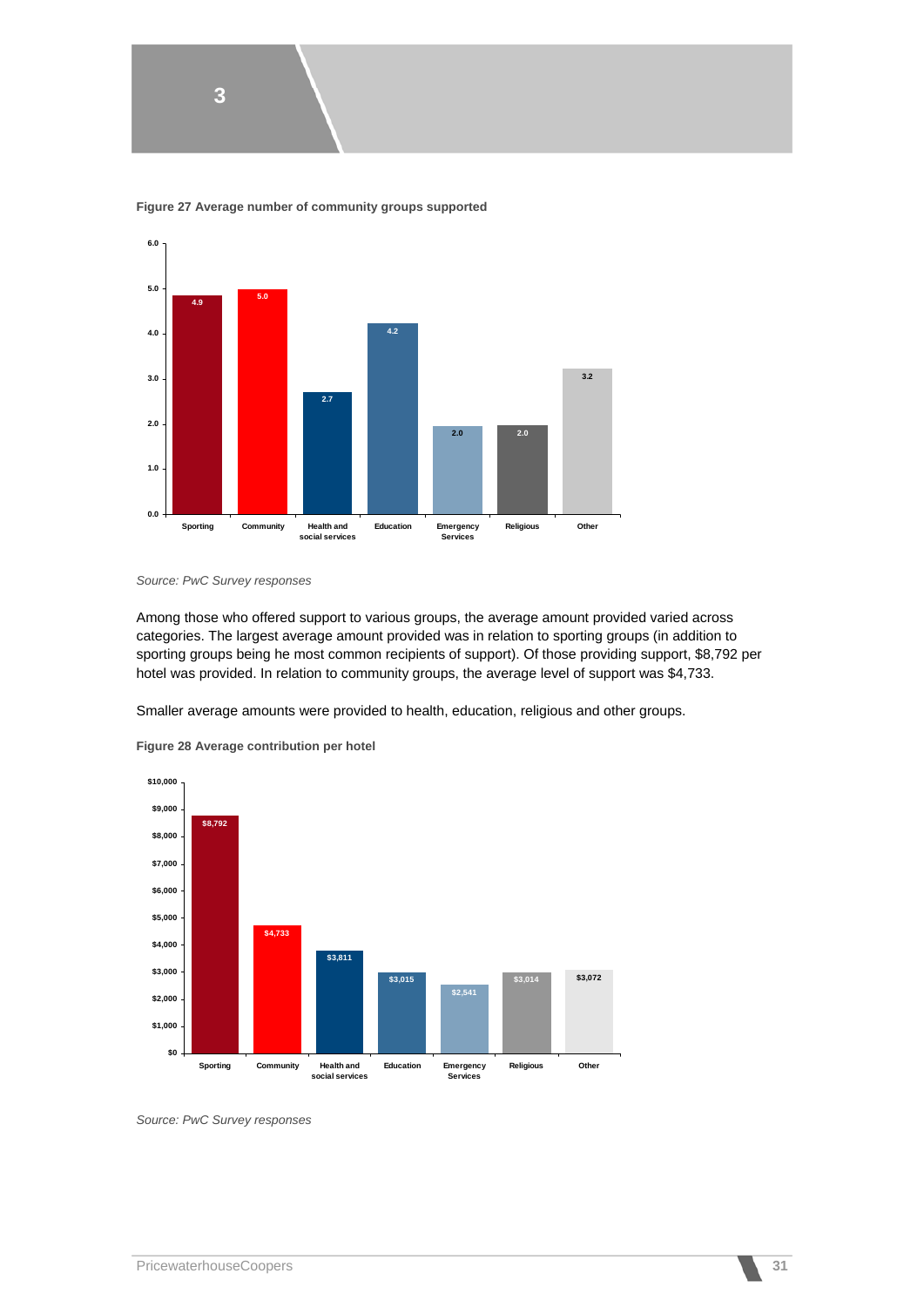

If the patterns of support indicated by the PwC survey were extrapolated across all Australian hotels, then it would be the case that each year, hotels provide some support to:

- 20,597 sporting teams
- 18,209 community groups
- 6,165 health and social services organisations
- 8,015 educational organisations
- 2,568 emergency services organisations
- 1,099 religious groups, and
- 1,450 other organisations.

A similar extrapolation can be done in relation to the amounts provided to the different categories of groups supported. If the patterns of support and average contributions indicated by the PwC survey were replicated across all hotels, then this would amount to some \$75 million in total support and sponsorship per annum. Around half of this amount is attributable to assistance provided to sporting groups and a further 23 per cent attributable to assistance provided to community groups.



**Figure 29 Estimated community contributions by hotels** 

It should be noted that these amounts represent the estimate of total cash sponsorship. In addition to these amounts, hotels often offer substantial in-kind assistance to local community organisations and sporting groups.

#### **3.5 Training**

PwC's survey found that hotels provide a combination of formal and informal, or on the job, training to staff. Overall, 53 per cent of hotels indicated providing formal training to their staff, with 65 per cent indicating the provision of informal, on the job training. These percentages differed across states, with Queensland and Victorian hotels most likely to provide formal training, while hotels in Queensland and the ACT were most likely to provide informal training.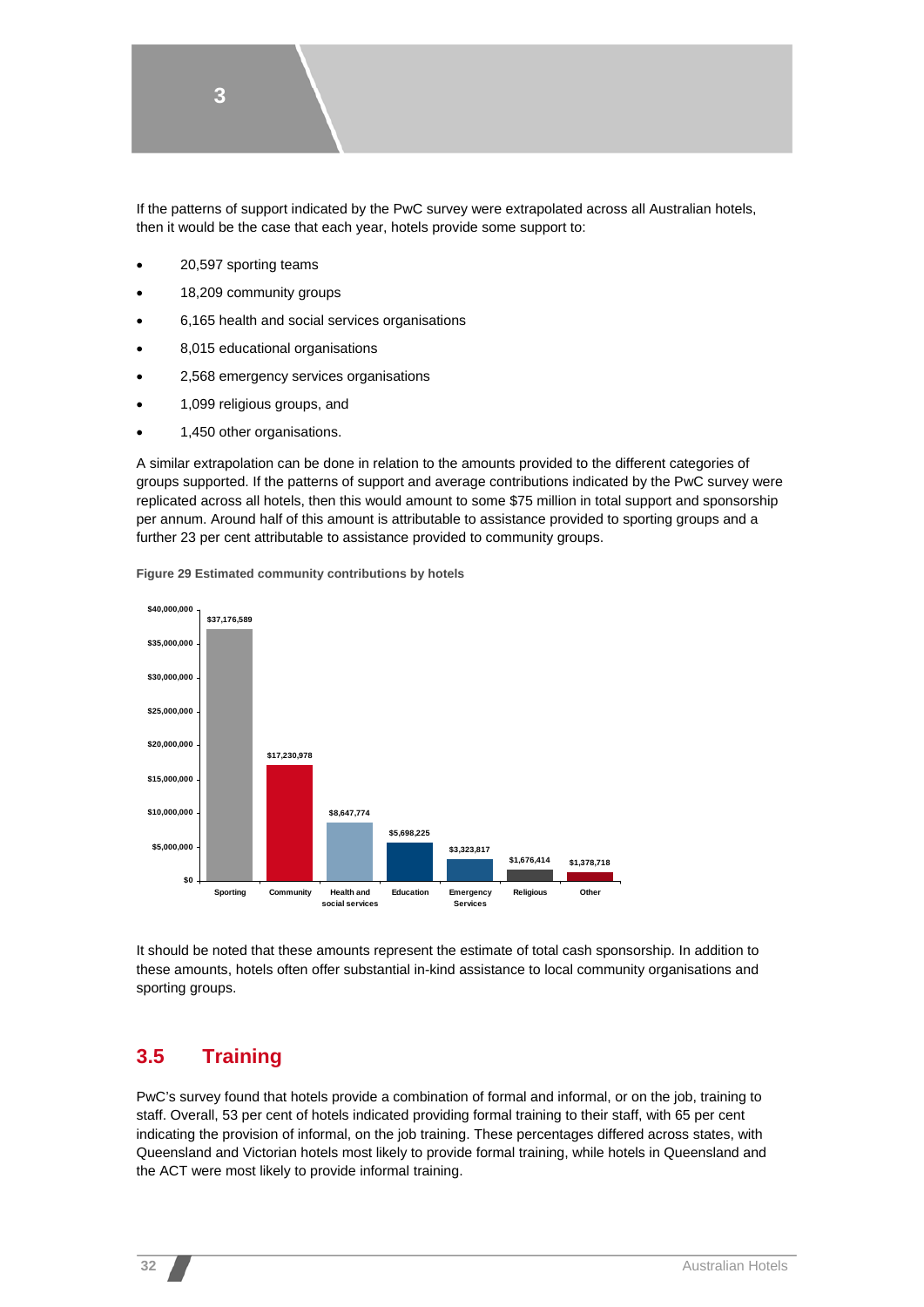

**Figure 30 Percentage of hotels providing formal and informal training by state** 

*Source: PwC Survey responses* 

**3**

In general, the average amounts spent on formal training per hotel were similar across jurisdictions, with an Australian average of \$8,004. The average amounts spend on informal training were more varied across jurisdictions, ranging from around \$29,500 in the Northern Territory to around \$6,500 in Queensland.





*Source: PwC Survey responses* 

If the proportion of hotels providing formal and informal training indicated by the PwC survey were repeated across Australia, along with the average expenditure by those hotels providing training, then the total commitment to formal and informal training by hotels across Australia would be \$71.8 million, with \$25.4 million of this attributable to formal training and \$46.4 million attributable to informal training.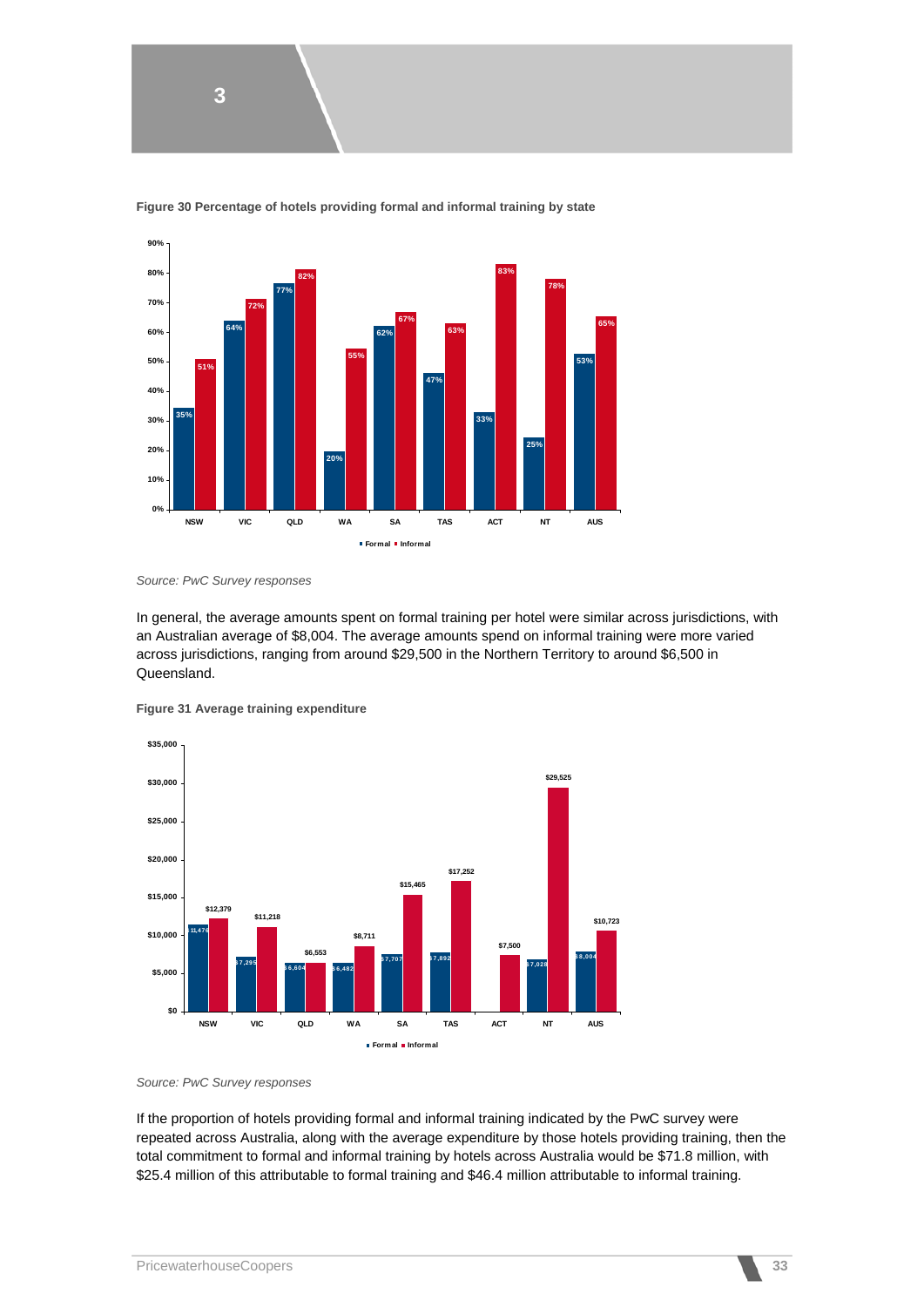

**Figure 32 Estimated training expenditure** 



It is likely that much of the training conducted centres around the regulated components of the hotel industry's operations, focused on gaming and the service of alcohol. All states and territories impose requirements on staff working in these areas to undertake some training in order to understand regulatory obligations.

- In Victoria all employees working in the gaming area are required to undertake an approved course within six months of employment, and undertake a refresher course every three years.
- In Queensland gaming venues are required to have a gaming nominee (who is responsible for the conduct of gaming) who must undergo a two day training course. Venues must also have at least two licensed gaming employees, which are not required to undergo any specific training.
- In South Australia mandatory training is required for all employees, under the Responsible Gambling Code of Practice.
- In Tasmania all employee undertaking gaming duties are required to undertake a course approved by the Tasmanian Gaming Commission, within three months of being licensed.
- In New South Wales for employees with gaming duties to have completed the *NSW Responsible Conduct of Gambling Course*.
- In the ACT the *Code of Practice* requires all employees involved in gaming to complete approved training courses.

Several hotels commented that they had difficulty quantifying the value of informal training provided, since it is, by its nature, on-the-job training concerning aspects of working in a commercial hotel environment.

Hotels also commented on the fact that the high proportion of casual staff in the industry meant that onthe-job training was a continual process.

#### **3.6 Suppliers**

As part of the PwC survey, hotels were asked to nominate the location of their suppliers. Local suppliers were defined as those within 10 kilometres of the hotel. Of the hotels responding to the question, 47 per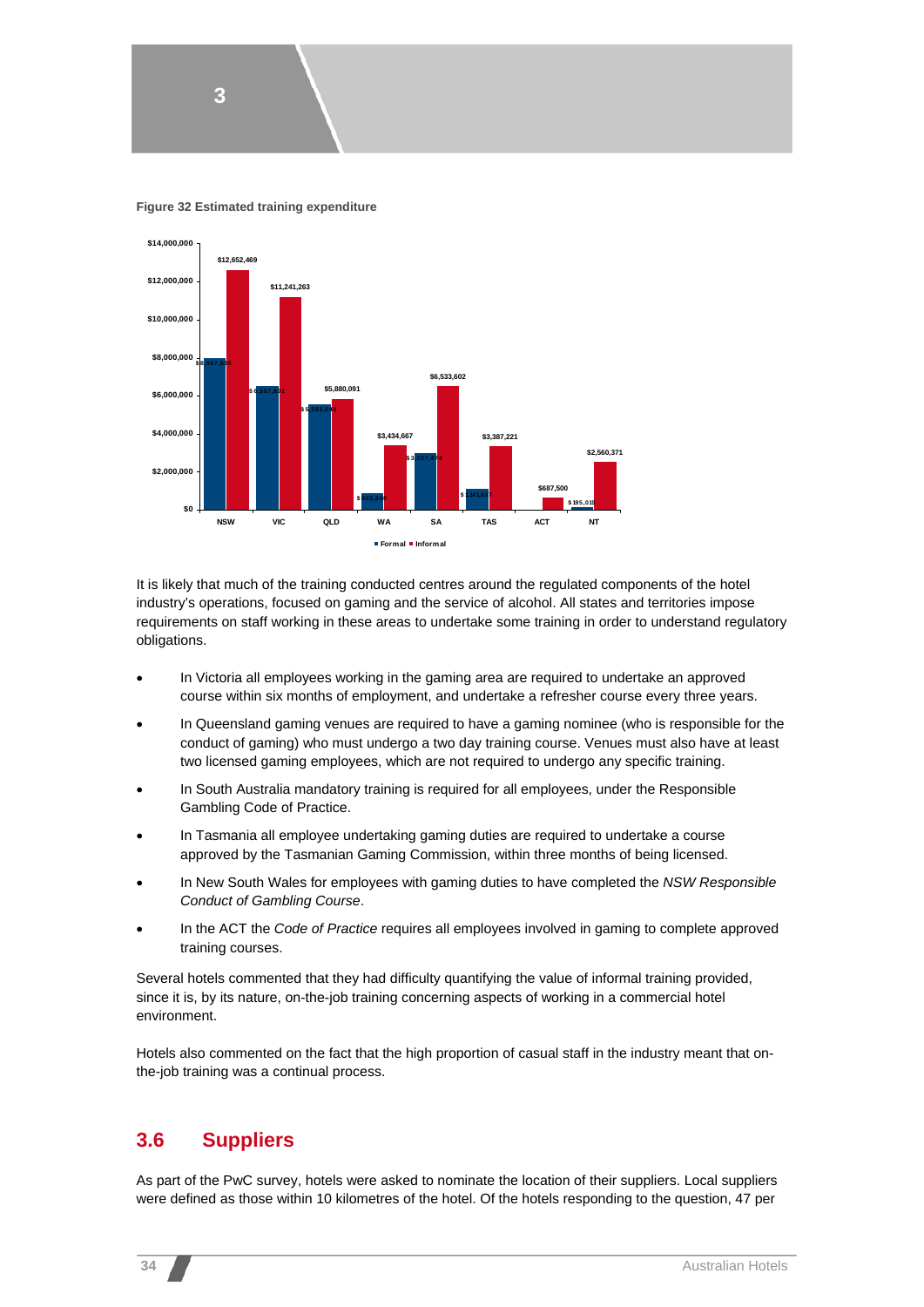

cent stated that they received supplied from both within and outside the local area. Those nominating only local suppliers amounted to 27 per cent, while those nominating only 'outside area' suppliers amounted to 26 per cent.



**Figure 33 Location of suppliers** 

*Source: PwC Survey responses* 

Some care must be exercised in interpreting such a figure, since much depends on the stage of production at which supply is defined. In a general sense, it is almost certain that a significant majority of hotels receive at least some supplies (e.g. alcoholic beverage supplies) from outside their local area.

That said, it is worth noting that of those responding to the question, 74 per cent stated that they received at least some supplies from within 10 kilometres of their premises. This indicates the local community focus which characterises the hotel industry. For example, the lack of consolidated ownership in the sector is likely to mean that few supplies are accessed through common, large-scale bulk contracts as may be more prevalent in the franchised café and restaurant businesses, for example.

#### **3.7 Other contributions to local industries and economies**

Our survey asked respondents to provide annual amounts for certain significant items of expenditure. Figure 34 illustrates the average hotel expenditure on security during the year ended 30 June 2008. Our survey results indicate that across Australia hotels on average spend just over \$100,000 on security annually. Hotels in New South Wales and Victoria indicated the highest levels of average annual expenditure, whereas hotels in the Australian Capital Territory and Tasmania on average spent the least. As mentioned previously, due to the small number of Australian Capital Territory hotels which responded to this survey, this state breakdown figure should be treated with caution. However what these national results indicate are the strong linkages between the private security and hotels industry in Australia. If this average hotel security expenditure figure is extrapolated across the entire hotel industry, the total industry spend on security is equal to approximately \$713 million annually. However only just over 40% of our survey sample responded positively when asked to indicate average security expenditure. The weighted average annual security expenditure from our survey (including those who did not provide a numerical answer to the question) was equal to \$45,094. If this weighted average is extrapolated across the hotel industry, total average security expenditure would be equal to approximately \$307 million. However this assumes that less than 50% of the hotels in our sample had security, which seems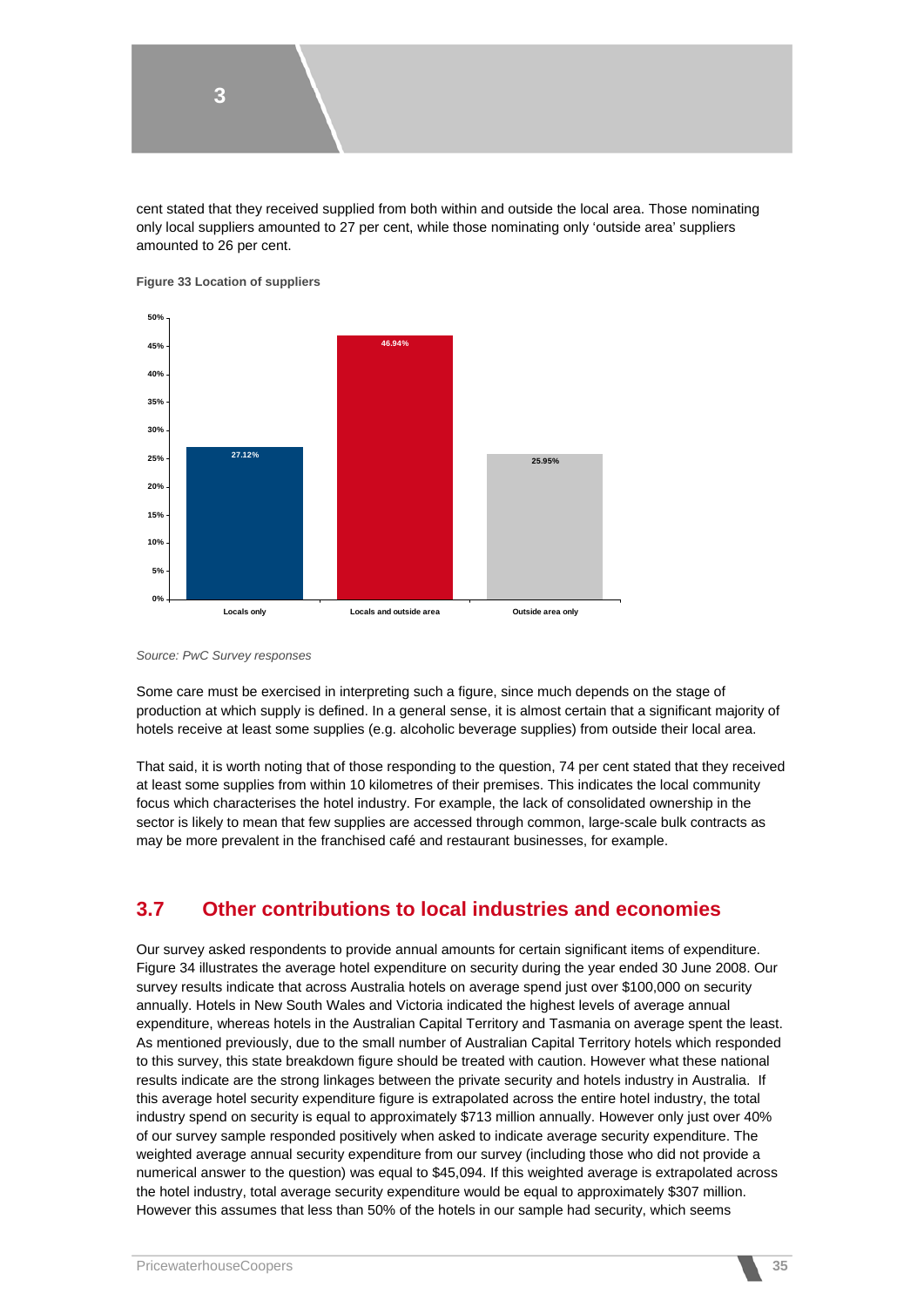

improbable. The median average annual hotel expenditure on security from our sample was equal to \$75,744, midway between the average and the weighted average. We believe that this figure is the most appropriate to extrapolate to obtain a total annual industry spend on security. Extrapolating the median gives us total annual industry expenditure on security of \$515.6 million. Given this figure it appears quite probable that the hotels industry would be the largest customer of the private security industry in Australia.



 **Figure 34 Average hotel security expenditure** 

Another significant form of expenditure incurred by hotels are various taxes charged by local, state and federal governments. Figure 35 shows the average annual amount that survey respondents spent on land tax, payroll tax and council rates. Out of these three taxes, average annual expenditure on payroll tax was consistently the most significant for hotels Australia-wide. Average expenditure on land tax varied between hotels in different states. On average Victorian hotels spent the most on land tax, which is perhaps partly due to the higher concentration of metropolitan hotels in Victoria. Expenditure on council rates is also a significant burden for hotels. Australia-wide our survey results indicate that hotels spent approximately \$30,000 annually on council rates.

These results further demonstrate the contribution which hotels make to other industries and governments through significant amounts of expenditure.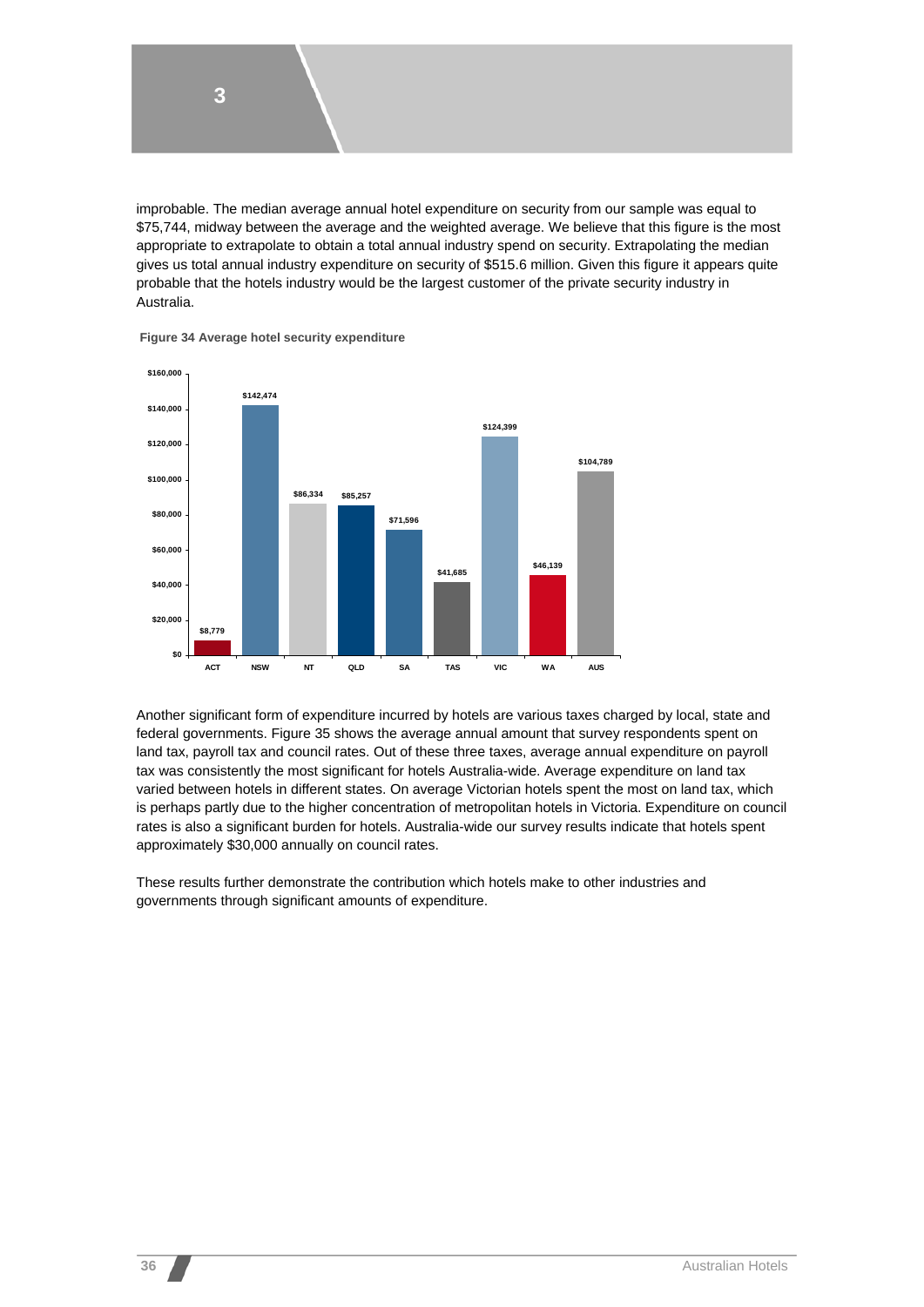

**Figure 35 Average hotel tax expenditure** 



#### **3.8 Food and meals**

In addition to traditional bar or counter meals, hotels have increasingly moved towards offering restaurant-style dining as an option for patrons.

The PwC survey asked hotels to nominate the type of meals they served – bar/counter meals or restaurant/bistro meals or both.

Unsurprisingly, among those who responded, a majority (66 per cent) offered both types of meal. It is noteworthy that of those hotels offering only one or the other, a larger percentage offered restaurant/bistro meals as distinct from bar/counter meals. One quarter of respondents offered restaurant meals only compared with 8 per cent who offered counter meals only.



**Figure 36 Types of meals served**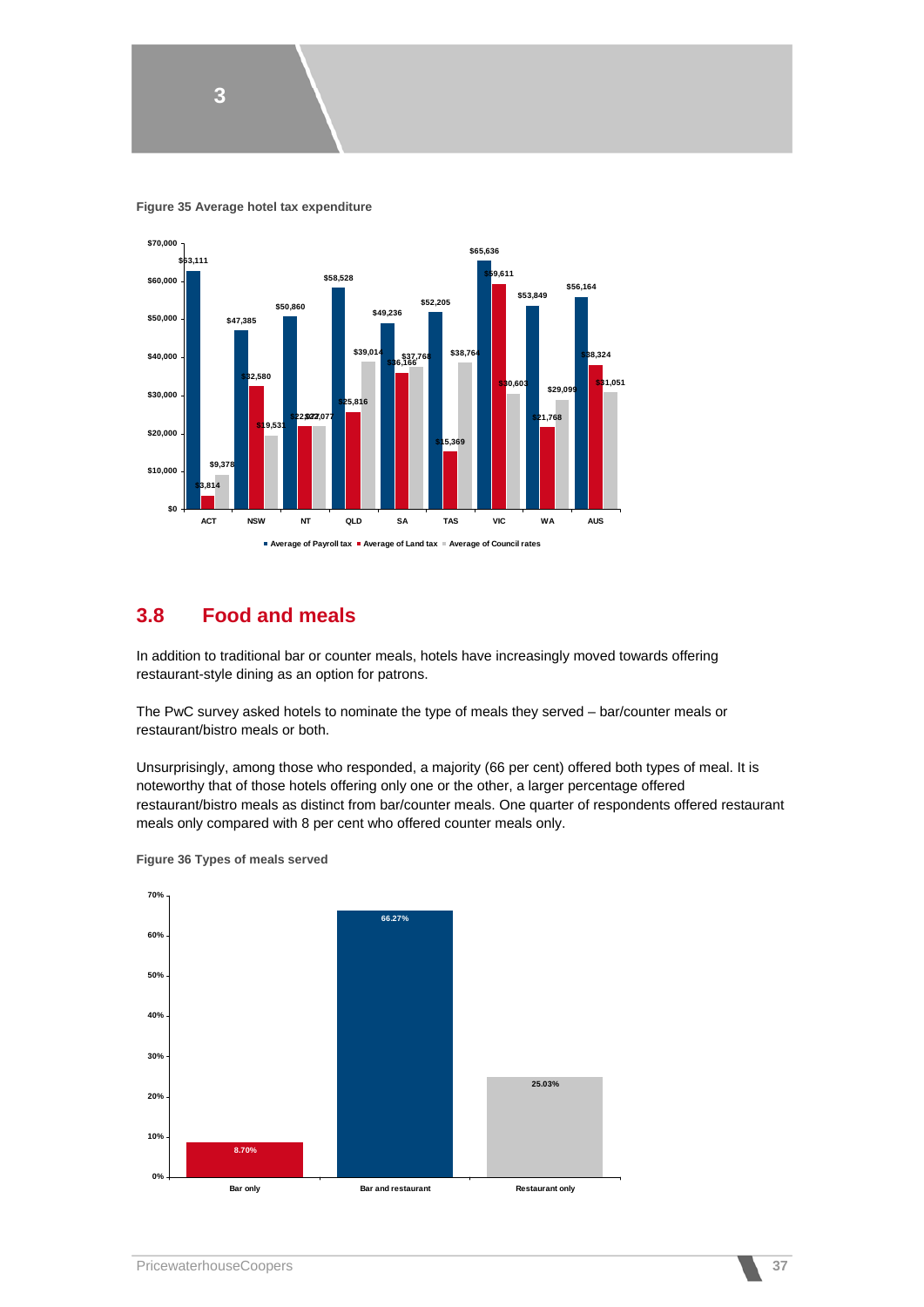

*Source: PwC Survey responses* 

Hotels were also questioned as to the times at which meals were served at their premises. A significant majority (79 per cent) answered that they served lunch and dinner only, compared with 16 per cent who offered three meals a day. Very small percentages of respondents offered any alternative combinations of meal times.



**Figure 37 Operation of the kitchen** 

*Source: PwC Survey responses* 

Respondents were also asked to estimate the average number of meals served per week. For the large states and for Australia as a whole, the average was around 1,000 meals per week.



**Figure 38 Average number of meals served per week** 

*Source: PwC Survey responses*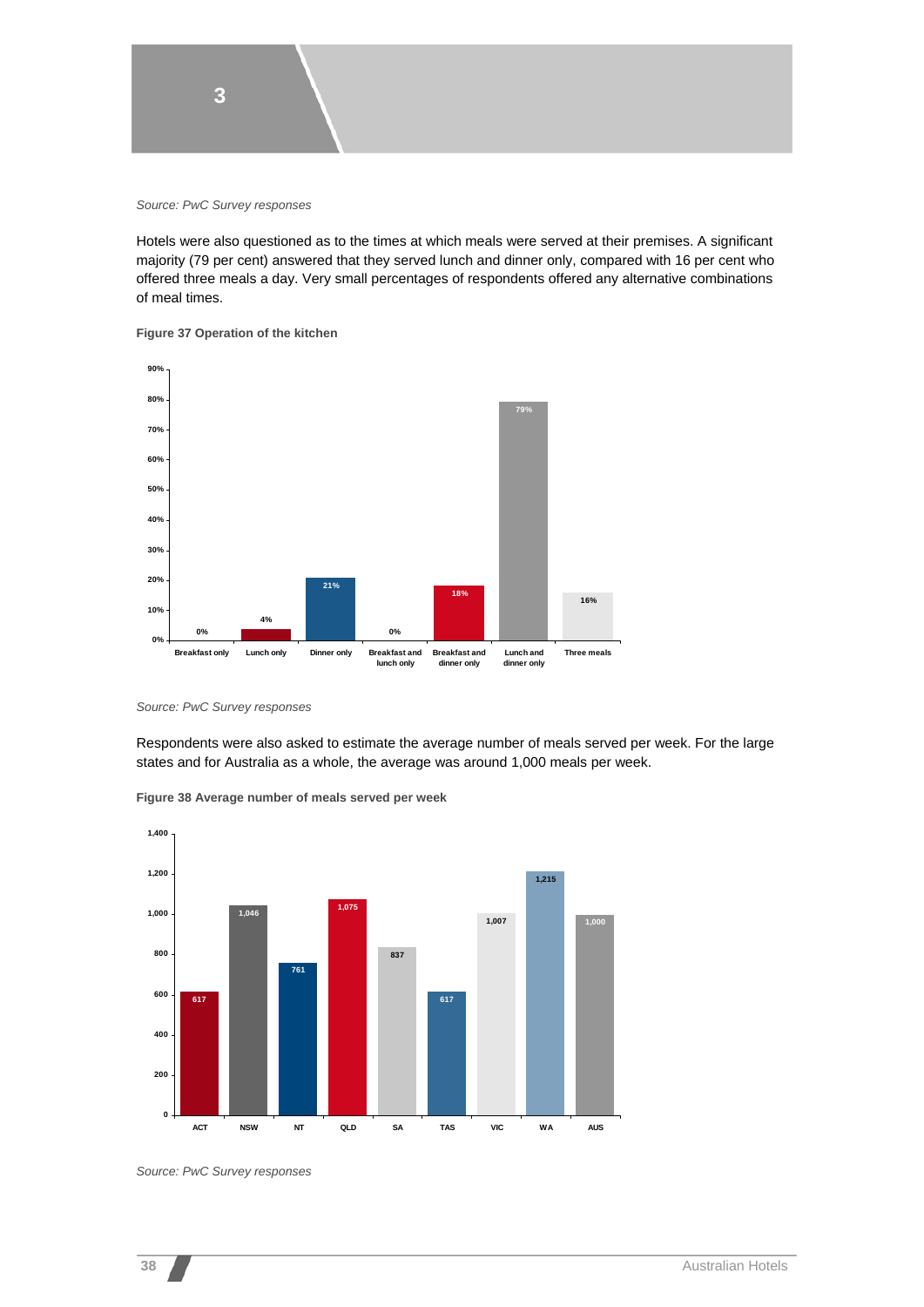

Estimating the total number of meals served in hotels across Australia requires some extrapolation from the PwC survey results. Among those hotels responding to the question in the survey, the average number of weekly meals served was 1,000. The median was around 800, suggesting that the average was dragged upwards by some large observations.

If the average percentage of hotels responding to this question in each state was extrapolated across all hotels in the relevant state, along with the average number of meals served, then the total number of meals would come to 4.4 million per week. This would represent around 1.5 per cent of lunches and dinners across Australia.

Applying the median figure for weekly meals from the PwC survey would generate a total figure of 3.6 million or 1.2 per cent of lunches and dinners served across Australia.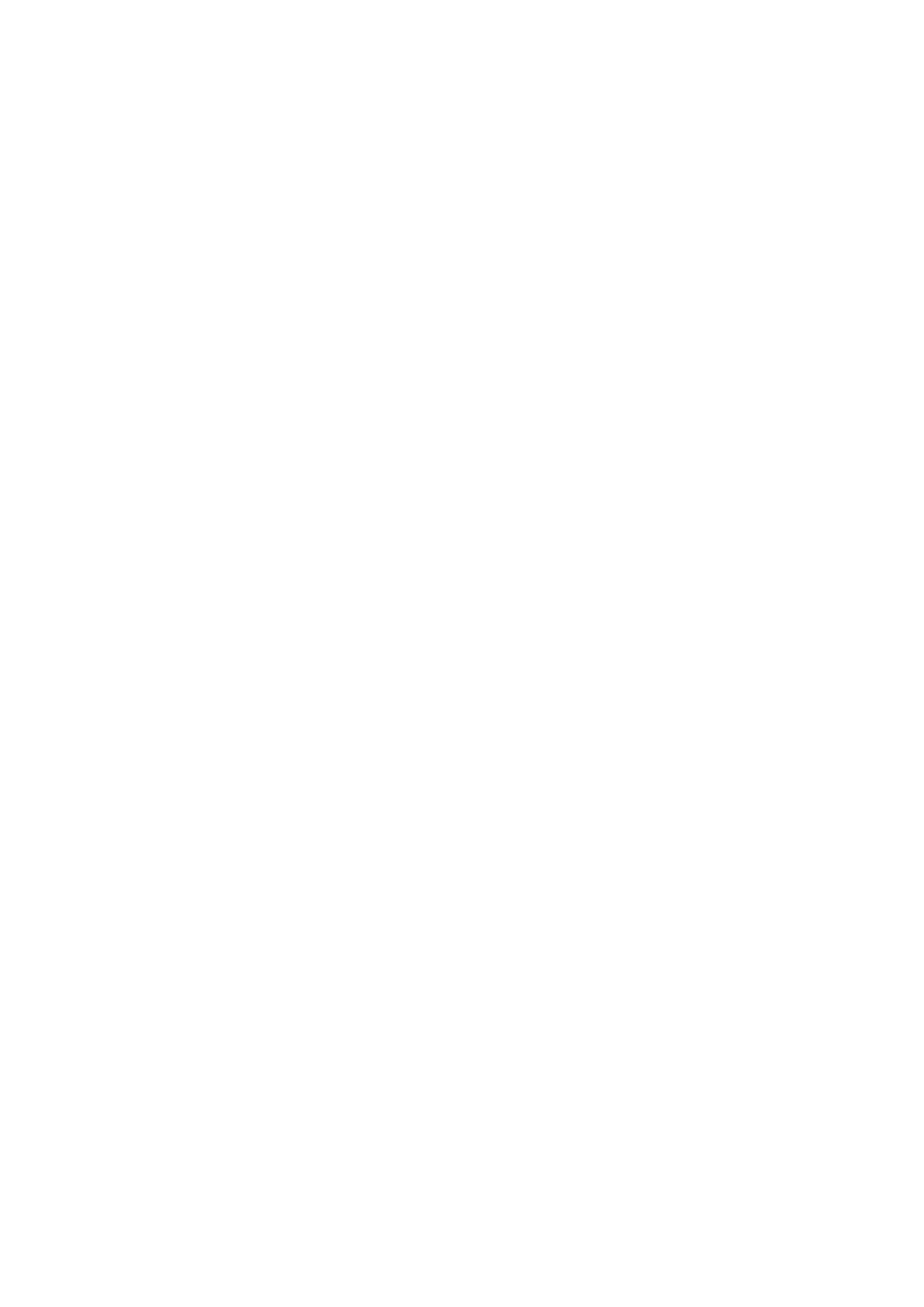

## 04 INDUSTRY TRENDS & OUTLOOK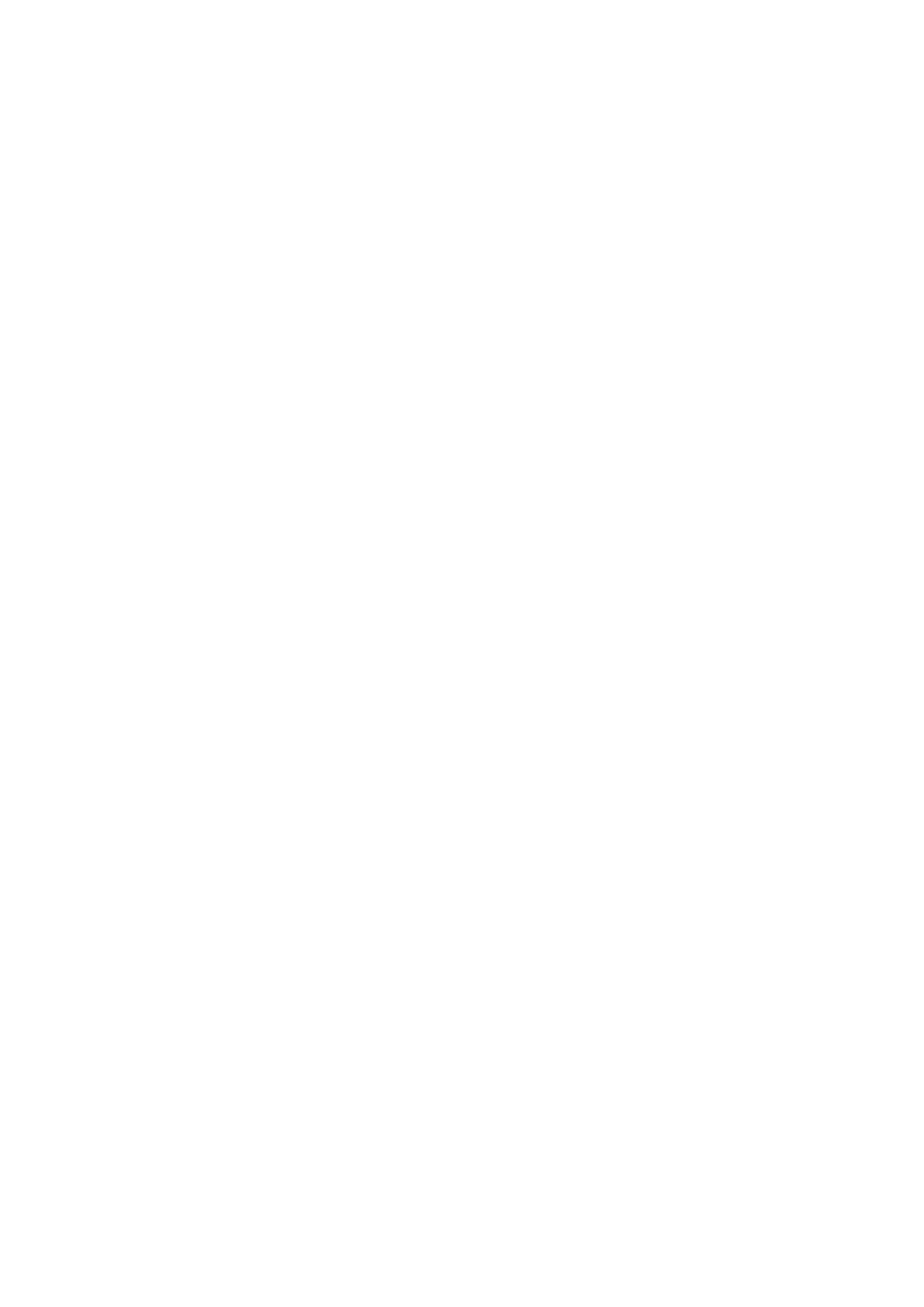

### **4.1 Size of hotel industry**

According to ABS and IBISWorld figures, over the past 10 years, the number of hotel businesses and premises has declined. Although Chapter 2 discusses some reasons why these figures may underestimate the total number of hotels in Australia, the downward trend in these estimates may nonetheless indicate an overall contraction in the number of hotels over time.

**Table 12 Historical comparison of size of hotel industry** 

|                                      | 1997-98 | 2000-01 | 2004-05 | $2007 - 08$ |
|--------------------------------------|---------|---------|---------|-------------|
| <b>Businesses</b>                    | 4.540   | 4.003   | 3.454   | 3.158       |
| Premises                             | 4.964   | 4.627   | 4.252   | 4.017       |
| Average no. of premises per business | 1.09    | 1.16    | 1.23    | 1.27        |

*Source: Australian Bureau of Statistics '8687.0: Clubs, Pubs Taverns and Bars 2004-05, 2000-01, 1997-98 & IBISWorld Industry Reports (2008)* 

Table 12 shows that while the number of businesses and premises have fallen over the period, the average number of premises per business has increased. This suggest that the industry is becoming increasingly consolidated, which may suggest emerging economies of scale in owning multiple hotel premises. It is unlikely that this is derived from hotels having 'brand' value, such in the case of fast food restaurants, but more likely that centralised management expertise across a number of different hotels can produce operating efficiencies.

### **4.2 Income trends**

For much of the last 25 years, there has been consistent albeit minimal real growth in the revenue of the hotel industry.

 $\overline{a}$ 

 $3$  2007-08 figures sourced from IBISWorld industry reports (2008)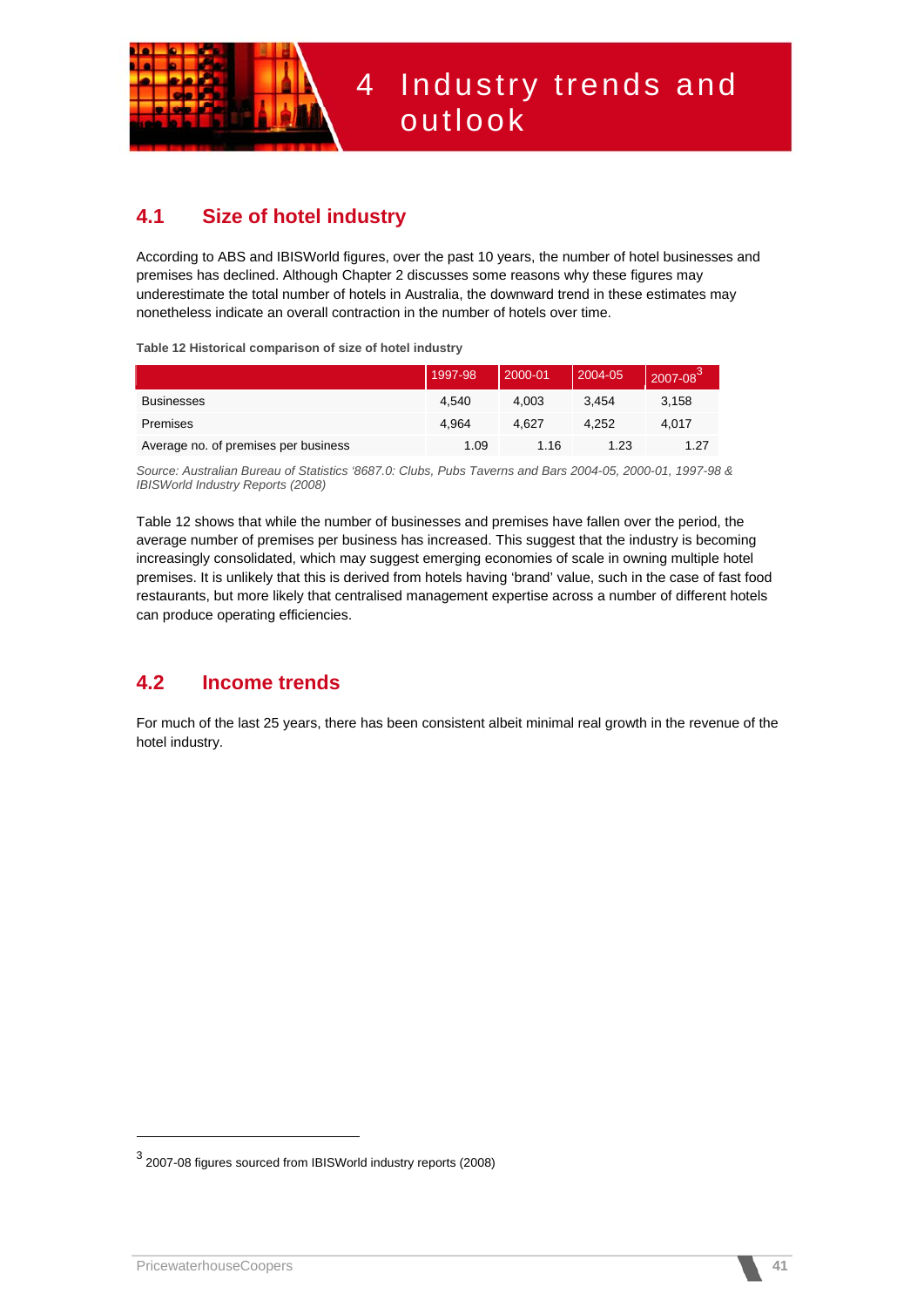





*Source IBISWorld industry report 2008* 

In real terms revenue growth declined throughout much of the 1980s and early 1990s, before experiencing some periods of sustained growth. In recent years the hotel industry has experienced constant annual real growth, which has coincided overall economic growth, and rises in disposable income of consumers. The relatively mild growth during this period, suggests that the hotel industry is mature, and that significant annual growth fluctuations are unlikely to occur.

However even though industry growth has been moderate for many years now, given the declining number of hotel businesses and premises, the average income per hotel must be increasing. The table below demonstrates the average income per hotel business and premises based on ABS survey data.

| Table 13 Average income of notels based on ABS findings |     |         |         |         |
|---------------------------------------------------------|-----|---------|---------|---------|
|                                                         |     | 1997-98 | 2000-01 | 2004-05 |
| <b>Businesses</b>                                       | no. | 4,540   | 4,003   | 3,454   |
| Premises                                                | no. | 4,964   | 4.627   | 4.252   |
| Income                                                  | \$m | 7,995   | 9,007   | 11.114  |
| Income per business                                     | \$m | 1.76    | 2.25    | 3.22    |

Income per premise \$m 1.61 1.95 2.61

**Table 13 Average income of hotels based on ABS findings** 

*Source ABS Clubs, Pubs, Taverns and Bars 2000-01 & 2004-05* 

ABS survey data suggests that income per business and per premises has been steadily increasing since 1997-98. So whilst the number of hotels has been declining, those which survive in the market have been growing.

Our survey also collected income data to investigate the average annual turnover of hotels over the last 5 years. Out of our total survey sample, 88 respondents provided total income data for the last 5 financial years. The average results of these responses are provided in the table below.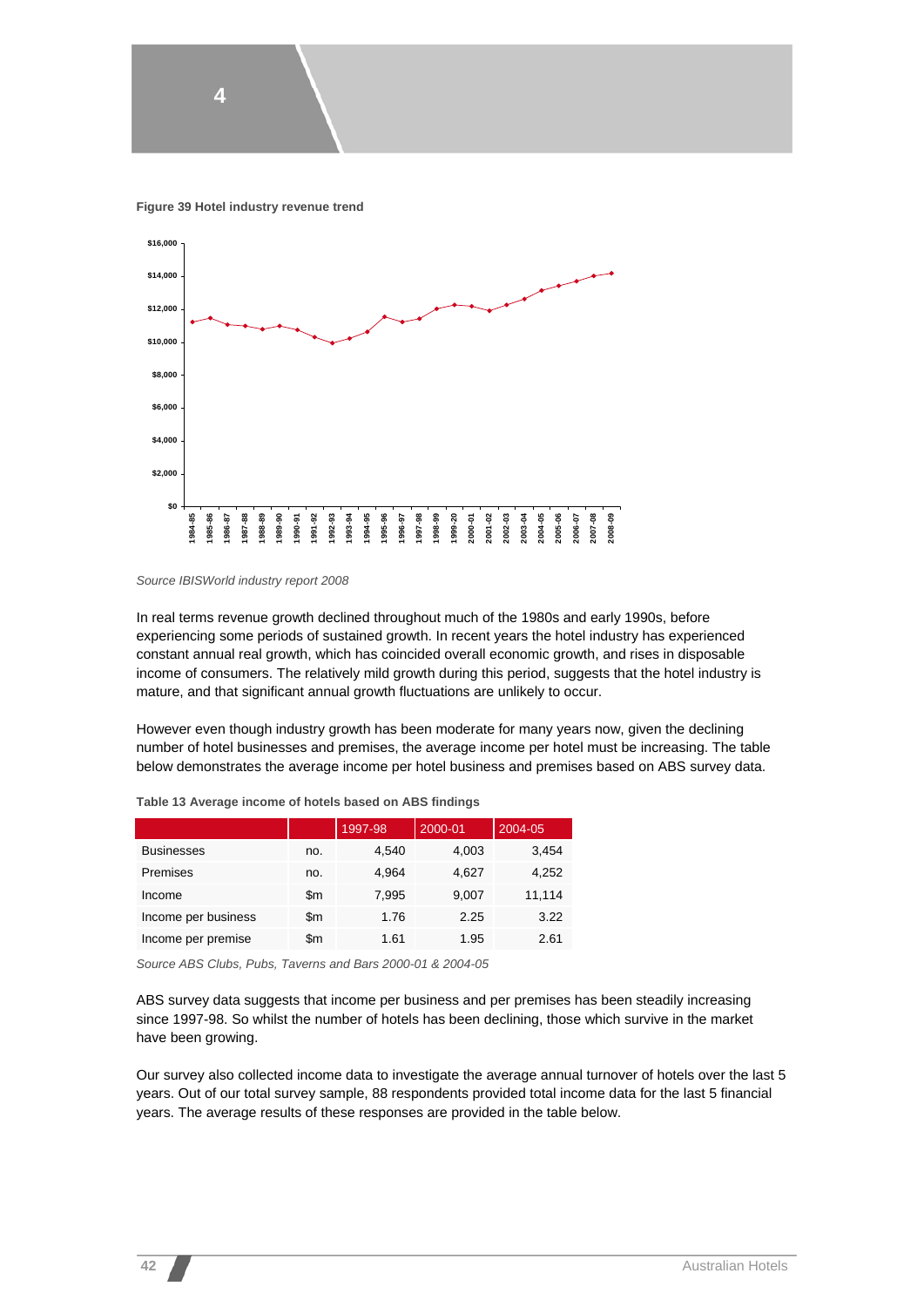**Table 14 PwC survey respondents average annual income over the last five years** 

|                                 |      | 2003-04 | 2004-05 | 2005-06 | 2006-07 | 2007-08 |
|---------------------------------|------|---------|---------|---------|---------|---------|
| Average annual income per hotel | \$m  | 4.26    | 4.45    | 4.58    | 4.83    | 5.01    |
| % change to previous year       | $\%$ | na      | 4.48    | 2.91    | 5.61    | 3.60    |

The average income per hotel from our respondents is higher than the average obtained based on ABS data. Given that only 88 hotels provided us with income data for the last five financial years, the sample is not sufficiently large to suggest the average income figures derived from the ABS data are underestimated. However the growth rates derived from the average annual income data provided by survey respondents, provide further evidence of the maturity of the hotel industry. The figures demonstrate small but steady nominal growth over the last four years.

#### **4.3 Gaming expenditure**

Australian Gaming Statistics have collected data on gambling expenditure by Australians during the last 25 years. The gaming expenditure referred to in the data includes expenditure on EGMs as well as other forms of gaming such as sportsbetting and casino gaming. A large proportion of the expenditure will have therefore accrued to clubs, casinos and sportsbetting agencies, as opposed to hotels, however the trends evident in the data are interesting to note in the context of this discussion.

Figure 40 shows that in real terms, gaming expenditure has increased by approximately 10% during the period from 1999/2000 to 2005/2006.



**Figure 40 Real gaming expenditure 1999 – 2006** 

*Source: Australian Gaming Statistics 2005-06 (2008)*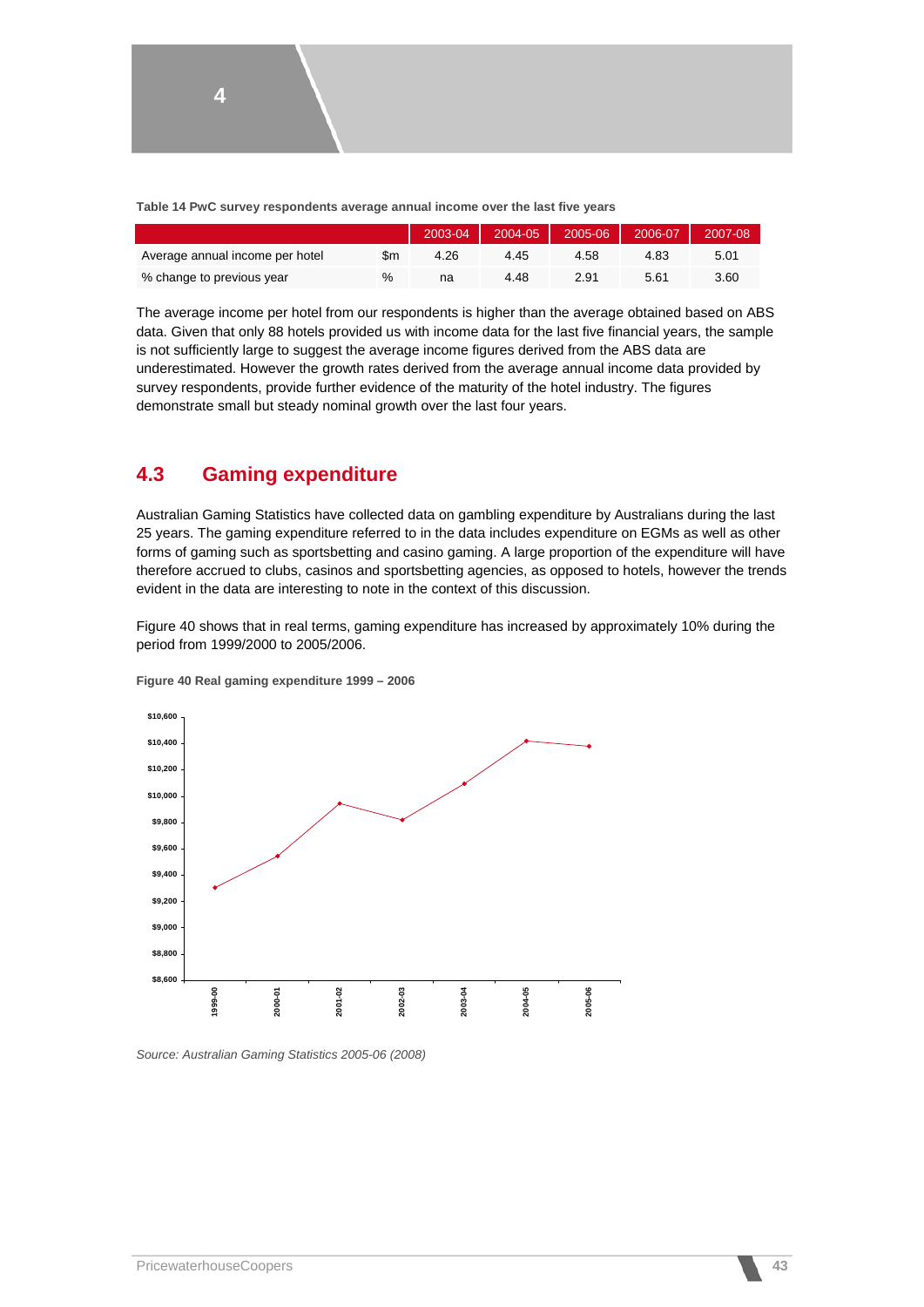

**4** 

*Source: Australian Gaming Statistics 2005-06 (2008)* 

Since the late 1990s gaming expenditure as a percentage of HDI has been steadily decreasing, which probably reflects stricter regulations around gaming, which came in around that period.



**Figure 42 Gambling expenditure as a percentage of HDI, 1999 - 2006** 

*Source: Australian Gaming Statistics 2005-06 (2008)* 

Expenditure on gaming has risen relatively slowly when compared to household consumption expenditure and hospitality expenditure across the Australian economy.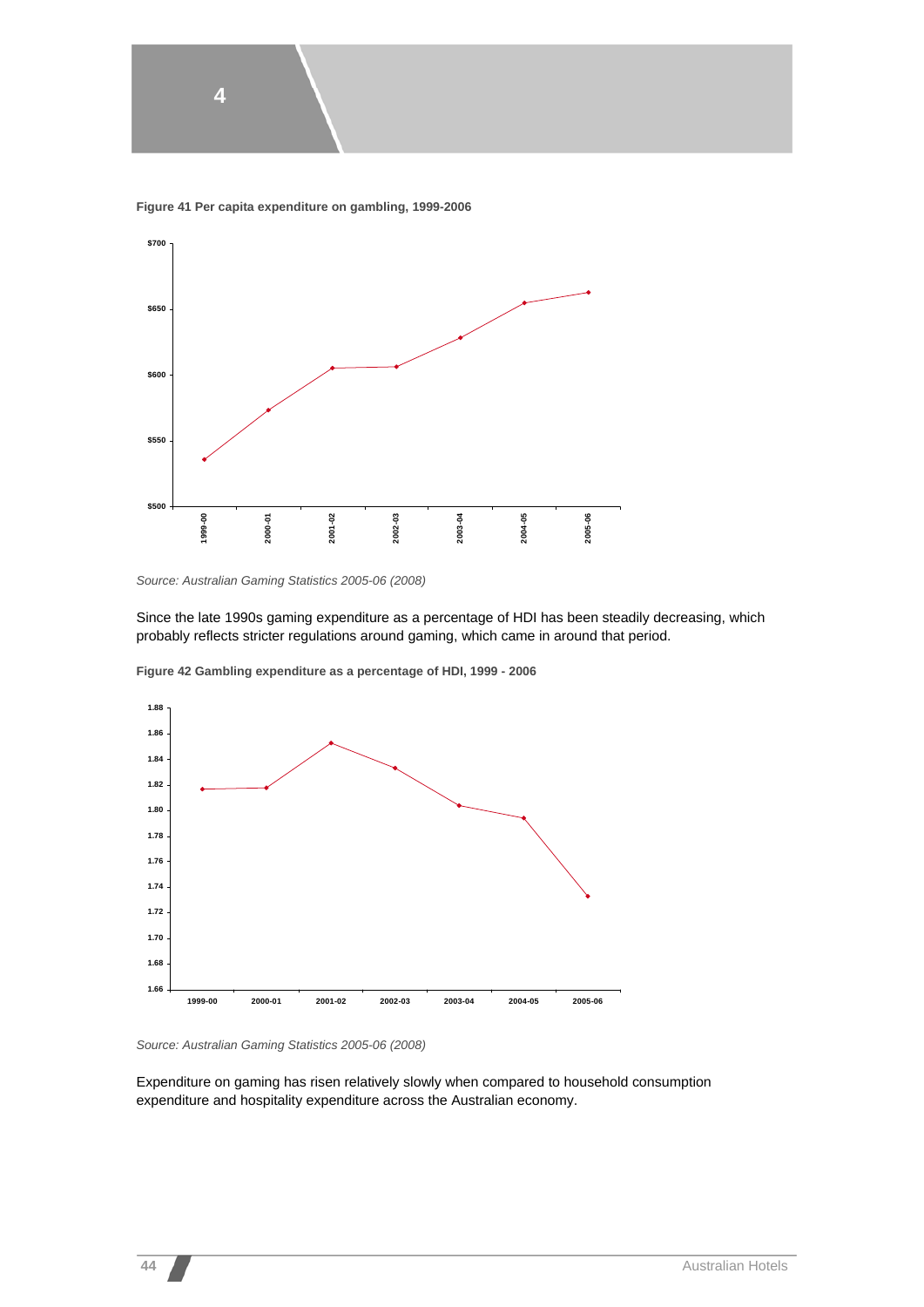

**Figure 43 Gaming versus spending** 



*Source: Australian Gaming Statistics; ABS National Accounts; ABS Retail Trade Australia 2005-06* 

Table 15 shows the state by state breakdown in gaming expenditure as a percentage of HDI, as well as the change during 2001-02 to 2005-06. In 2005-06 the Northern Territory had the highest gaming expenditure as a percentage of HDI, followed by NSW and Victoria. Western Australia, had the lowest gambling expenditure as a percentage of HDI. Between 2001-02 and 2005-06, Victoria and Tasmania experienced the most significant declines in gambling expenditure as a percentage of HDI, whilst South Australia and the Northern Territory witnessed significant rises. In the case of Victoria, this decline coincided with the state-wide banning of smoking in gaming areas of pubs and clubs, on 1 September 2002.

|            | 2001-02 | 2005-06 | % change |
|------------|---------|---------|----------|
| <b>NSW</b> | 3.45    | 3.44    | $-0.29$  |
| <b>VIC</b> | 3.63    | 3.01    | $-17.08$ |
| <b>QLD</b> | 2.90    | 2.91    | 0.34%    |
| <b>SA</b>  | 2.51    | 2.63    | 4.78     |
| <b>WA</b>  | 1.50    | 1.44    | $-4.00$  |
| <b>TAS</b> | 2.87    | 2.36    | $-17.77$ |
| <b>ACT</b> | 2.07    | 1.73    | $-16.43$ |
| <b>NT</b>  | 4.72    | 5.11    | 8.26     |
| Australia  | 3.12    | 2.93    | $-6.09$  |

**Table 15 Gambling Expenditure as a percentage of HDI** 

*Source: Office of Economic and Statistical Research (2007)* 

Our survey asked respondents to provide information on the change in the number of EGMs in their hotels over the last five years, and indicate their expectations about the number of EGMs in the future. The overwhelming majority of respondents indicated that in the last five years, the number of gaming machines had remained the same. In response to a separate question, an even greater majority indicated their expectations that over the next three years, the number of gaming machines in their hotel would remain the same. These responses seem to indicate that the market for gaming machines in hotels has stabilised, and that the prevalence of gaming machines in hotels is unlikely to increase, due to both commercial and regulatory factors.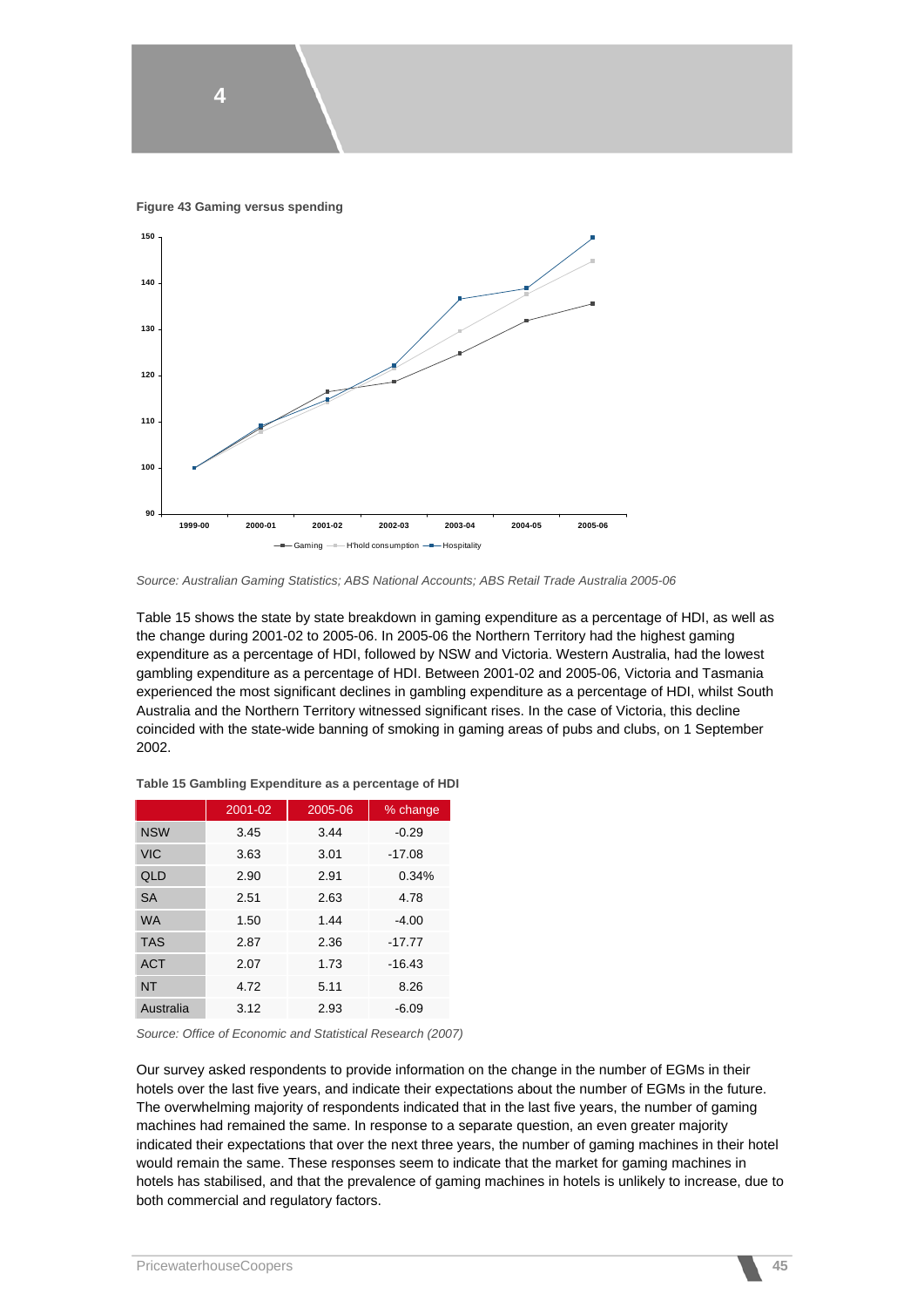



**Figure 44 Trend in gaming machine numbers over the last 5 years** 

**Figure 45 Expectations on the number of gaming machines over the next three years** 





*Source: PwC survey responses* 

*Source: PwC survey responses*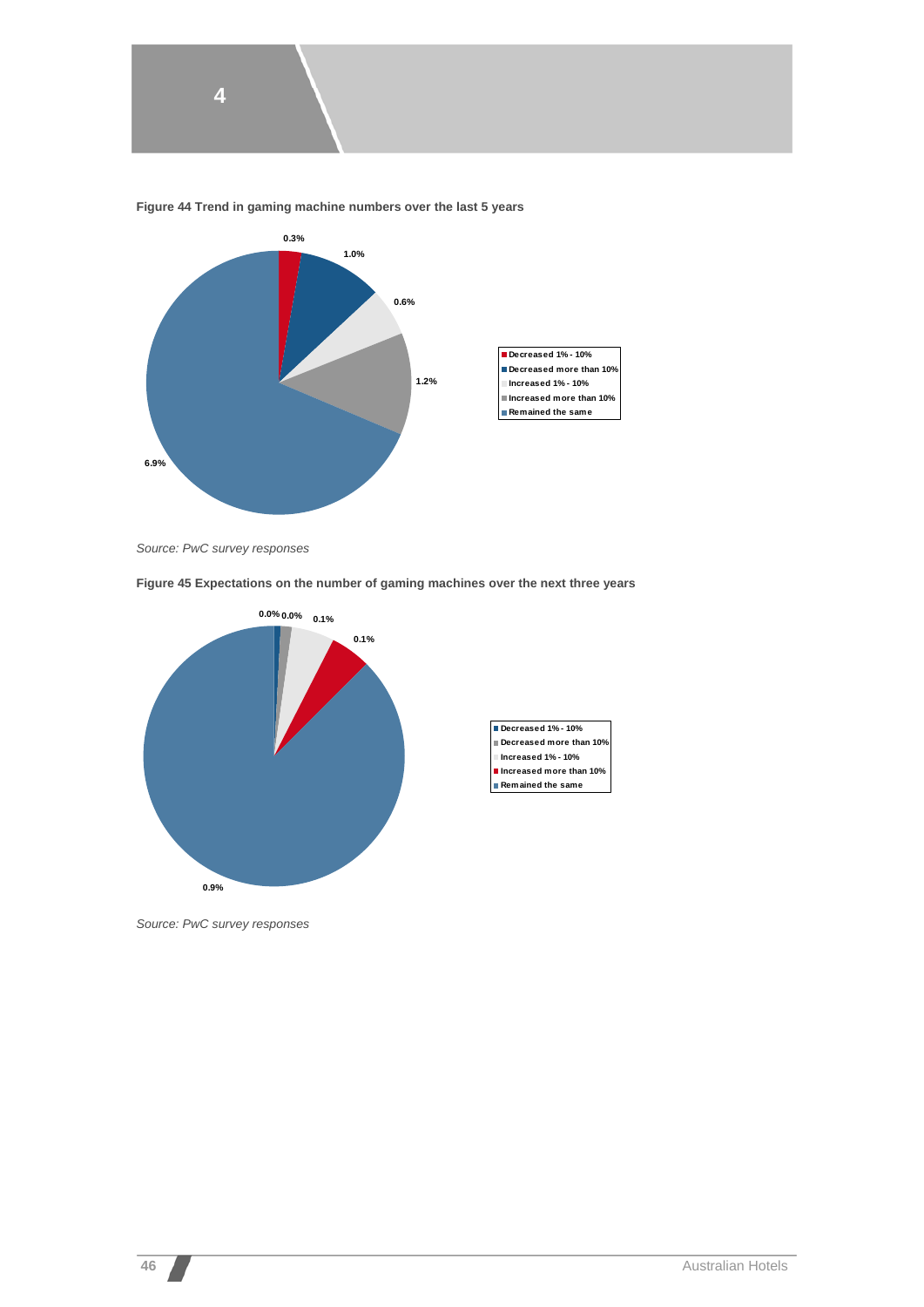

# 05 FUTURE POLICY ISSUES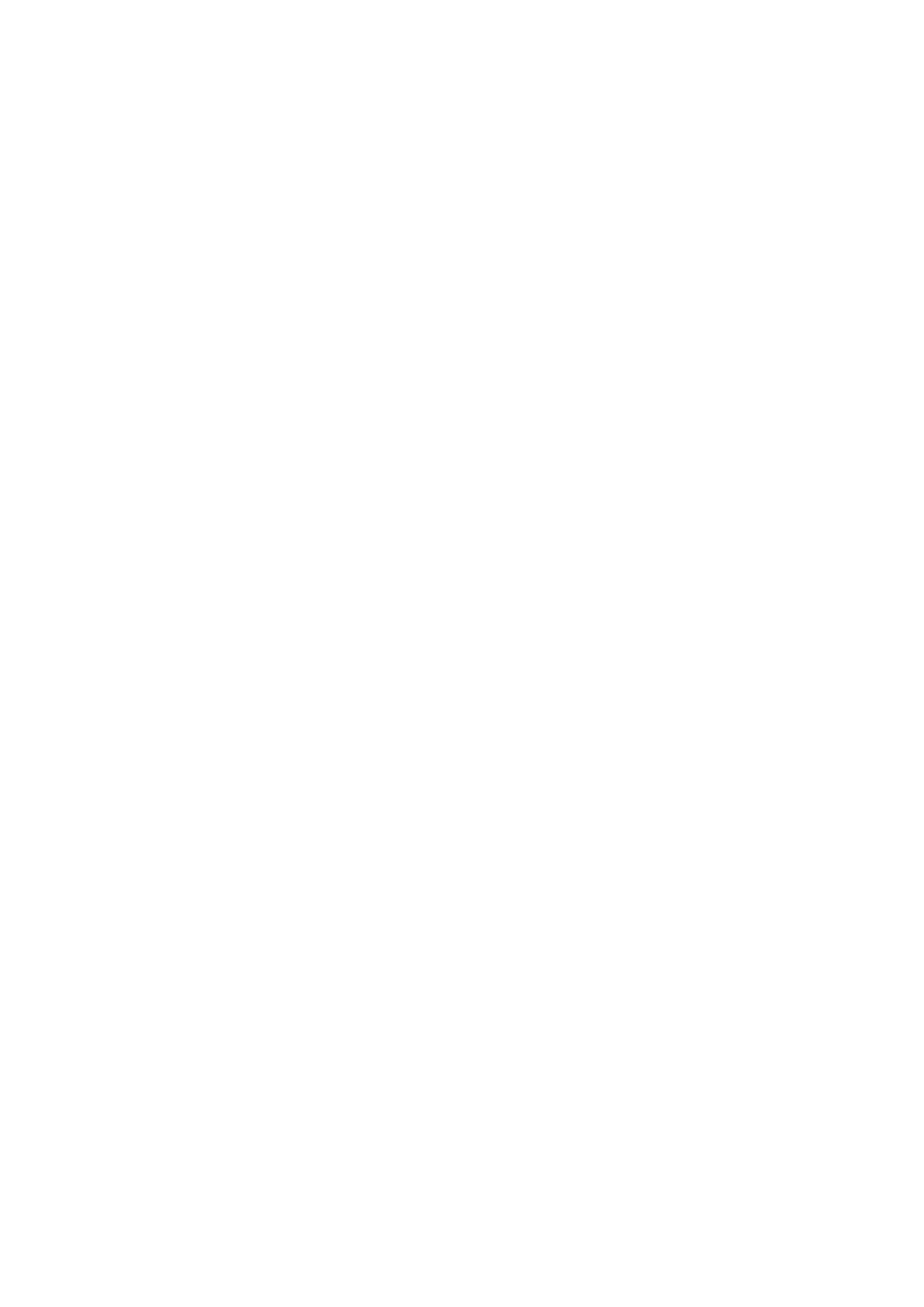

#### **5.1 Overview**

As noted in chapters 2 and 4, the structure and fortunes of the hotel industry are heavily influenced by regulatory settings, particularly in relation to the sale of alcohol and the conduct of gaming operations. As a result, the most pertinent future policy challenges for the industry fit this description.

Gaming policy has particularly influenced the structure of the industry through restrictions on electronic gaming machine numbers, rules concerning the location of machines, the ownership structure for machines, and broader regulatory settings such as smoking bans.

Two key policy issues were canvassed in the PwC survey of AHA members. These related to:

- the location of Automatic Teller Machines in hotels with gaming facilities
- possible introduction of pre-commitment, or smart-card, technology for electronic gaming machines.

### **5.2 ATMs in gaming venues**

The Productivity Commission's National Gambling Survey found that problem gamblers were more likely than non-problem players to withdraw money from an automatic teller machine (ATM) at a venue whilst playing pokies.

**Table 16 Propensity of persons to withdraw money from an ATM** 

|                           | Never or rarely (%) | Often or always (%) |
|---------------------------|---------------------|---------------------|
| Recreational players      | 90.0                | 4.6                 |
| Problem gamblers (SOG 5+) | 47.0                | 37.8                |
| Problem players (SOG 10+) | 25.2                | 58.7                |

*Source: Productivity Commission (1999), 'Australia's Gambling Industries, Final Report Summary', p45* 

The removal of ATMs from hotels risks a considerable inconvenience factor for patrons, given the number of small purchases individuals would make on premise, as well as the community at large, due to the loss of ATM access at a convenient location. Research from the Centre for Gambling Research (CGR) into the use of ATMs in Gaming Venues found that the majority of money withdrawn from ATMs was usually used to purchase either food or beverages, with only approximately a third of surveyed individuals using the money for gambling.

**Table 17 Activities money withdrawn from ATM/EFTPOS is usually spent on** 

| <b>Activities</b>                                 | ATM % of Users | <b>EFTPOS % of Users</b> |
|---------------------------------------------------|----------------|--------------------------|
| Drinks while at venue                             | 86             | 81                       |
| Meals while at venue                              | 80             | 66                       |
| Gambling while at venue                           | 36             | 33                       |
| Transport, eg, a taxi home                        | 25             | 26                       |
| Cigarettes while at venue                         | 21             | 28                       |
| Tickets to a game or show while you were<br>there | 9              | 10                       |
| Other                                             | 11             | 19                       |

*Source: Centre for Gambling Research (2004), 'The Use of ATMs in ACT Gaming Venues: An Empirical Study', p96*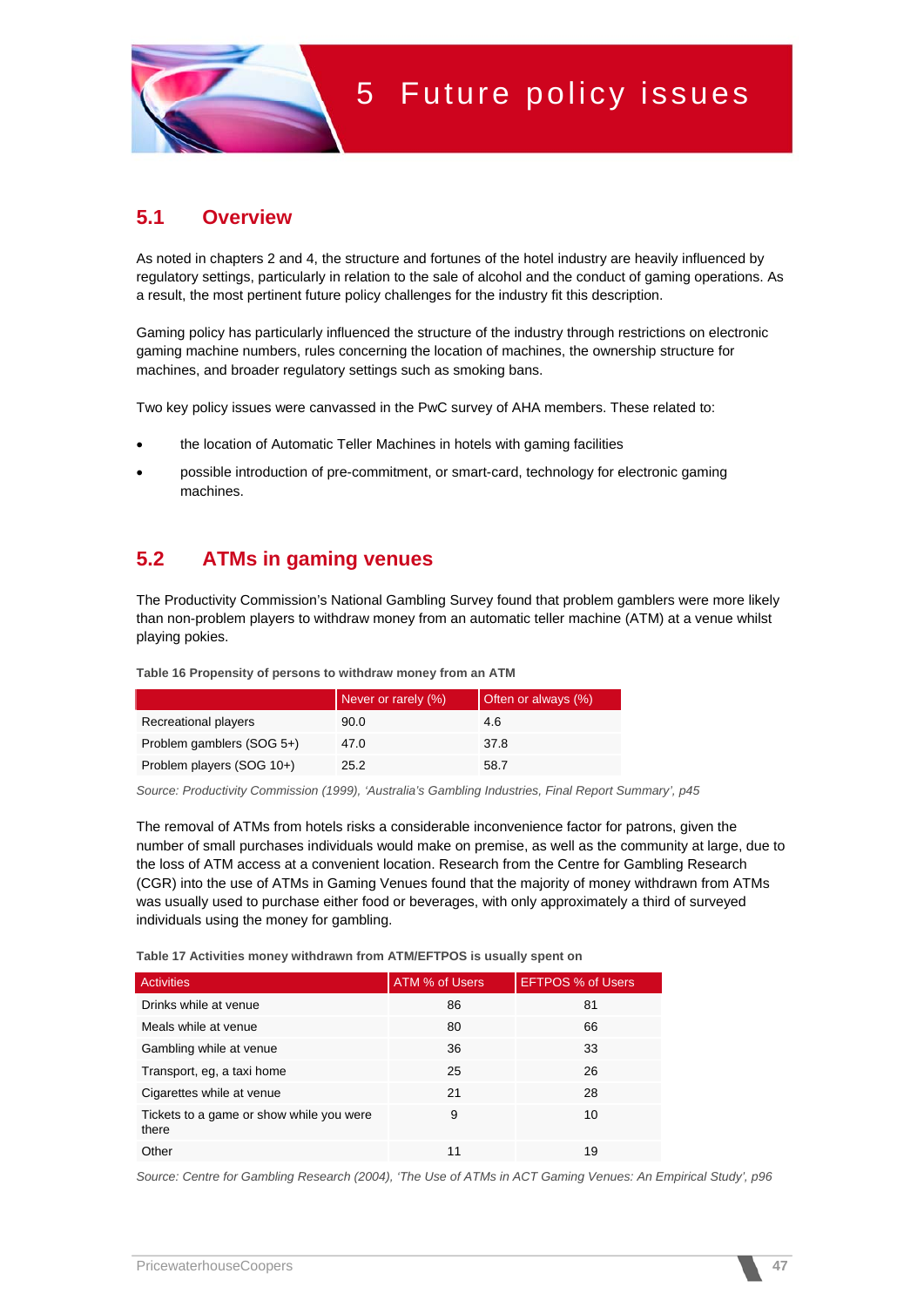

Removal of ATMs could also have adverse effects if it does not directly reduce expenditure by problem gamblers. It has been argued that gaming venues offer a safe place to withdraw money, and if ATMs were removed, it could potentially induce problem gamblers to carry large sums of money on their person, which carries a potential risk. In effect, the implication from all this is, if a problem gambler really wants to get money, then the removal of an ATM will not stop them from doing so –meaning the only person who would be affected (and negatively so) would be recreational gamblers.

Any proposal to remove ATMs from hotels with gaming machines must be assessed by balancing the social benefits from harm minimization versus the social costs borne from inconvenience to the many responsible gamblers and general patrons of the hotel, and individuals in the society at large.

In part, this assessment depends on the extent to which withdrawals from hotel ATMs are used for food and beverages.

The PwC survey found that 60 per cent of respondents indicated that they had either an ATM or EFTPOS facilities in their hotel. The overwhelming majority of these, and 54 per cent of the overall sample, had both facilities. Only a handful responded to the effect that they had an ATM without EFTPOS or vice versa.



**Figure 46 Percentage of hotels with ATM and EFTPOS facilities** 

*Source: PwC Survey responses* 

Those respondents who stated that they had an ATM on their premises were also asked whether there was another ATM within 200 metres of the hotel. In around half of these cases, there was no ATM within 200 metres, with around 10 per cent unsure of the distance to the nearest alternative ATM.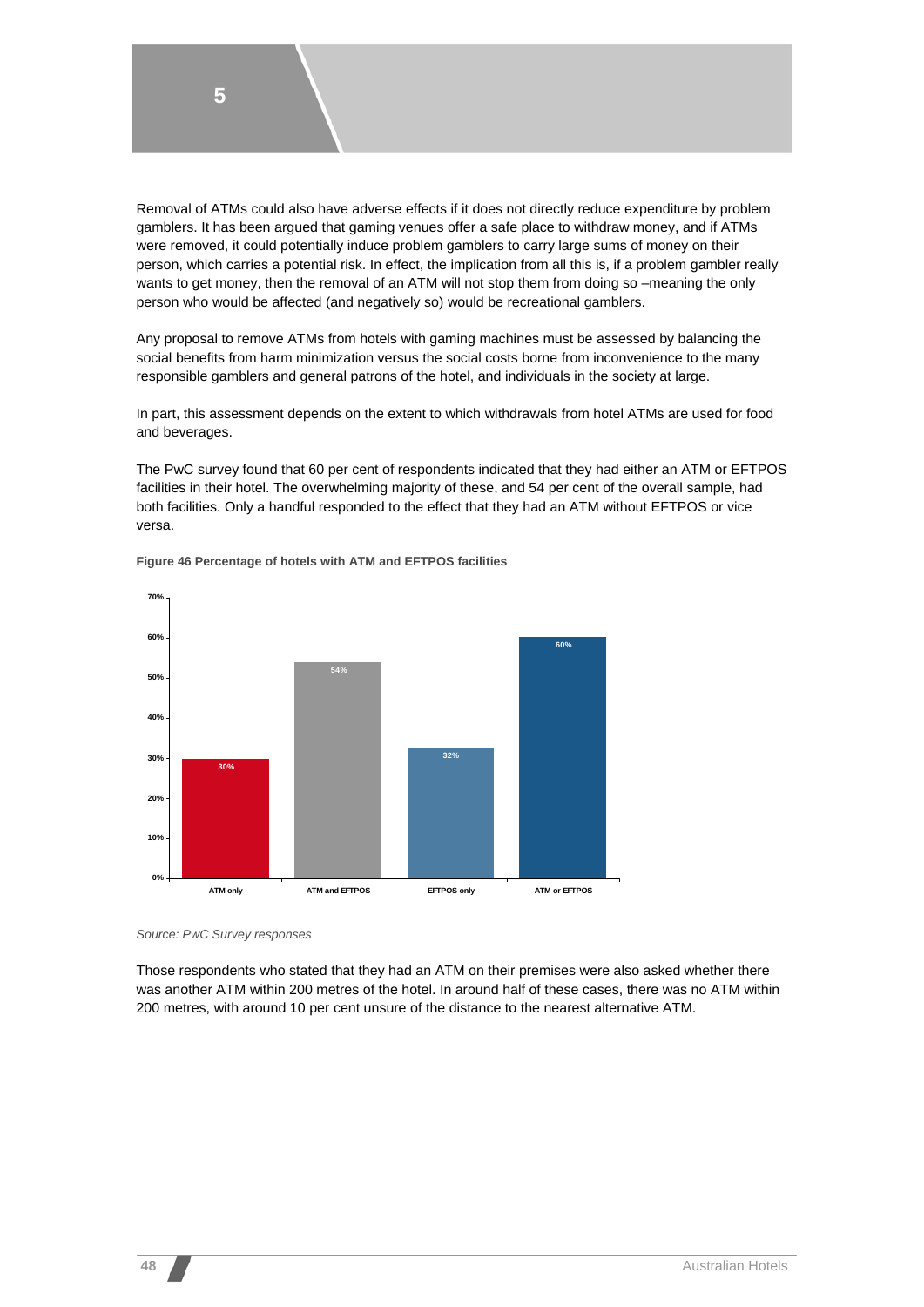



**Figure 47 Percentage of hotels with ATM's within 200 metres** 

Several respondents, particularly in non-metropolitan locations, indicated that the hotel had the only ATM, or one of very few, in the local community, thus heightening patrons' reliance on the ATM. Respondents were also asked to assess the reliance of food and beverage sales at their hotel on ATM withdrawals. There were high rates of reliance across hotels with ATMs, with more than 80 per cent indicating 'heavy reliance' on ATMs for food and beverage withdrawals. Perhaps unsurprisingly, hotels where there was no ATM within 200 metres indicated greater reliance on average.



**Figure 48 Hotel reliance of ATM for food and beverage sales** 

*Source: PwC survey responses* 

PwC also asked hotels to nominate the value of weekly withdrawals from the ATM in their hotel. The average figure across all hotels responding to the question was \$58,795 in withdrawals per week. This equates to just under \$3.1 million per annum, compared with an average withdrawal value per ATM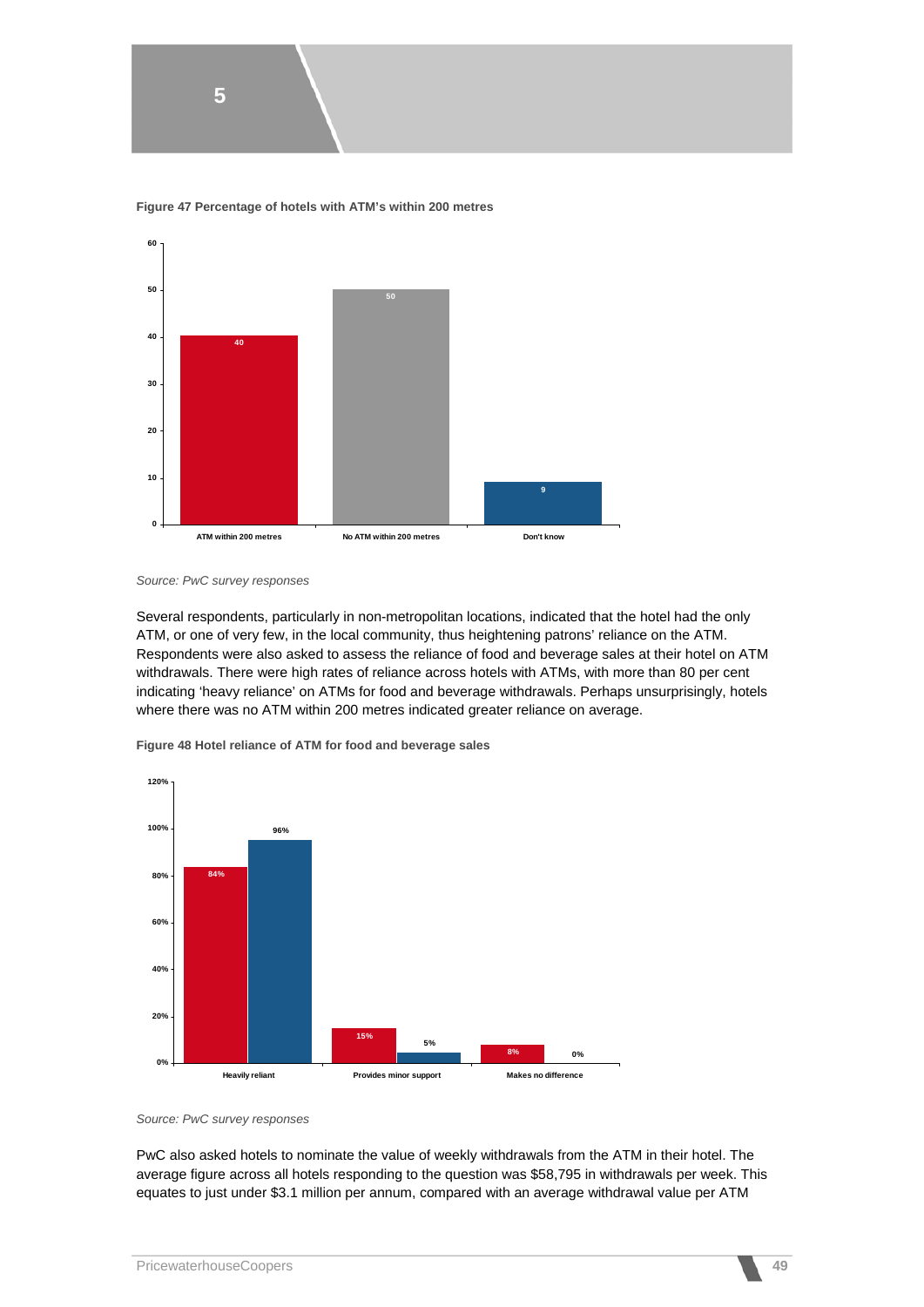

across the Australian economy of \$5.9 million per annum<sup>4</sup>. Thus in general, it can be said that hotel ATMs dispense levels of cash below the average for all ATMs.

To put the average annual withdrawal figure in context, it amounts to 59 per cent of the average revenue of the hotels responding to this question. Clearly not all purchases within a hotel are funded from ATM withdrawals in that hotel, and nor is all money withdrawn from hotel ATMs spent within that premises. However, the relatively high ratio of ATM withdrawals to hotel revenue serves to reinforce the high levels of reliance on ATMs stated by hotels. Where there was no alternative ATM within 200 metres of the hotel, the ratio of withdrawals to hotel revenue was higher, at 63 per cent. In principle, this could reflect a general lack of availability of ATMs in the area leading to a higher tendency of people to withdraw money for general purposes from the hotel ATM.

Where there was an alternative ATM within 200 metres, the withdrawal value as a proportion of hotel revenue was 54 per cent. Given that other ATMs were available in the area, it is less likely that the hotel ATM was being heavily used for general withdrawals, reinforcing the likelihood that hotel ATM withdrawals are funding in-hotel purchases.

Hotels were asked whether a percentage of ATM users left the hotel immediately after using the ATM. Although 74 per cent of hotels recognised some incidence of this behaviour, the estimated level of it was low. Overall, hotels estimated that around 13 per cent of ATM users left the hotel immediately after using the ATM. By implication this leaves a considerable majority who stayed in the hotel and in all likelihood made purchases following the ATM withdrawal.

Because of the inter-related nature of hotel product service offerings, it is difficult to form a definitive view as to whether ATM withdrawals are being used primarily to fund gaming activity or food and beverage and other purchases. This is linked to the point made in chapter 2 concerning the tendency of patrons to purchase a variety of hotel products and services rather than just one – hence the fact that non-gaming revenue tends to be high in those hotels where gaming revenue is also high.

Thus the aggregate size of ATM withdrawals tends to be correlated with overall hotel revenue, including gaming revenue. This, of itself does not establish that ATM withdrawals are being used predominantly for gaming activity.

One possible test is to assess each hotel's gaming intensity, defined as the ratio of gaming income to total income, and compare this figure to ATM withdrawals to assess any correlation. If high ATM withdrawals were correlated with high gaming intensity, this would suggest that, for a given level of income, gaming revenue is higher where ATM withdrawals are higher. That is, there would be a strong positive correlation between gaming intensity and ATM withdrawals.

This would imply that in a scatter diagram plotting the two variables (gaming intensity and ATM withdrawals) the line of best fit would show a clear positive slope, with most observations close to the line of best fit.

In fact, this does not appear to be the case.

 $\overline{a}$ 

<sup>&</sup>lt;sup>4</sup> Reserve Bank Bulletin, February 2009, tables C4 and C7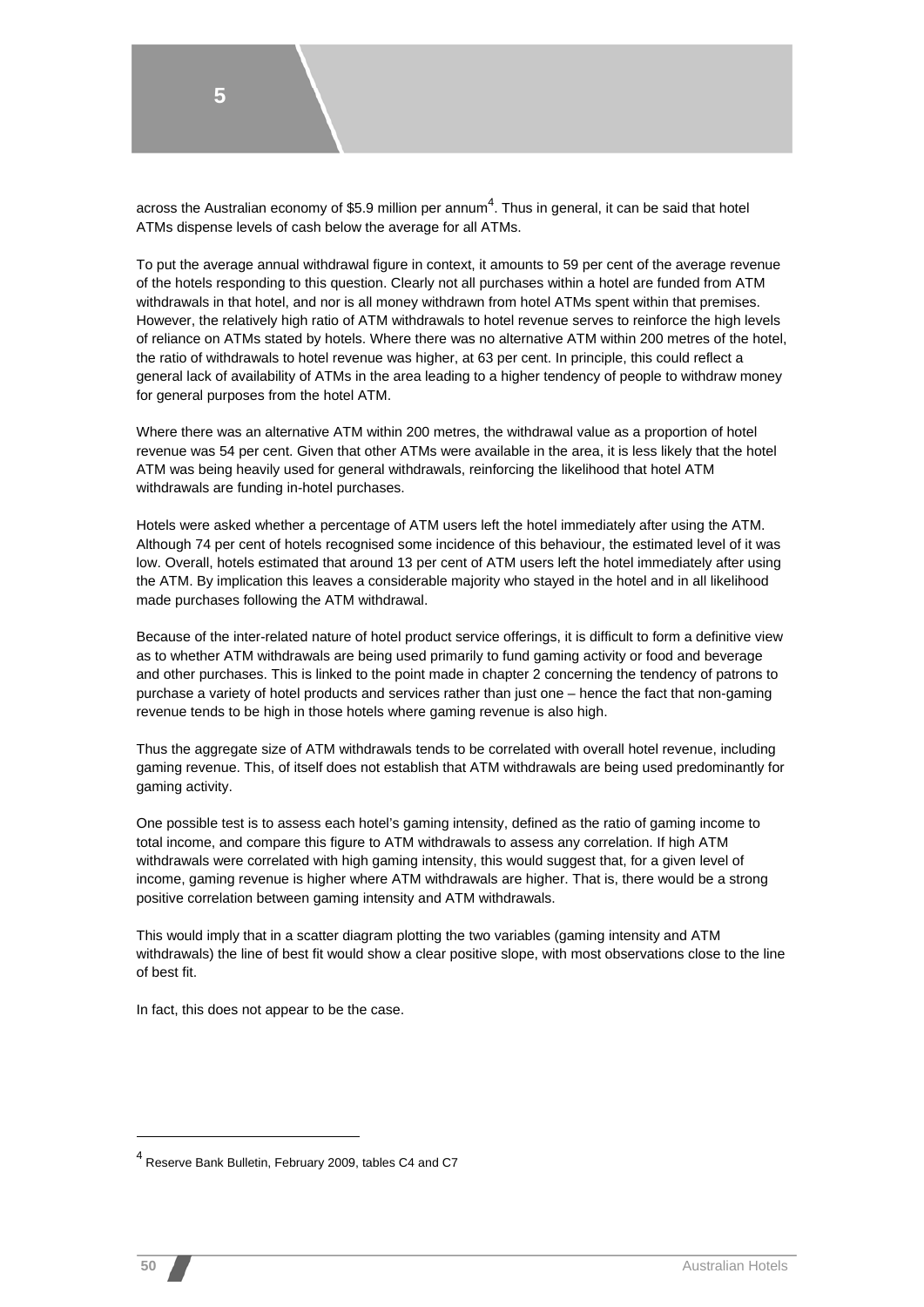

 $$0$ \$50,000 \$100,000 \$150,000 \$200,000 \$250,000 \$300,000 \$350,000 \$400,000 0 10 20 30 40 50 60 70 80 90 100

**Figure 49 ATM withdrawals and gambling intensity** 

PwC assessed this question using the dataset consisting of those hotels who provided answers in relation to overall income, gaming income and ATM withdrawals. The result was that the correlation was very weak and the gradient of the line of best fit was low. This result does not disprove the theory that ATM withdrawals are used predominantly to fund gaming, but offers no material support for it. Figure 50 is based on hypothetical data and illustrates a positive correlation between ATM withdrawals and gambling intensity. In Figure 50 the gradient of the line of best fit is much higher than in Figure 49. The comparison of these two graphs further illustrates that data collected from the PwC survey does not support a positive relationship between ATM withdrawals and gambling intensity.



**Figure 50 ATM withdrawals and gambling intensity (hypothetical relationship)** 

Few definitive conclusions can be drawn as to the use of money from ATMs. However, it does appear very likely that a substantial portion of ATM withdrawals in hotels are used for purposes other than

*Source: PwC survey responses*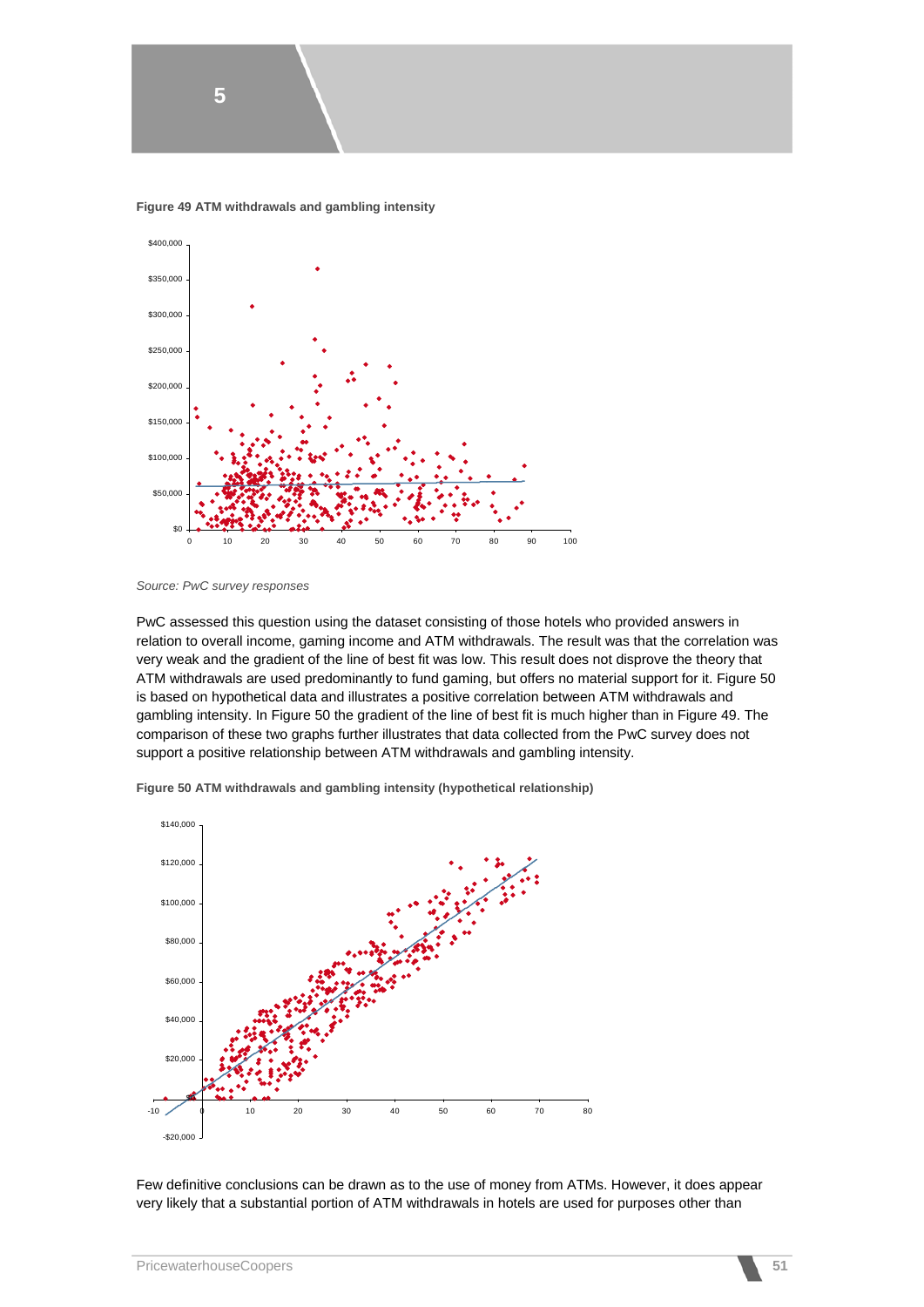

gaming. Restrictions on ATMs in hotels with gaming facilities thus risks generating substantial economic losses while seeking to address the problem gambling behaviour of a specific group.

Hotels were asked to assess the impact of the removal of ATM and EFTPOS facilities from hotels with gaming facilities. The impacts were assessed according to four variables: food and beverage prices, employment, community sponsorship and capital expenditure.



**Figure 51 Expectations of impact of ATM/EFTPOS removal on prices** 

*Source: PwC survey responses* 

In relation to prices, most hotels (58 per cent) felt that they would increase slightly rather than significantly in the absence of ATMs or EFTPOS. In fact, a greater percentage felt prices would stay the same than said that they would increase significantly. Around 10 per cent felt that prices would decrease, possibly as a result of the need to attract additional customers.



**Figure 52 Expectation of impact of ATM/EFTPOS removal on employment**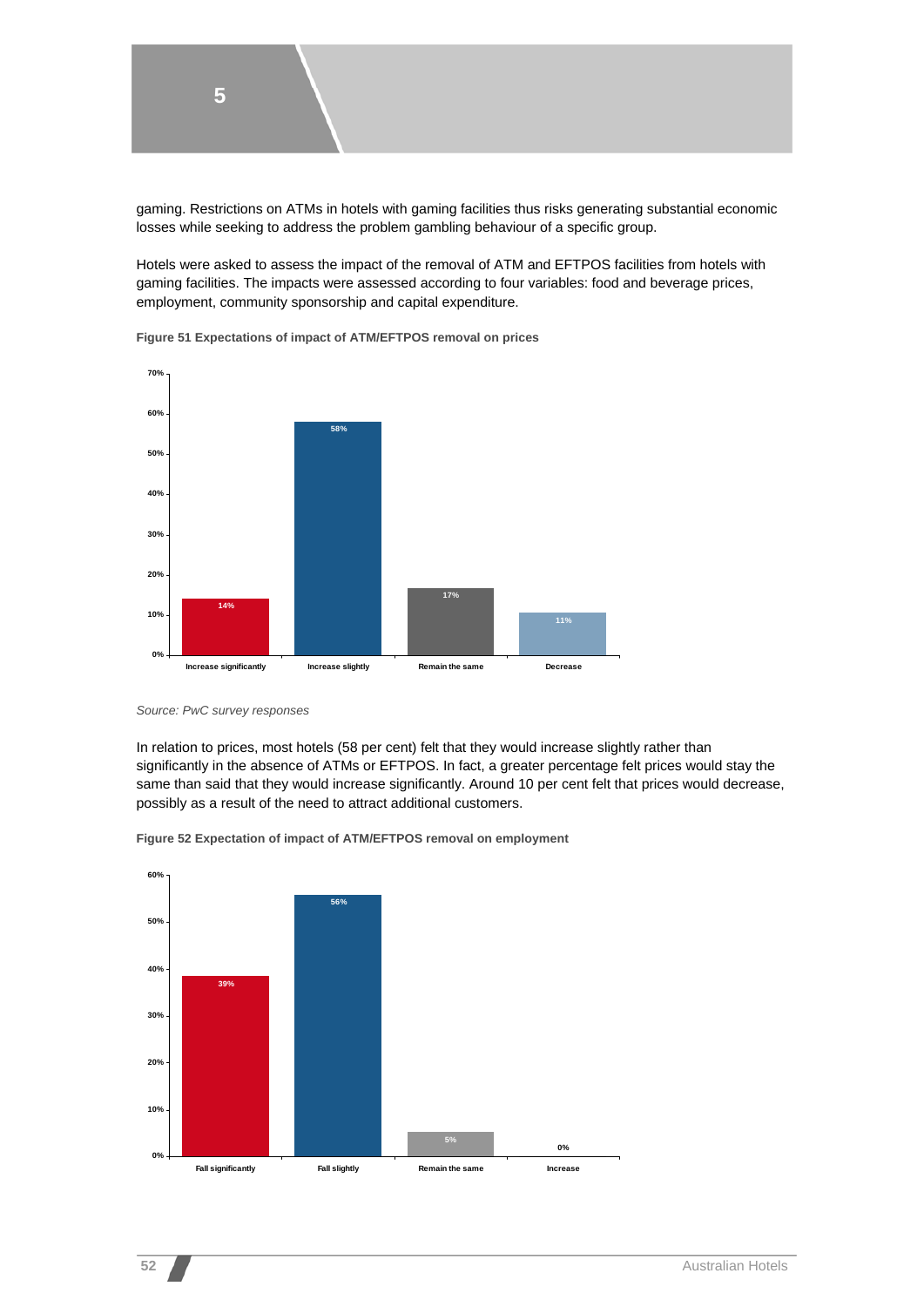

*Source: PwC survey responses* 

Similarly, a majority of hotels felt that employment would fall slightly. However, unlike for prices, a high proportion (38 per cent) also felt that there could be a significant employment effect while very few believed that employment levels could stay the same or increase as a result of the loss of ATM and EFTPOS facilities.



**Figure 53 Impact of ATM/EFTPOS removal on sponsorship** 

*Source: PwC survey responses* 

In relation to sponsorship, although the total percentage predicting some fall was the same as for employment (at around 93 per cent), the proportion seeing a significant fall was larger at more than 40 per cent. Finally, in relation to capital expenditure, very similar percentages saw the removal of ATM and EFTPOS facilities resulting in a significant or slight fall as was the case for sponsorship.



**Figure 54 Impact of ATM/EFTPOS removal on CAPEX** 

*Source: PwC survey responses*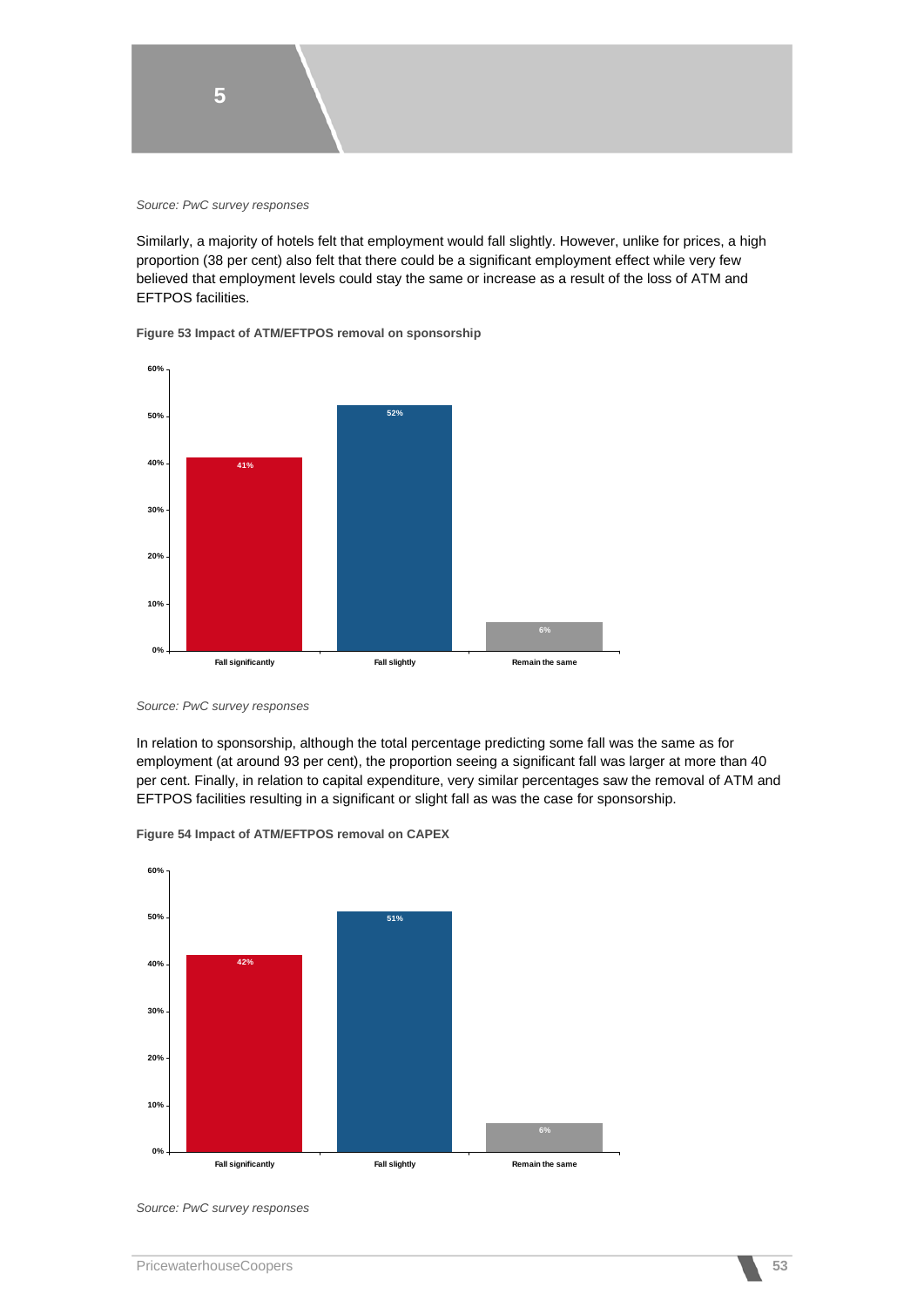

While these results are qualitative and rely on judgments made by hotel proprietors and managers, it is clear from the survey results that many hotels did not wish to overstate the impact of the changes, in all four cases more hotels predicted slight, rather than significant, consequences. This is not to diminish the potential costs to hotels, though it lends some weight to the credibility of the responses.

In addition, the responses provided can offer some insights into the mechanisms by which hotels are most likely to adjust behaviour in the face of a regulatory impost such as the removal of ATM and EFTPOS facilities. It seems that capital expenditure and community sponsorship are perceived as the most discretionary areas of spending and could be the first options in addressing a revenue shortfall brought on by regulatory change. Employment also seems to be more likely to be used as a lever than price, presumably because the latter is dictated in large part by competitive pressures in the marketplace.

## **5.3 Pre-commitment**

Another potential regulatory step to tackle problem gambling would be the implementation of mandatory pre-commitment through smartcard technology. This would require all players to register and use a smartcard, with a predetermined spending limit, in order to play EGMs.

Little formal research has been undertaken into the introduction of a mandatory pre-commitment system. The basis for the implementation of such a system would appear to be the suggestion that problem gambling is fuelled by a level of irrationality in the course of play, which could be overcome through precommitment during a more rational pre-play phase.

The irrational tendency to chase losses is a particular focus for advocates of smart card systems. Mandatory pre-commitment is aimed at targeting this particular facet of gambling by keeping players aligned with their predetermined spending limit (defined before they start playing) and preventing overspending.

The framework which most mandatory pre-commitment systems follow have similar characteristics, although specifics can vary, including the range of the limit, and the accessory features that come with the card. Players must register for a smartcard (involving an authentication process, so as to prevent individuals from obtaining more then one card) before they can play, and are unable to play without the use of this card. Each card has a predetermined limit over a day, week or month (or a combination of these), and once this limit has been reached, the individual cannot play until the period rolls over. Also, whilst it is not a strict necessity, most proposals suggest a nation-wide uniform system.

Other features which have been considered include:

- On-screen reminders/alerts regarding how much a player has lost in a given day and how long they have been playing
- Automatic interruption after a prolonged period of play
- More sophisticated/convenient self-exclusion methods
- A limit which, rather than being preset, is set by the individual ahead of time

There have also been several objections to the functionality of mandatory pre-commitment. One major criticism of the system is the inconvenience that it would impart on recreational gamblers, many of whom may gamble spontaneously, and would have their enjoyment reduced by being required to register for a system that ultimately does not benefit them.

In addition, implementation of such a system into all gaming machines would represent a sizeable capital expenditure on the part of gaming operators, as well as the immediate inconvenience the new system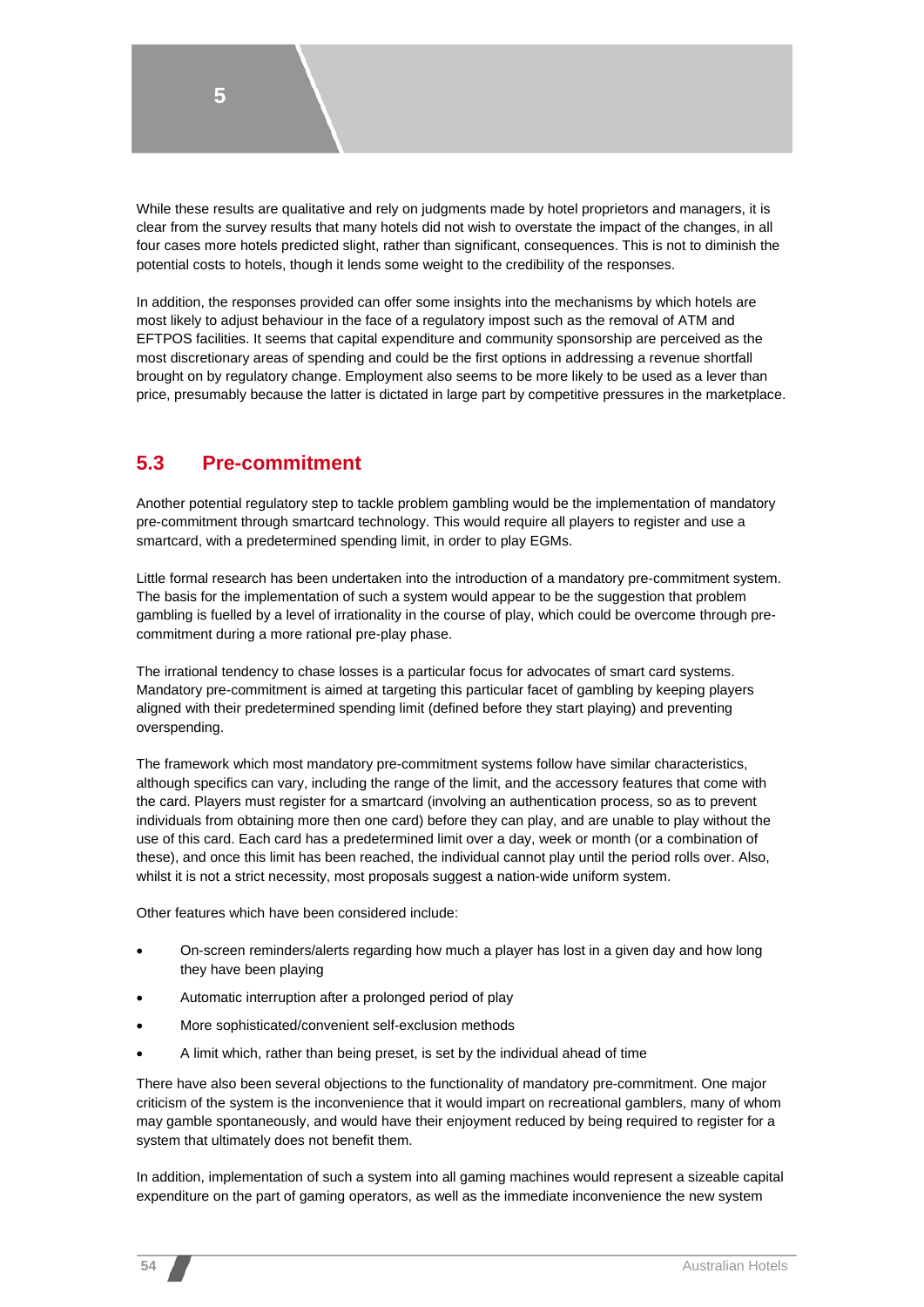

would create for recreational gamblers. Even if things do eventually return to an equilibrium state, these short run transitional costs should not be ignored.

In the absence of a specific and detailed pre-commitment proposal, it is difficult to gauge the effect it would have on the hotel industry. Factors such as the elasticity of gambling entertainment<sup>5</sup> and the proportion of problem gamblers in the population (amongst others) will affect the net benefit that can be realized from such a system and as such, affect the reception people would have to its initial introduction.

PwC asked hotels to estimate the predicted impact on gaming at their premises if patrons were required to use a personalised smart card prior to gambling.



**Figure 55 Expectations of impact of smart cards** 

*Source: PwC survey responses* 

The highest number of responses were to the effect that gaming activity would fall by between 1 and 10 per cent. However, a clear majority (59 per cent) felt that gaming activity would fall by more than 10 per cent. Some 24 per cent of hotels felt that gaming activity would be dramatically affected, falling by more than half.

It should be noted that the question specifically referred to the impact on gaming revenue. Because of the inter-linkages which exist between the various product and service offerings at hotels, the dollar impact (though not necessarily percentage impact) on gaming revenue is likely to understate the overall impact on hotels.

Figure 56 and Figure 57 below indicate survey respondents beliefs about the impact that the introduction of smart cards would have on employment at their hotel, and their ability to sponsor community groups.

 $\overline{a}$ 

<sup>5</sup> Elasticity refers to the response in demand for a good or service following a change in price. In this example, the 'elasticity of gambling entertainment' refers to the strength of consumer demand for gambling entertainment, and how that demand is likely to be affected if smart cards are introduced, which will decrease the convenience of gambling.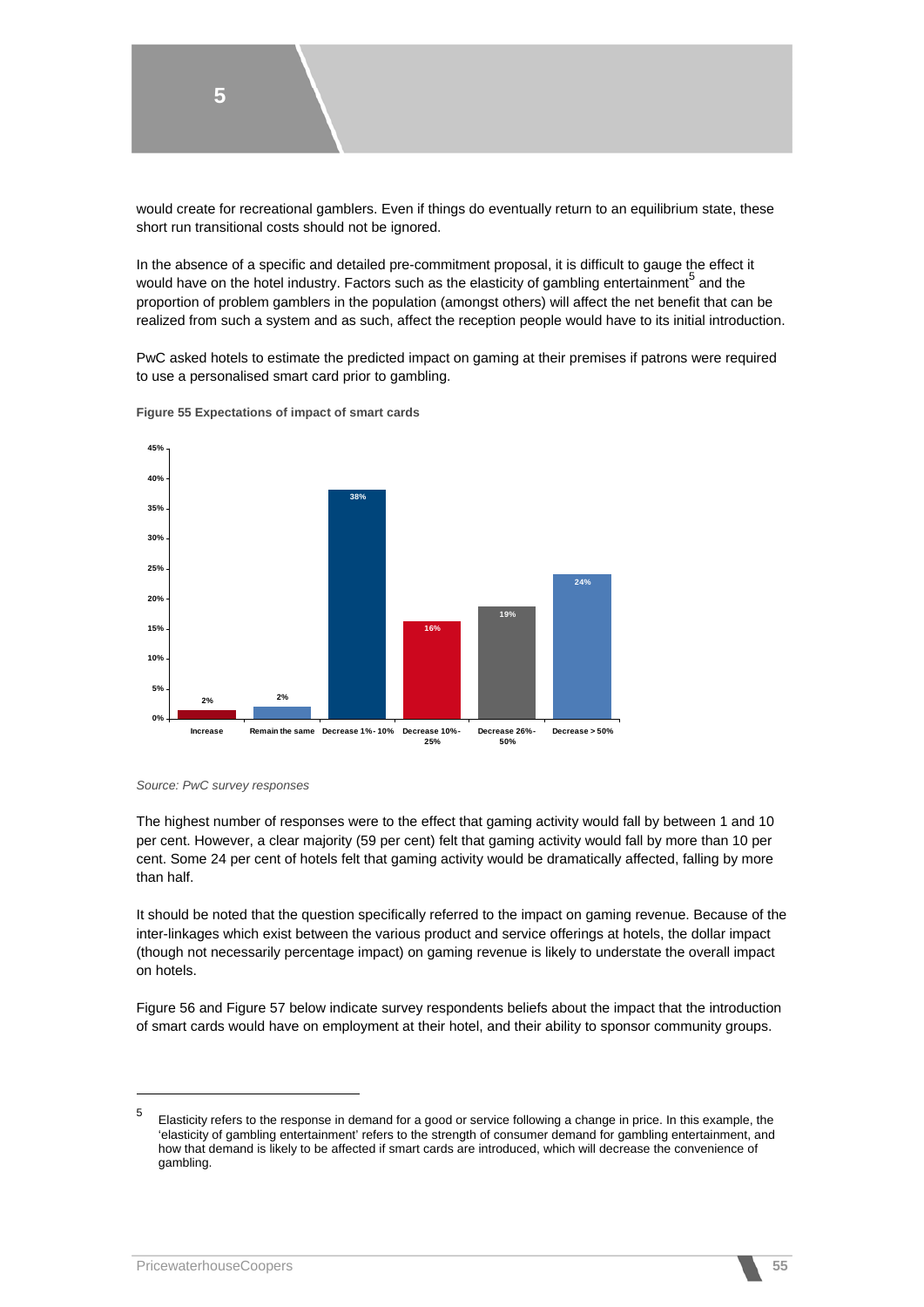

Their responses underlie their belief that the introduction of smart cards would reduce hotel revenue, and financial viability.



**Figure 56 Smart card impact reducing employment** 



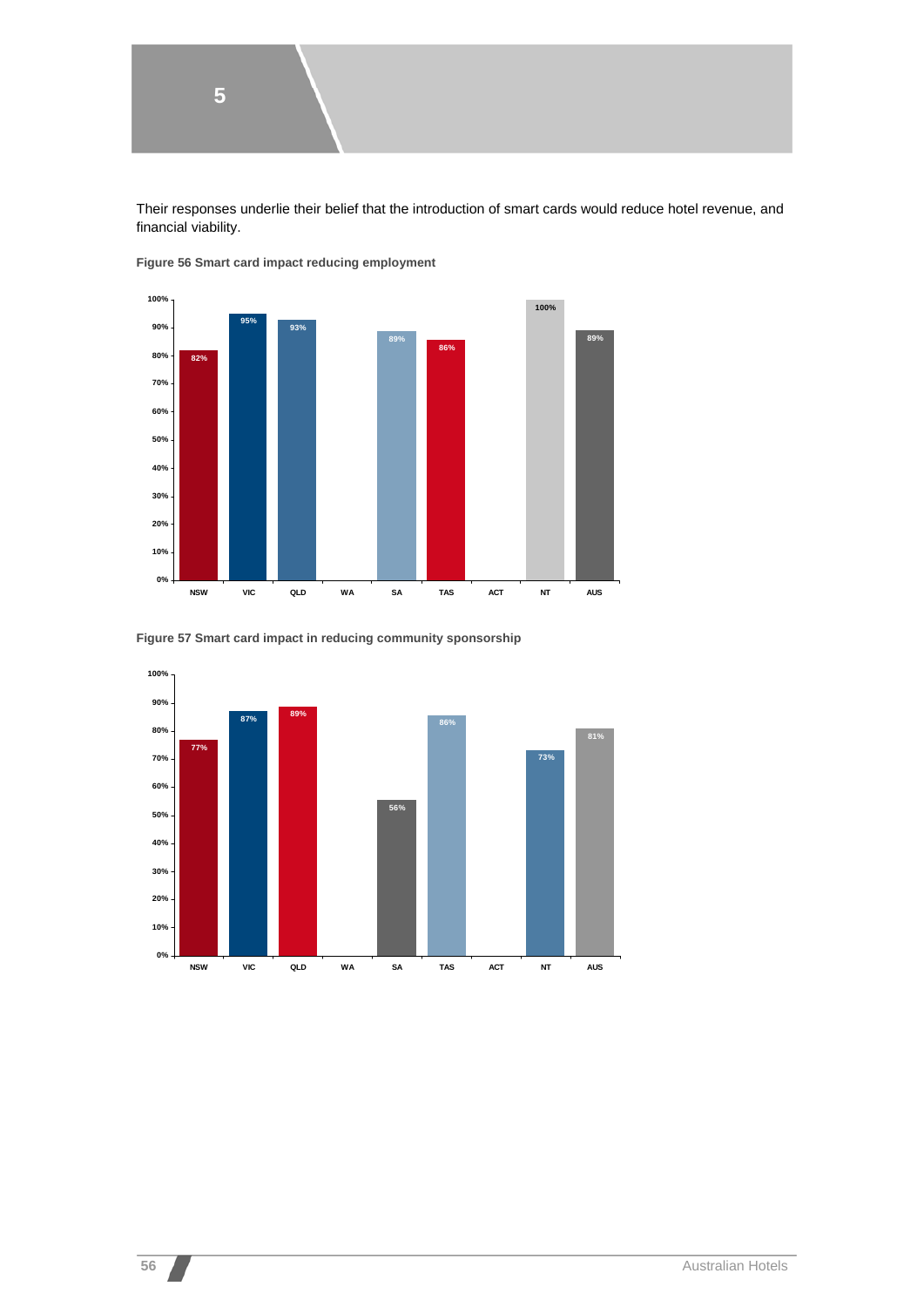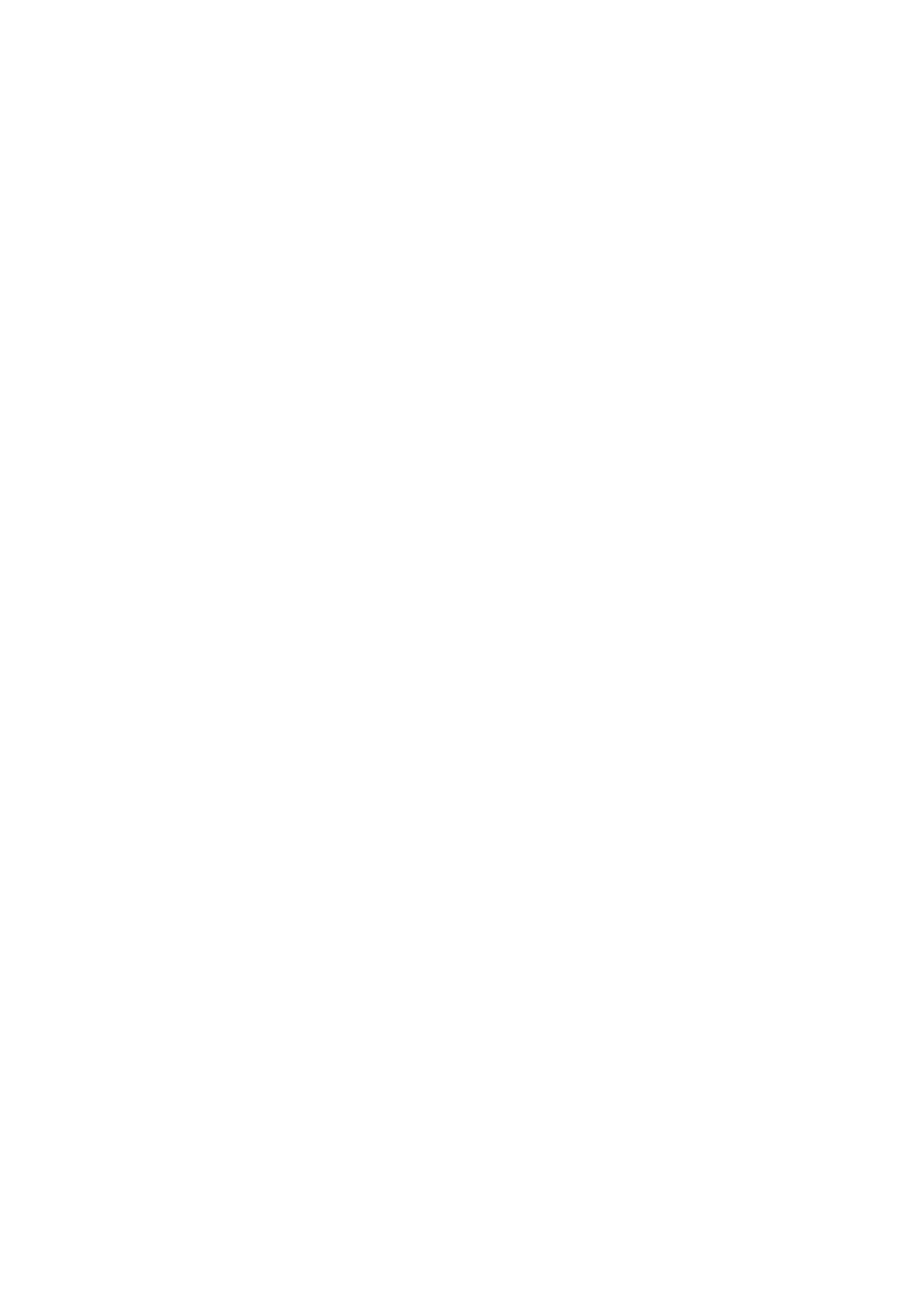

## **6.1 Overview**

As has been seen in chapters 2 and 3, the hotel industry makes a substantial contribution to the Australian economy through income, employment and training, as well as strengthening local communities through sponsorship and the hosting of community events.

Much of that contribution either relates to, or relies on, gaming activities - in particular, through economic gaming machines. The detailed survey data discussed in sections 2 and 3 suggest that without gaming, the hotel sector would look very different. For example, it is likely that the sector would:

- be smaller overall, with fewer hotels, as is the experience in Western Australia
- employ and train fewer workers per hotel
- charge higher prices for a range of food and beverages
- engage in less sponsorship of sporting, community, health, educational and other groups
- possibly offer less in the way of other entertainments such as trivia nights, live music and community meetings
- spend less on capital and be less able to upgrade premises on an ongoing basis.

Assessments of some of these impacts are difficult for a number of reasons.

Firstly, the specific activities of hotels are often not captured by aggregate statistics – hence the detailed localised contributions made by hotels can get lost in larger economy-wide analyses. It is for this reason that PwC conducted its survey to provide greater detail about the specific activities and contributions which could be lost or jeopardised if the hotel sector was to contract.

Secondly, in a dynamic economy, if a particular sector is forced to contract, the money or resources spent in it will tend to flow to other sectors, thus ameliorating the apparent macroeconomic effect.

Thirdly, the economic welfare generated by the hotel sector needs to be assessed in light of the fact that some of the expenditure on gaming machines is attributable to problem gamblers, for whom the dollars spent might not reflect a rational and beneficial decision, as is generally assumed in the consumption of economic goods.

This section deals with the second and third points outlined above by examining two forms of economic modelling: computable general equilibrium (CGE) modelling of the overall economy and welfare modelling of the market for gambling services through electronic gaming machines.

# **6.2 CGE modelling**

CGE modelling is a technique aimed at capturing the inter-linkages which exist between sectors of the economy (that is, the tendency for one sector's outputs to be another sector's inputs, or a substitute for a yet further sector's output). It also addresses the fact that when a particular sector is forced to contract, the spending in that sector will generally be replaced by the consumption of alternative goods (or saved). Thus it is rarely the case that all of the dollars spent or people employed in a particular sector would be lost altogether in the absence of that industry.

This is not to say that the forced contraction of an individual sector never results in overall economic loss. It tends to lead consumers, investors and workers to focus their resources on sectors which are implicitly a second-best option, leading to an overall efficiency loss. However, the overall loss is generally not equal to the size of the contraction in the sector under consideration.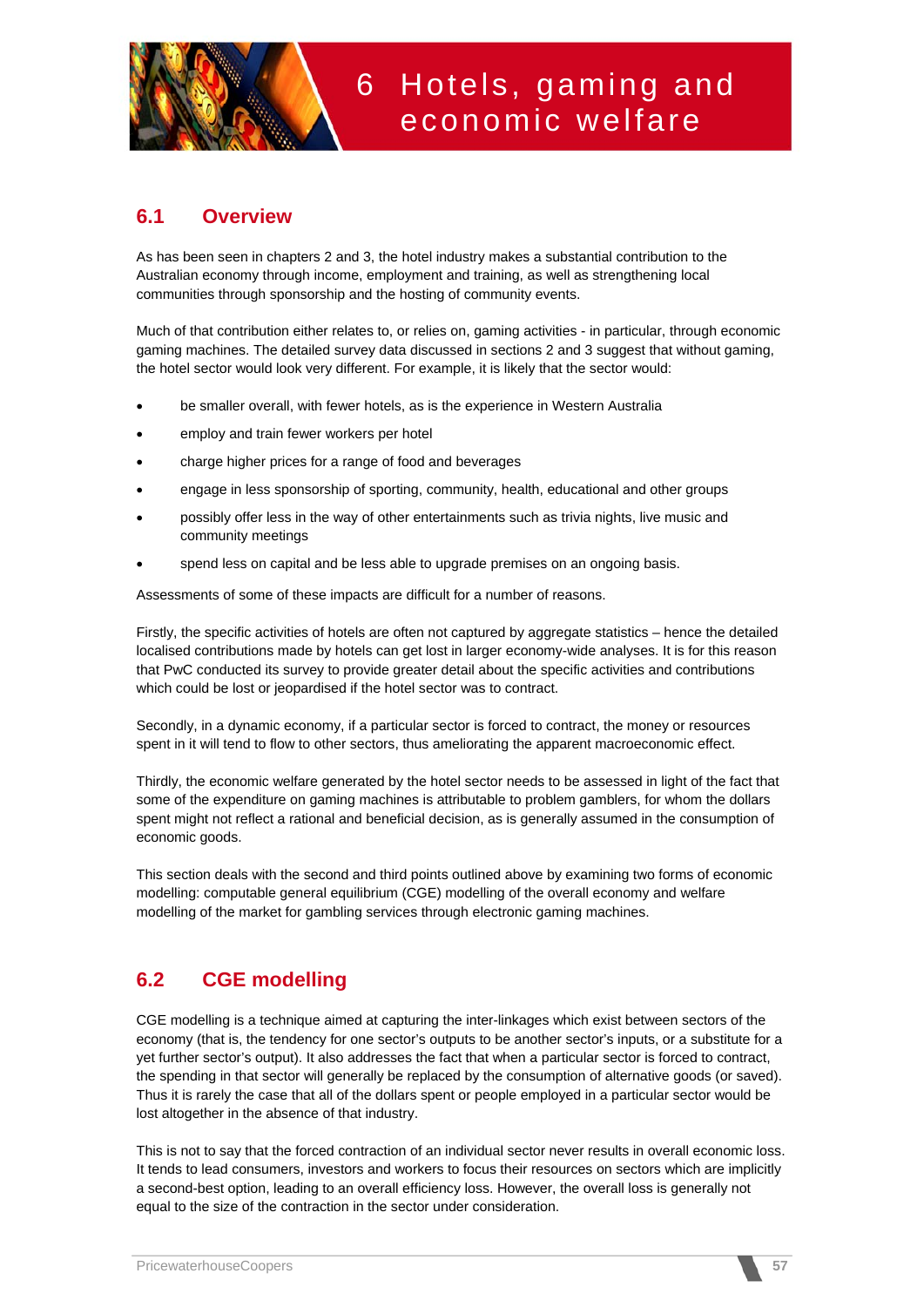

CGE modelling can thus be used to determine the overall economic contribution which a particular industry, or part of an industry, makes. It does this by assessing the impact on the economy which would occur if that industry or component were removed. The impact can be assessed in terms of the resulting change to GDP, consumption, employment, investment, capital, real wages and the impact on individual states and sectors.

In this instance, PwC sought to assess the economic contribution made by gaming activities in the hotel sector. Thus PwC, through the Monash University Centre of Policy Studies, modelled the effect of removing electronic gaming machines from Australian hotels. This was done using the TERM model.

To undertake this modelling, some important data and policy assumptions were required.

One data limitation is that although expenditure data (player loss) is available in aggregate for clubs and pubs for years up to 2005-06, there is no publicly available breakdown between clubs and hotels.

PwC made the simplifying assumption of apportioning expenditure on the basis of the number of machines in each type of venue in each jurisdiction. In certain jurisdictions, such as Victoria, it is known that hotel EGMs generate higher expenditure per machine than club EGMs. However, this may not necessarily be the case in all jurisdictions, particularly those in which the numerical restriction on machines per hotel is substantially lower than that applying to clubs. For this reason, the assumption of a common expenditure per machine in clubs and hotels was the best available assumption.

An important dimension to the modelling was that state governments were assumed to maintain their existing overall revenue or budget balance. Thus the loss of gaming tax revenue was required to be recouped through an appropriate alternative tax. It was assumed for simplicity that the lost revenue was recouped through an increase in payroll tax. Payroll tax was chosen on the basis that it is the largest tax by revenue in all jurisdictions and is broadly based. Had it been assumed that lost gaming tax revenue was recouped through higher stamp duty or car registration, the results would have reflected the substantially different incidence that these taxes have across different sectors. Nor was it seen as appropriate to assume that the lost revenue was made up through higher Goods and Services Tax (GST) since it is levied at a uniform rate and individual states are unable to calibrate a specific GST increase to match their lost revenue.

The GST revenue lost in relation to gaming activity is assumed to be made up through the GST paid on the alternative spending which replaces gambling activity.

The tax revenue derived form gaming machines in hotels is not disaggregated in all jurisdictions. New South Wales and South Australia provide specific figures, but other states disclose only the tax received from EGMs across clubs and pubs. In relation to tax revenue, apportionment based on number of machines is not possible, since the tax rates applying to clubs and hotels differ in almost all jurisdictions. Thus an attempt was made to calculate the tax revenue based on the specific tax rates applying to hotel EGM revenue in each state. In many cases, the tax rate is a uniform percentage amount, rather than a progressive scale.

The key data assumptions, based on 2005-06 figures are outlined below.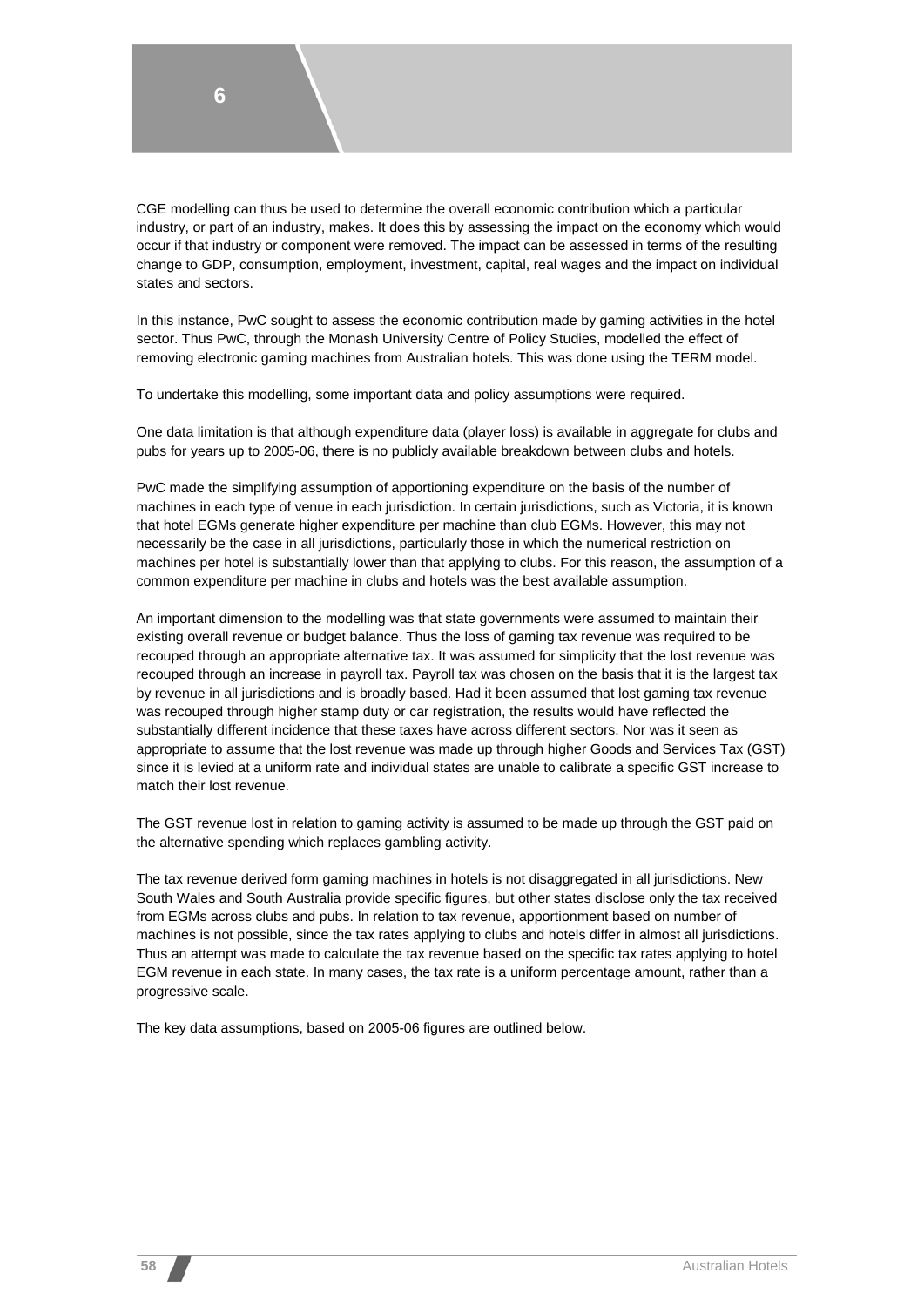#### **Table 18 Key data assumptions**

| 2005-06           |                           |              |               |                           |                       |
|-------------------|---------------------------|--------------|---------------|---------------------------|-----------------------|
|                   | <b>EGM</b><br>expenditure | <b>Clubs</b> | <b>Hotels</b> | <b>EGM</b> tax<br>revenue | Hotel tax<br>revenues |
| New South Wales   | 5,023.552                 | 3,787        | 1,236.54      | 998                       | 417                   |
| Victoria          | 2,472.454                 | 1,229        | 1,243.83      | 911                       | 490                   |
| Queensland        | 1,775.561                 | 942          | 833.73        | 565                       | 299                   |
| Western Australia |                           |              |               |                           |                       |
| South Australia   | 751.032                   | 95           | 655.95        | 293                       | 276                   |
| Tasmania          | 109.367                   | 8            | 101.03        | 29                        | 25                    |
| <b>ACT</b>        | 191.963                   | 189          | 3.13          | 31                        | 1                     |
| NT                | 186.145                   | 125          | 60.98         | 20                        | 32                    |
| Total             | 10,510                    | 6,375        | 4,135         | 2,849                     | 1,540                 |

Under the model simulation, the expenditure on gaming machines in hotels ceases. Initially, this is only partly compensated for by increases in other items of household consumption, thus initially there is a rise in household savings at the national level.

There is also an impact across a range of industries because of the rise in payroll tax. There is also a reduction in the rate of return earned by capital invested in the hotels sector, which ultimately stimulates a shift in investment to other sectors. However, production in these other sectors only increases after a time lag, reflecting the time taken for these new investments to become operational.

The simulation was run over both a short and long run, allowing the impacts on employment, consumption, GDP and individual sectors of the economy to be assessed over a 13 year period. Because the most recent data is for the 2005-06 year, the shock is assumed to take place in 2007, with the long term effects being traced through until 2020.

Initially, there is a reduction in employment, consumption, GDP and real wages, which persists for the first three years. By contrast, investment and the capital stock remain unaffected at first and rise thereafter. In the medium term, employment recovers, because adjustment in the labour market occurs through lower real wages rather than higher unemployment.



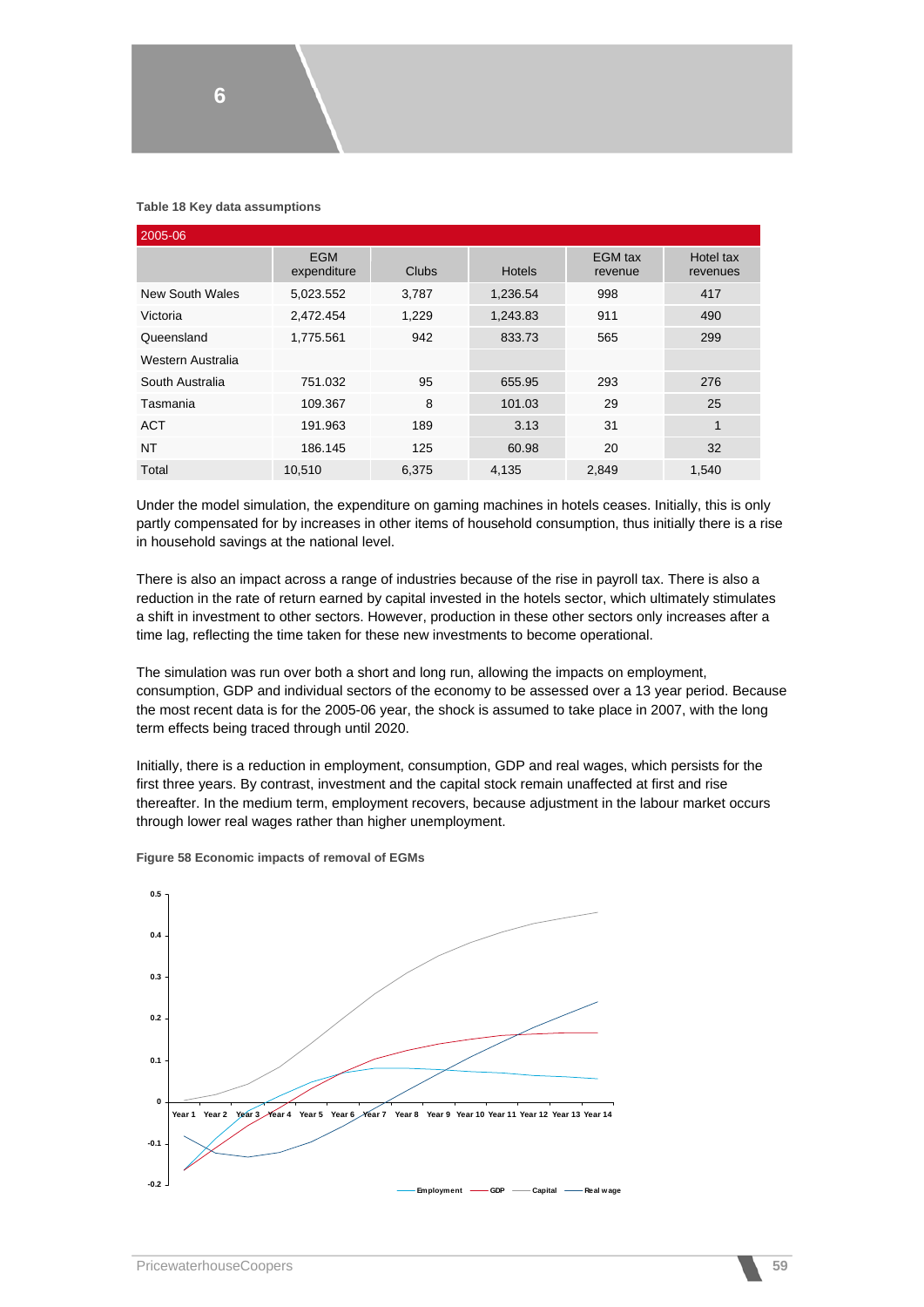

The first year effects are that:

- Aggregate employment across Australia falls by 0.163 per cent. This equates to 14,818 jobs
- Real GDP contracts by 0.163 per cent
- Real wages fall by 0.08 per cent, and
- Household consumption falls by 0.3 per cent.

However, these are aggregate numbers across the whole of the Australian economy. Of particular interest is the effect on individual sectors and individual states.

Understandably, the sector hardest hit is the restaurants, cafes, hotels and clubs sector, which loses a total of 81,237 jobs, both as a consequence of the direct reduction in spending in the hotel sector and the imposition of an increased payroll tax.

The jobs lost in the restaurant, café, hotel and club sector amount to

- 20,594 in New South Wales
- 19,734 in Victoria
- 21,950 in Queensland
- 14,010 in South Australia
- 1,235 in Western Australia
- 1,933 in Tasmania
- 1,470 in the Northern Territory, and
- 313 in the Australian Capital Territory.

In addition, it is estimated that around 190 jobs are lost in Victoria and New South Wales in the food and drink manufacturing industry.

Over time, as adjustments occur, these first year effects are overcome and in some cases reversed. For example, the higher payroll tax is seen to lead to a more capital intensive economy which ultimately increases the capital stock, real wages and GDP.

In using CGE modelling, it is standard practice to use household consumption as a proxy for welfare. A rise in household consumption is taken to imply a rise in the well-being of households, who gain benefit from the goods and services they consume.

The path of household consumption over the period to 2020 is indicated in the charts below. In relation to the four largest states, Western Australia is least affected by a removal of gaming facilities from hotels. Despite the fact that Western Australia has no electronic gaming machines in hotels, the impact arises from general changes in the composition of the national economy, which have minor effects on a range of sectors, including sectors in Western Australia.. Queensland, by contrast, suffers a more significant initial reduction in household consumption, as a result of the relatively large vale of hotel EGM expenditure as a proportion of the Queensland economy. Victoria and NSW both see an initial reduction in household consumption.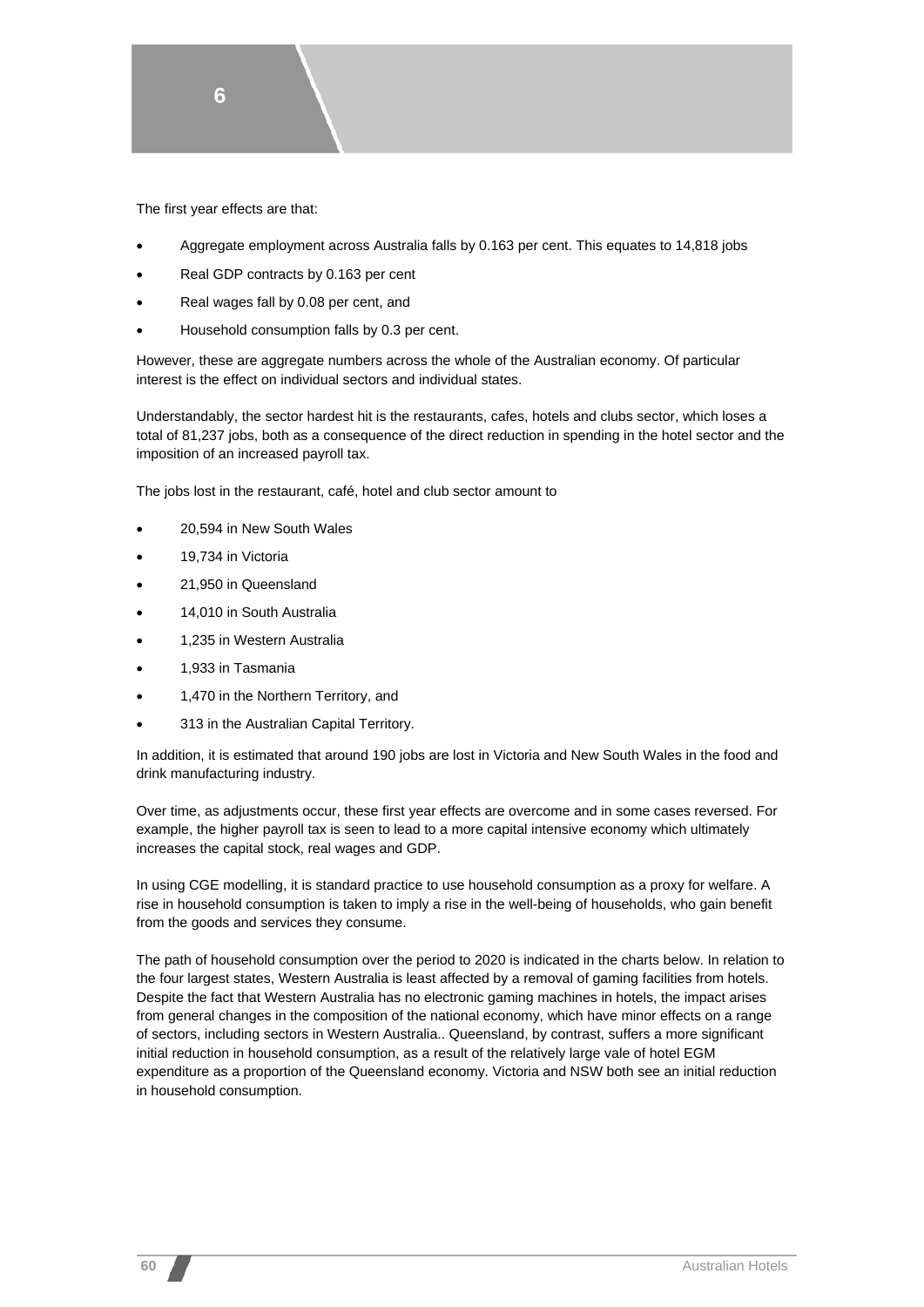

**Figure 59 Consumption by state (larger states)** 



Among the smaller states, the ACT is least affected, reflecting the very small hotel sector in that jurisdiction. By contrast, South Australia and the Northern Territory are more heavily affected in the short term, with Tasmania representing an intermediate case.

**Figure 60 Consumption by state (smaller states)** 



It is worth noting that all states, to some extent, experience a rise in household consumption following the initial shock. This appears to reflect the rise in payroll tax which leads to a more capital intensive economy and ultimately higher GDP and consumption.

This result reflects a potential weakness in using household consumption as a proxy for welfare - namely that it assesses the impact on an aggregate variables, ignoring distributional issues or the relative benefit derived by consumers from consumption of different goods and services. In this instance, a longer term rise in aggregate consumption is being brought about by a restriction in the consumption choices available to households, which may not be a reliable indicator of welfare.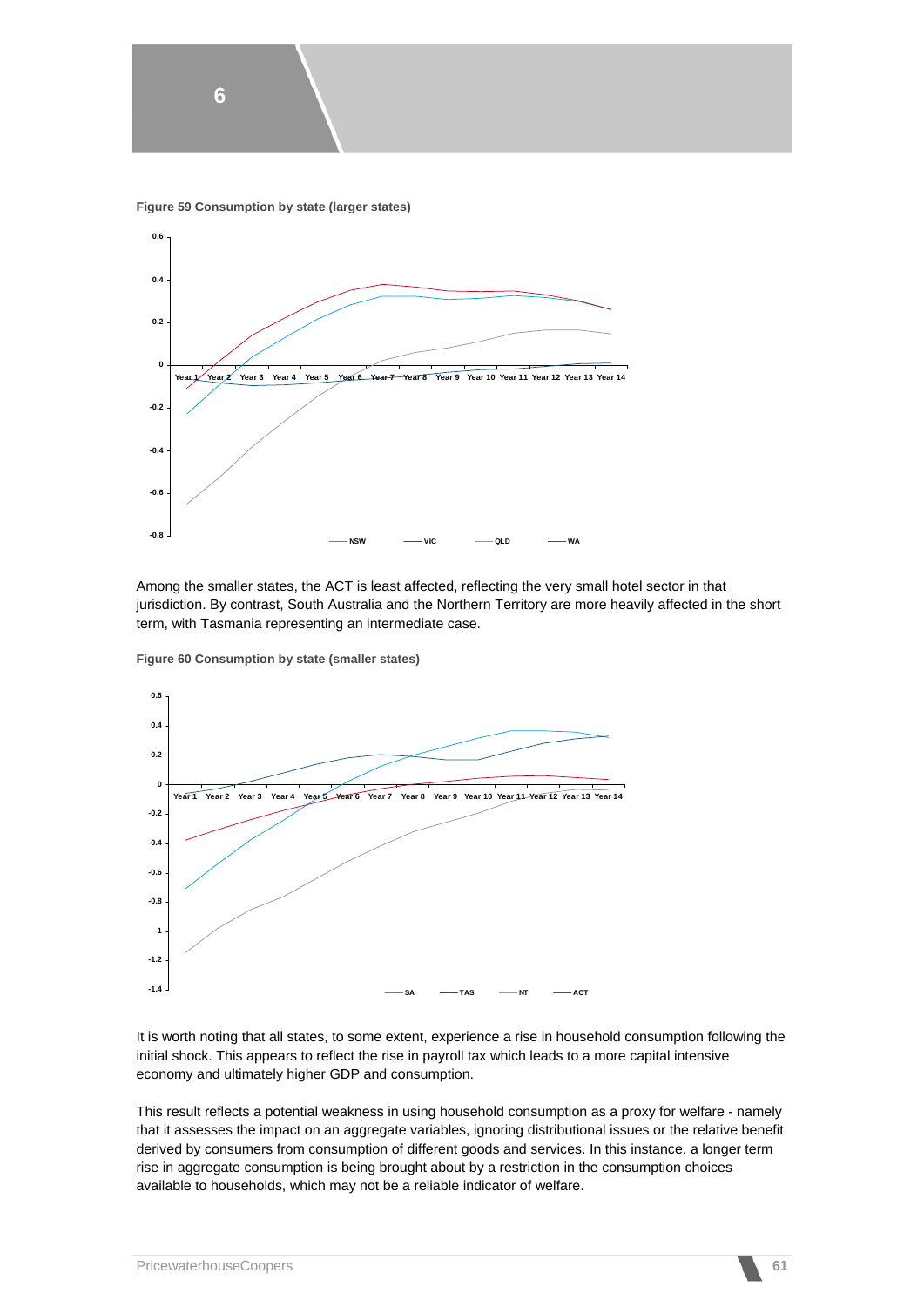

Related to this point is a further lesson from CGE modelling: namely that it is that it is rare for an initial shock to have a lasting impact on the economy in aggregate. People, investment and spending are redeployed to other sectors. Nonetheless, the sector impacts can be lasting and to some extent, the size of these sectoral impacts indicates the size of the transition that must be managed in order for the economy to return to pre-existing levels of employment, consumption and GDP.

Under this model simulation, the hotels sector never fully recovers in any state except Western Australia (and to a large extent in the ACT). In all other states, the sector remains smaller in 2020 than in 2007, if gaming machines are removed from hotels.

A further important lesson is that the employment impact associated with a dollar of spending in a particular industry cannot be accurately assessed simply by measuring the labour-intensity of that industry. For example, it is not accurate to state that a dollar spent on gaming generates less employment than a dollar spent on other activities simply on the basis of relative labour intensity. The true employment impact depends on the flow-on impacts across the economy.

As we have seen, in the case of gaming, one of the key flow-on effects is the need to raise tax revenue from alternative sources. This has the effect of reducing employment across a range of industries.

The implication of the CGE modelling outlined here is that gaming machines in hotels effectively contribute just under 15,000 jobs overall to the economy, in that this would be the estimated short term impact on employment from the removal of machines from hotel premises.

Estimating the overall net contribution of any industry involves conceptual difficulties. The hotel industry is no exception. Superficially, the industry attracts significant direct expenditure and in turn produces other flow-on effects through the employment of staff, payments to suppliers and investments in the local economy. Many of these contributions were illustrated in section 3.

It is important to note, however, that in the absence of the hotel industry, both consumer spending and productive resources would flow into other sectors of the economy. That is, they are not all tied to the hotel sector.

Making allowance for this fact, it is still the case that if the hotel industry was to disappear, there would be a substantial short term impact. Much consumption expenditure and productive resources would flow elsewhere, but the net effect of such an economic shock would still be negative. The most useful proxy for welfare, household consumption, would fall in net terms.

PwC estimates that in the absence of the hotel sector, even allowing for some adjustments of spending and resources, the short term impact on household consumption would be a \$3.5 billion contraction.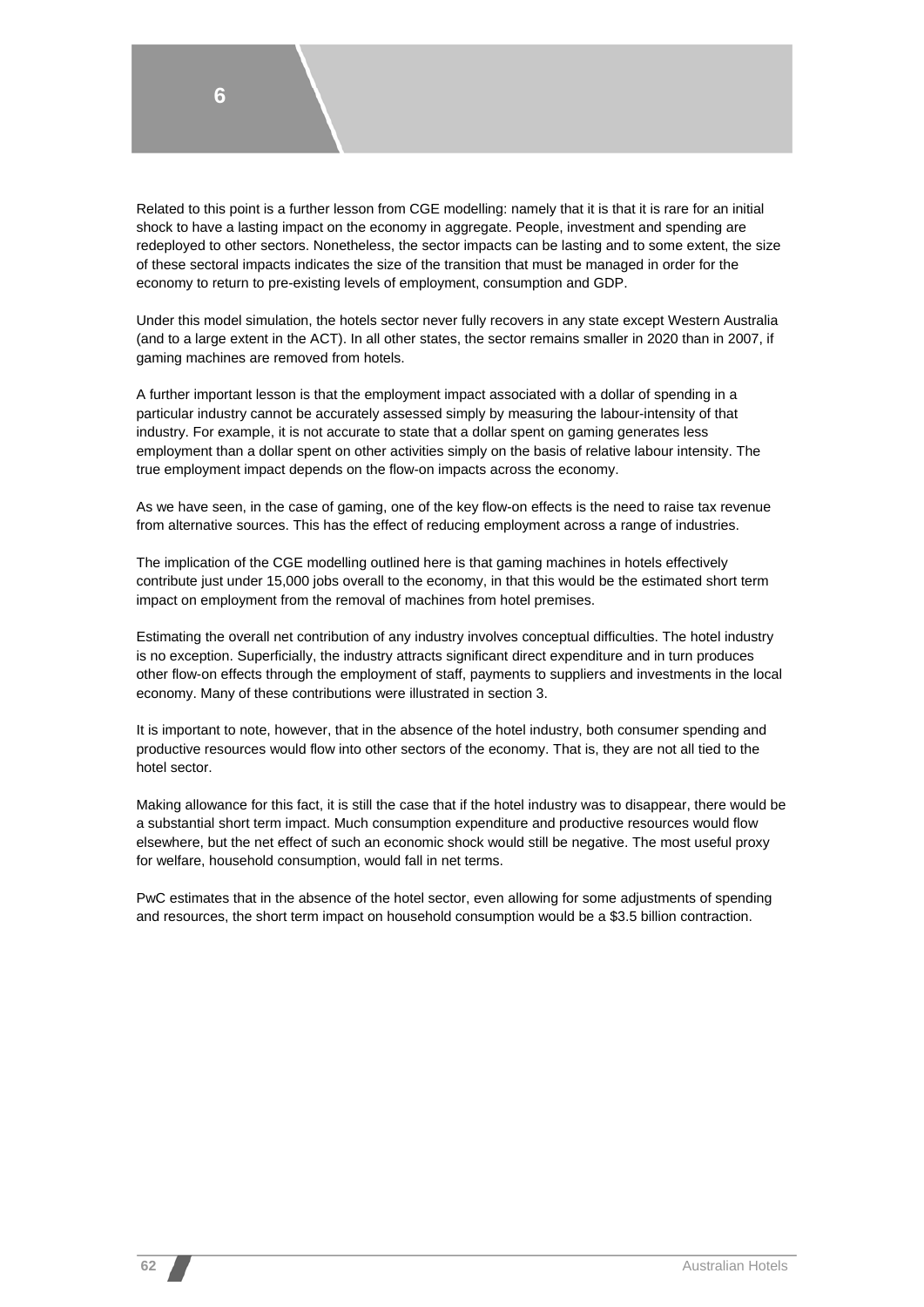